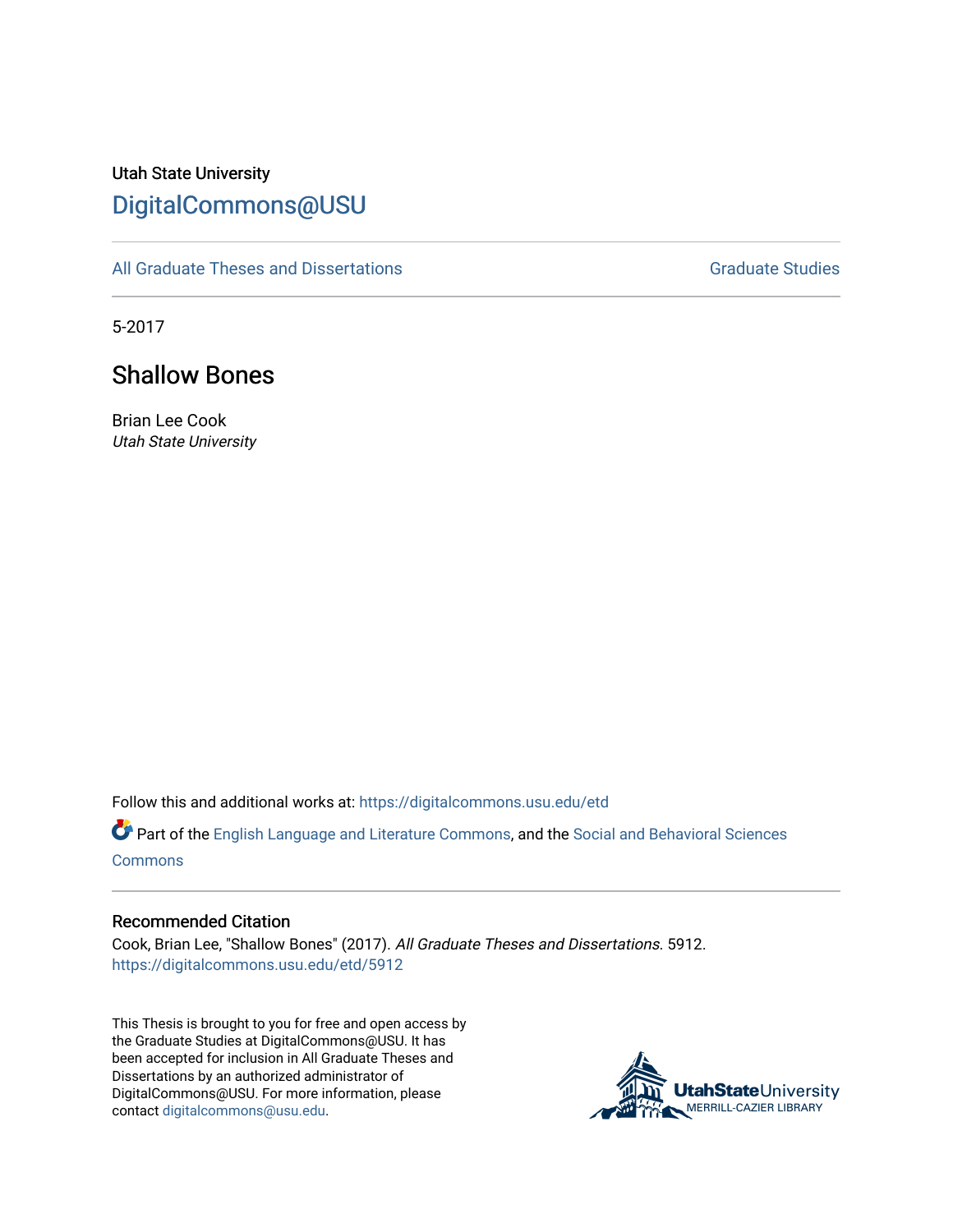# SHALLOW BONES

by

# Brian Lee Cook

A thesis submitted in partial fulfillment of the requirements for the degree

of

# MASTER OF SCIENCE

in

English

 $\mathcal{L}_\mathcal{L}$  , and the contribution of the contribution of  $\mathcal{L}_\mathcal{L}$ 

 $\mathcal{L}_\text{max}$  and the contract of the contract of the contract of the contract of the contract of the contract of the contract of the contract of the contract of the contract of the contract of the contract of the contrac

Approved:

Jennifer Sinor, Ph.D.<br>
Major Professor<br>
Committee Member Committee Member

Benjamin Gunsberg, Ph.D. Mark McLellan, Ph.D.

Committee Member Vice President for Research and Dean of the School of Graduate Studies

> UTAH STATE UNIVERSITY Logan, Utah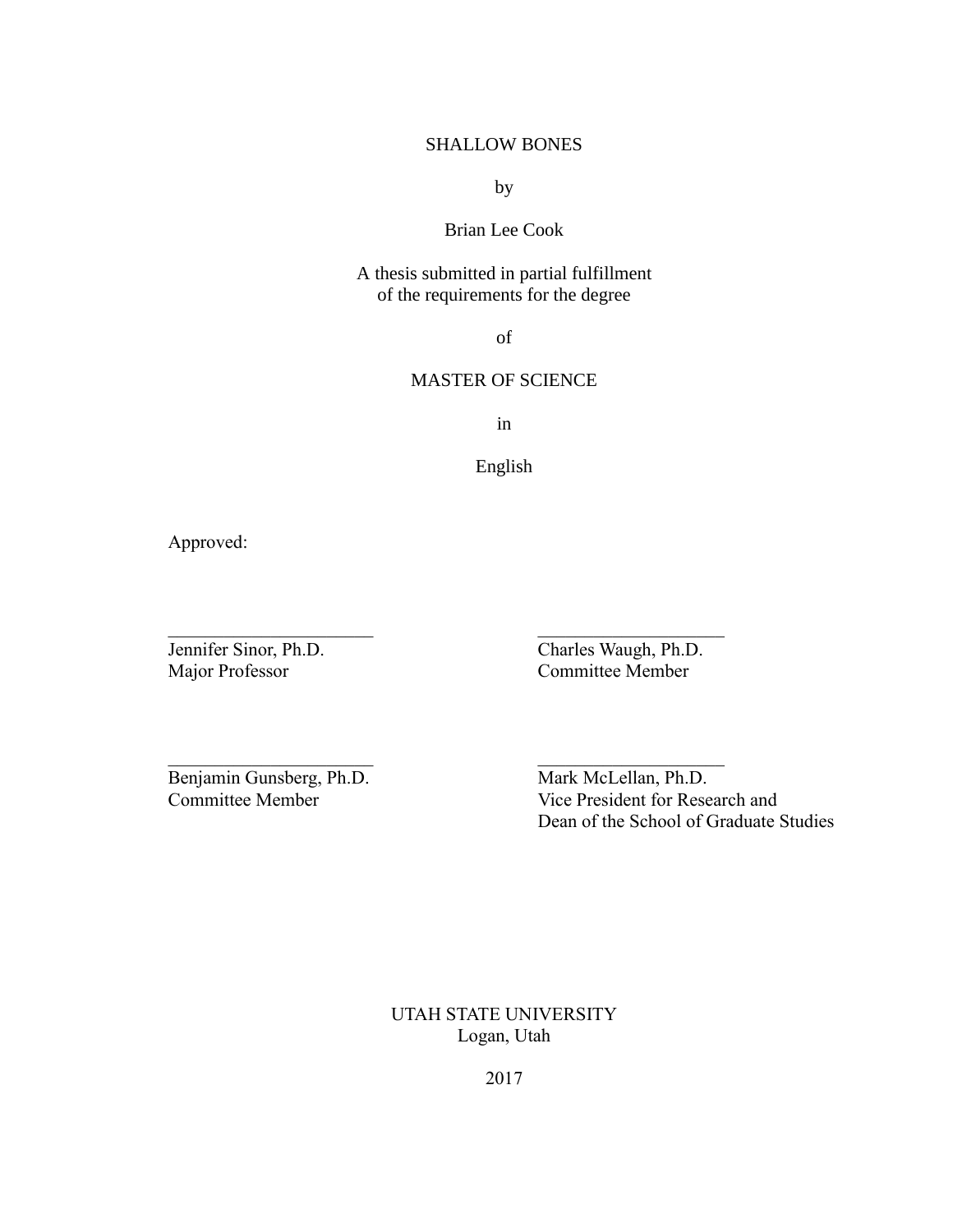Copyright © Brian Lee Cook 2017

All Rights Reserved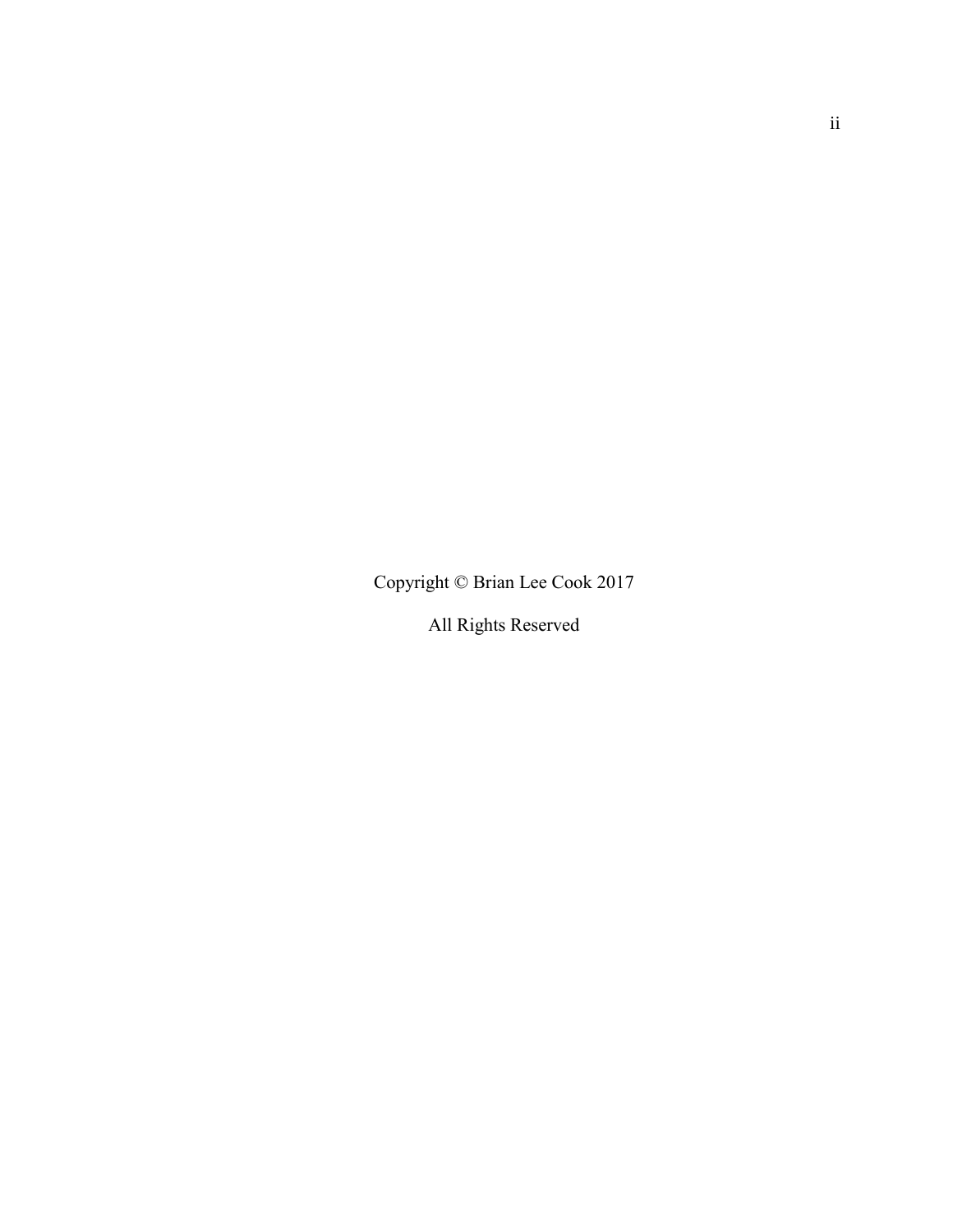#### **ABSTRACT**

Shallow Bones

by

Brian Lee Cook, Master of Science

Utah State University, 2017

Major Professor: Dr. Jennifer Sinor Department: English

*Shallow Bones* is a creative thesis examining the culture of persecution within The Church of Jesus Christ of Latter-Day Saints alongside my own story of persecution as a gay man. The religion rose through persecution as Joseph Smith, the prophet of the church, faced harassment and personal attacks from outsiders. His assassination spurred devote followers to move west, away from their persecutors. Setting up in the Utah territory, early Mormons feared invasions to the point that they murdered pioneers passing through Mountain Meadows. Murderers hid their wrongdoing, and the religion has institutionalized a pattern of persecution—blaming others for attacks while denying responsibility for choices that harm others. The recent suicide of Jack Reese, a gay teenager in Northern Utah, has shown how some in the religion continue to persecute others while burying the guilt for these acts.

My own story follows my own experience of persecution within the church. Selfhatred came from lessons I learned as a child, both within the church and from my families. I almost attempted suicide, but I decided to reach out for help. Unlike Jack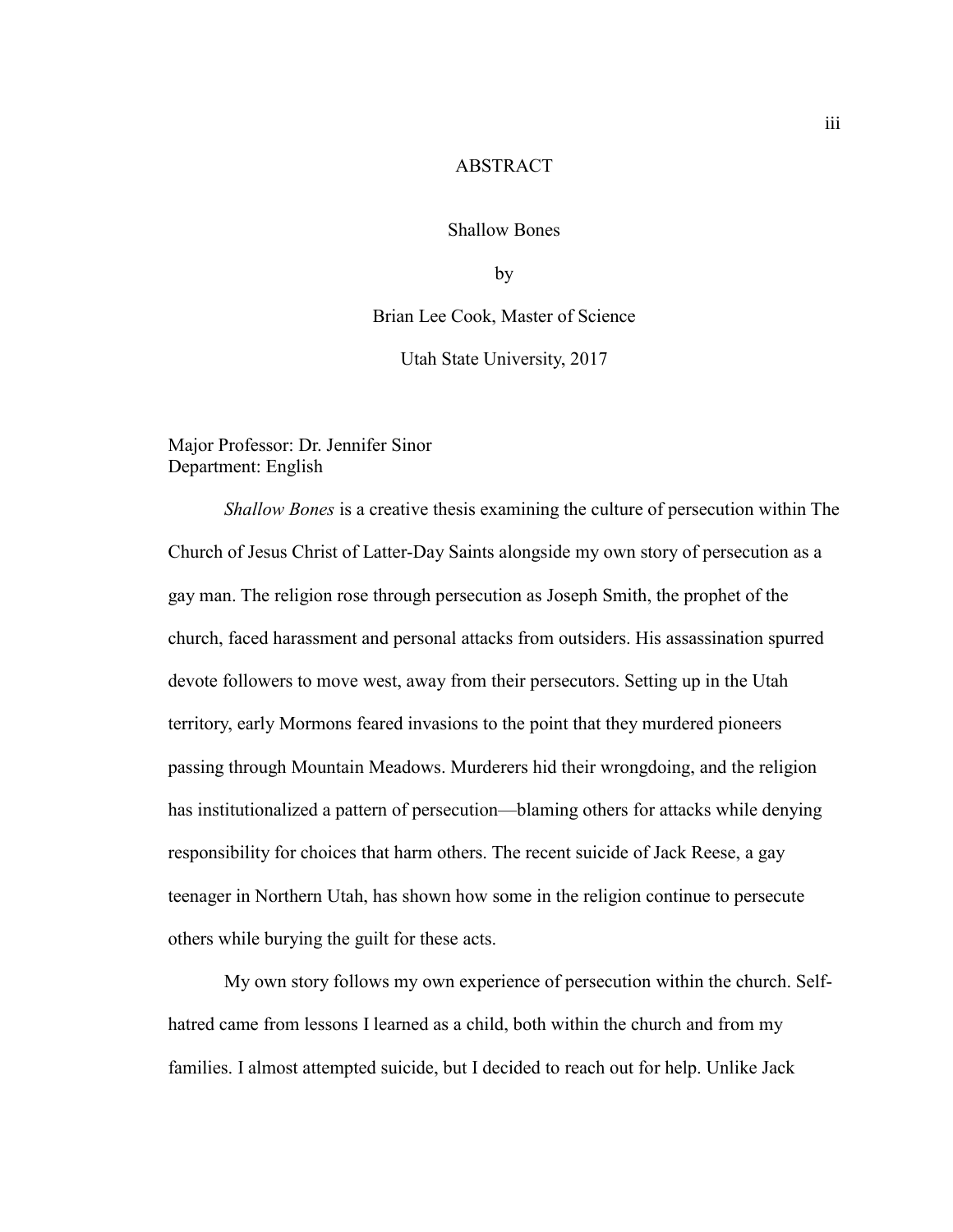Reese's family, my family worked towards acceptance. Although the culture around pushed me towards despair, I learned how to accept myself.

These historical and personal threads within the creative thesis come together to show that Utah's violent history continues to push persecution onto people every day; however, I was able to find a way to love myself while surrounded by ongoing hatred. Even when the predominant culture actively discriminates against a group, people have hope to escape the cycle of persecution.

(90 pages)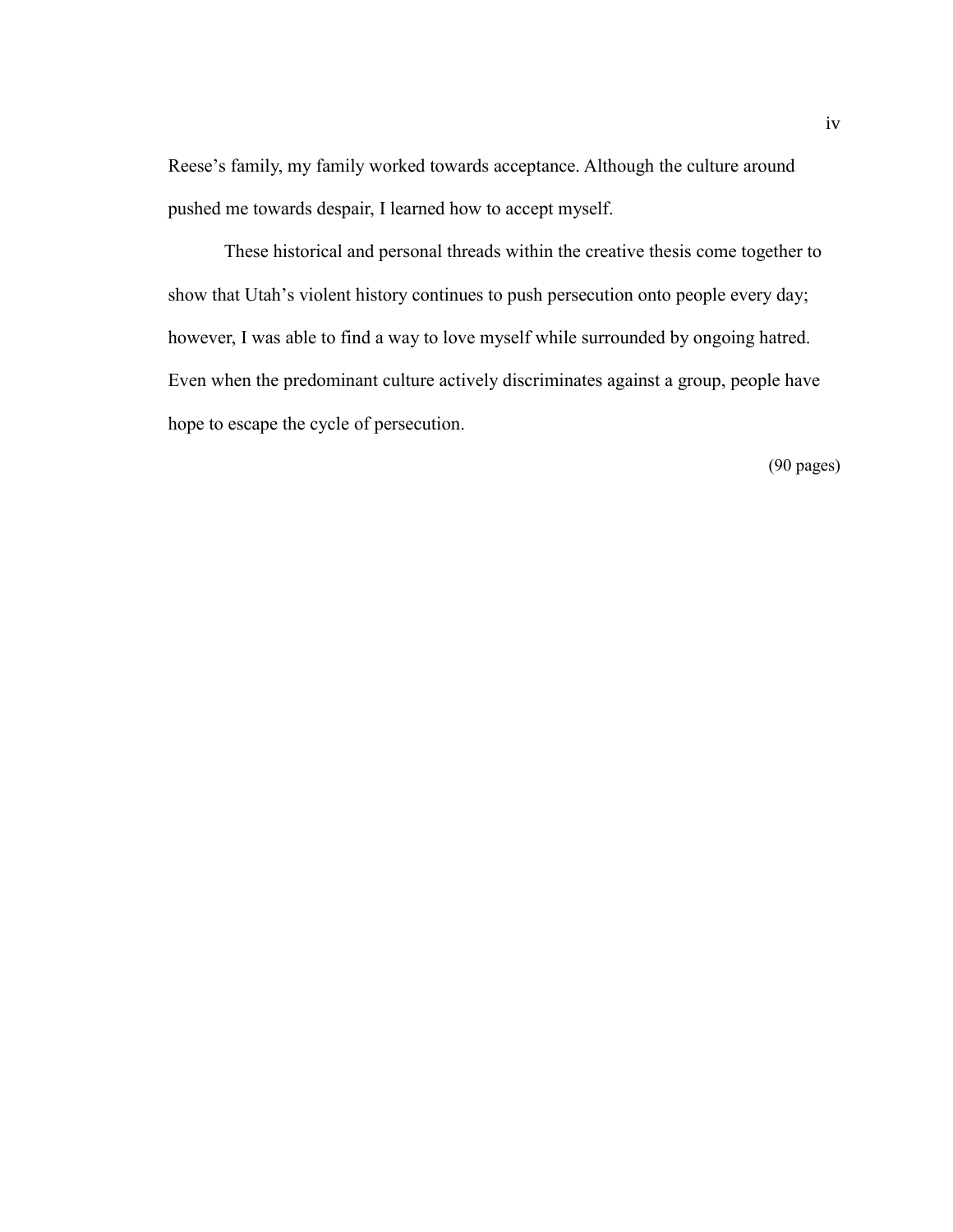## PUBLIC ABSTRACT

Shallow Bones

## Brian Lee Cook

The research for this thesis examined historical and recent events embodying persecution both directed towards and perpetuated by the Mormon church. In order to convey the complexity of persecution, I examined stories told by church members, accounts written during the early years of the religion, and scholarly pieces written about the church's history. These stories revolved around the assassination of Joseph Smith and the Mountain Meadows massacre.

To portray the events surrounding the Mountain Meadows massacre, I performed a site visit, documented scenery, and discussed the massacre with others visiting the site. The great majority of my Mountain Meadows descriptions come from the visit. Similarly, I interviewed Alex Smith and visited sites surrounding Jack Reese's suicide.

Because site visits were planned in conjunction with holiday travel, any costs for this research were eliminated. This research allowed me to both create a historical argument about persecution while painting a vivid picture. Without this level of detail, readers would be unable to connect emotionally to the stories, nor would they be convinced of the dangers that past persecution perpetuates today.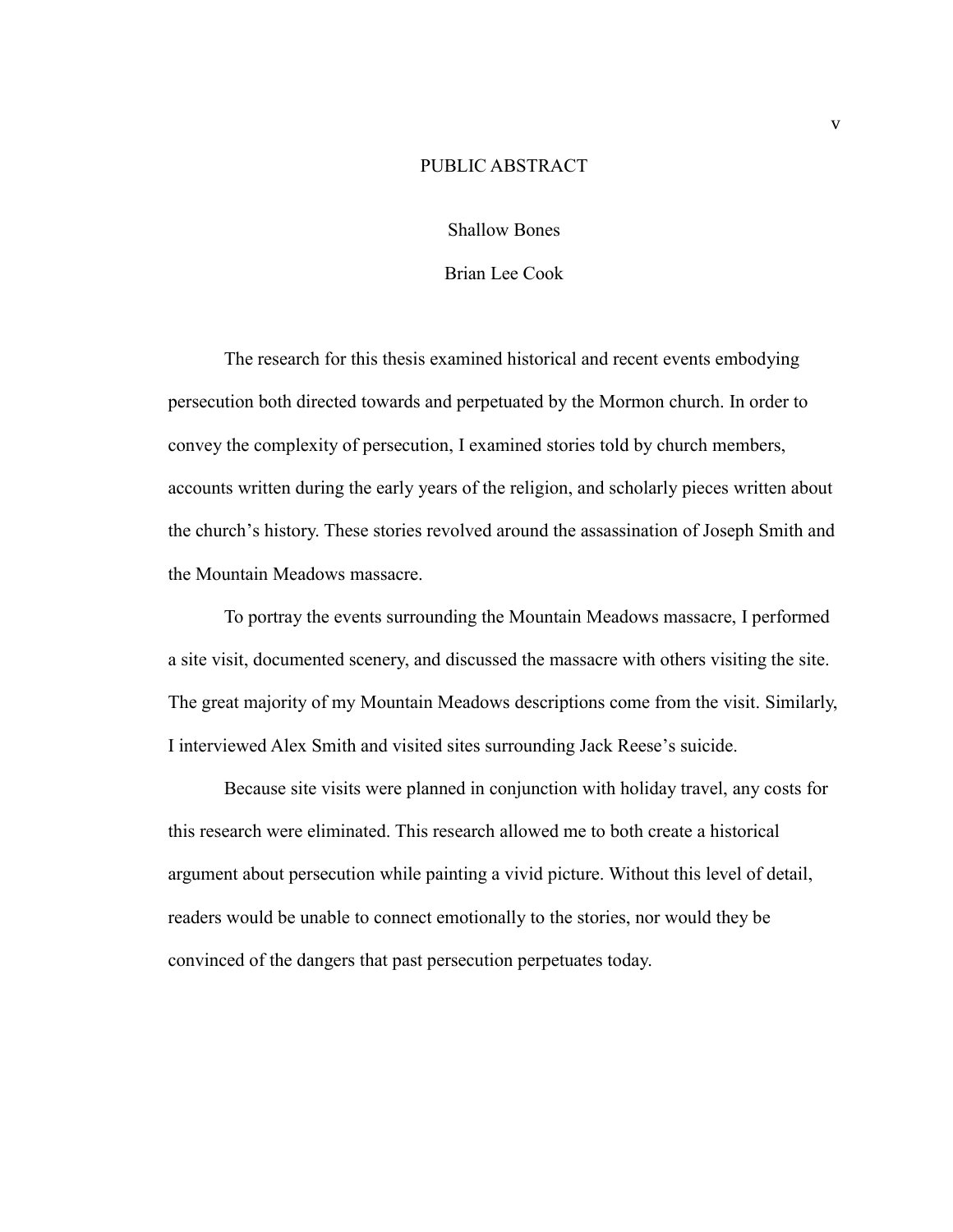# ACKNOWLEDGMENTS

I wish to thank Dr. Jennifer Sinor for guiding me through this thesis. During the course of the project, I experienced ecstasy and depression, joy and misery; Dr. Sinor repeatedly pulled me back to the middle, a place where I could focus and write. She has helped make sense of my mind's chaos. I also thank my committee members, Charles Waugh and Ben Gunsberg, for guiding me as I crafted my own writing style.

Most of all, I thank my husband, Justin Young, for his love and never-ending patience.

Brian Lee Cook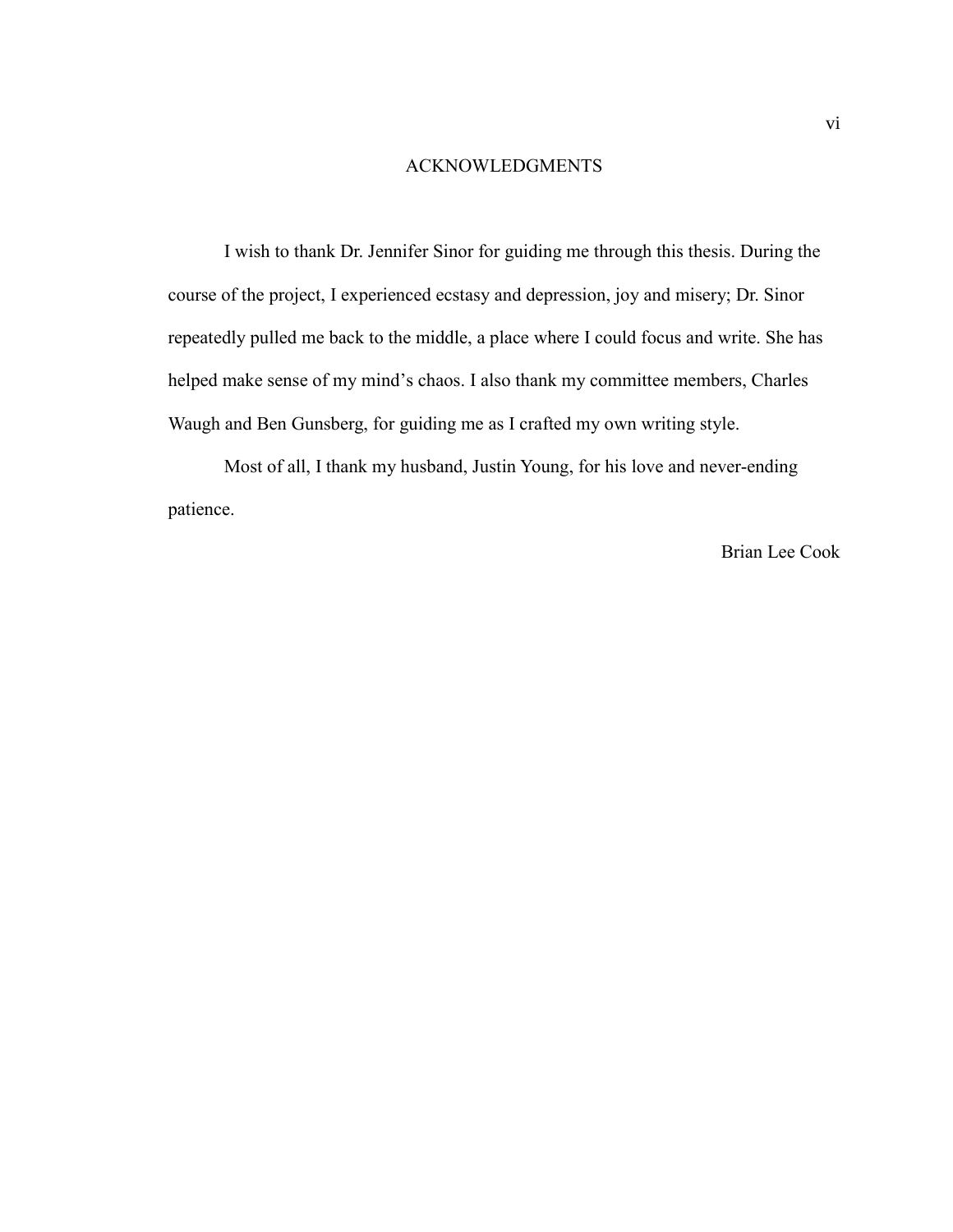# **CONTENTS**

| <b>CHAPTER</b> |  |
|----------------|--|
|                |  |
|                |  |
|                |  |
|                |  |
|                |  |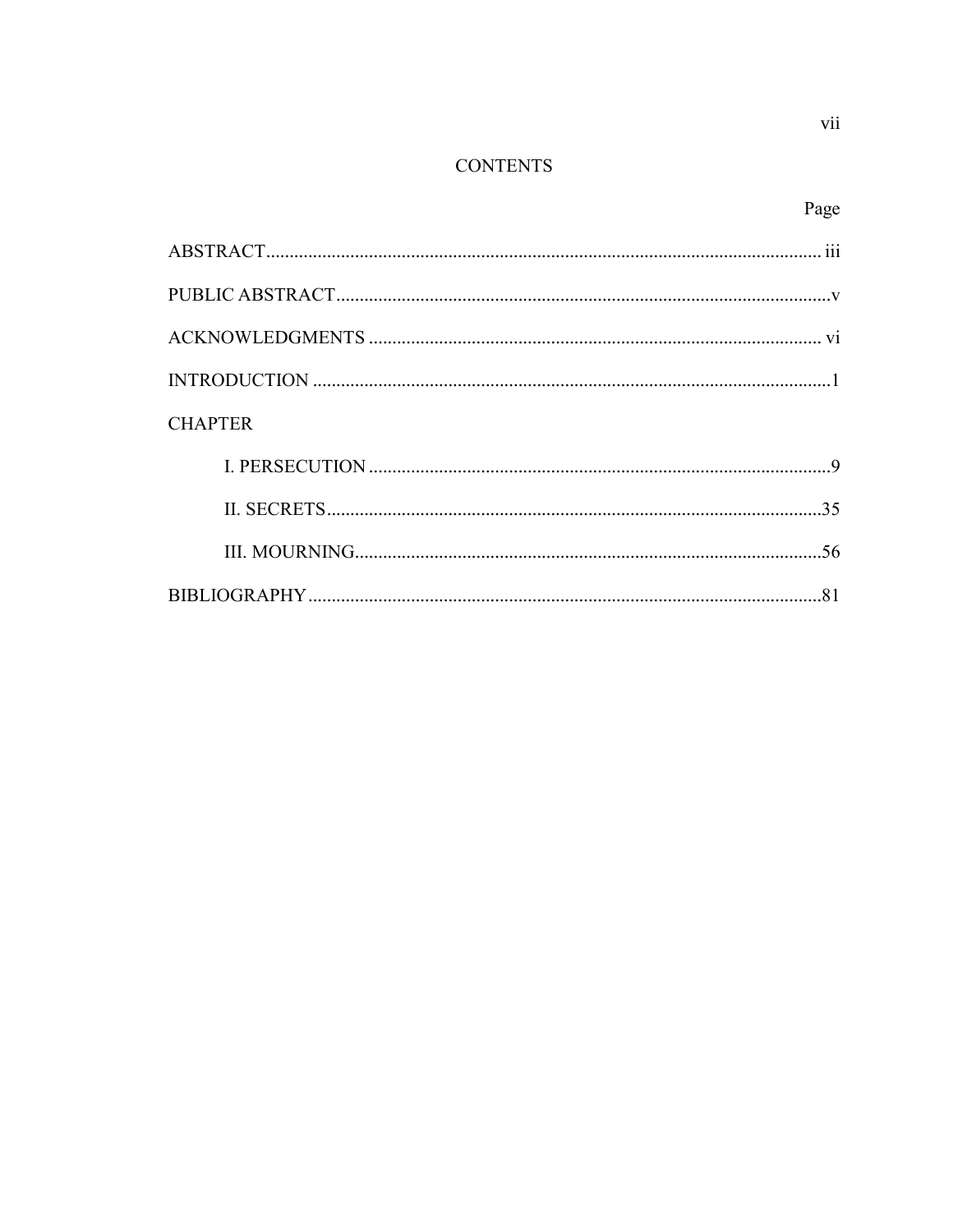#### INTRODUCTION

**Topic**

In junior high, I sat on the bus seat, a thin layer of padding covered with a mesh of fabric and dark green plastic. Tim Reese, sitting behind me, had recently learned about "gleeking," the projection of saliva from a gland under the tongue. Tim was my personal bully, both in church and school, and he leaned forward, pressing his tongue against the roof of his mouth as a small stream of liquid shot out. As usual, it hit my face. For weeks, I had put up with him spitting on me in the bus or calling me a faggot at church. I stood up, turned around, and slammed a clenched fist square between the eyes. "Fuck," he said, covering his face with a hand. I turned around, and his own fist cracked into the back of my head.

Throughout my childhood, I grew up learning that gays were terrible people there to destroy others' lives. Scout leaders showed videos of gay men who abused boys, one who said, "If you give me a week with a boy, I can make him gay for life." I learned about the dangers of gays, both physically and spiritually, believing that those who gave into their feelings would never reach the celestial kingdom—the Mormon equivalent of heaven. My outburst rage at Tim, then, was an extension of the hatred I had for myself. I knew that I was gay, and I was the enemy of all things good.

It wasn't until I was older that I learned that my family roots lay in a sort of sexual rebellion. My ancestors joined the Mormon church near its creation in 1830. Joseph Smith believed that marriage was essential to becoming a god and that everyone had a chance to achieve supreme divinity. Relying on Old Testament marriages of Jacob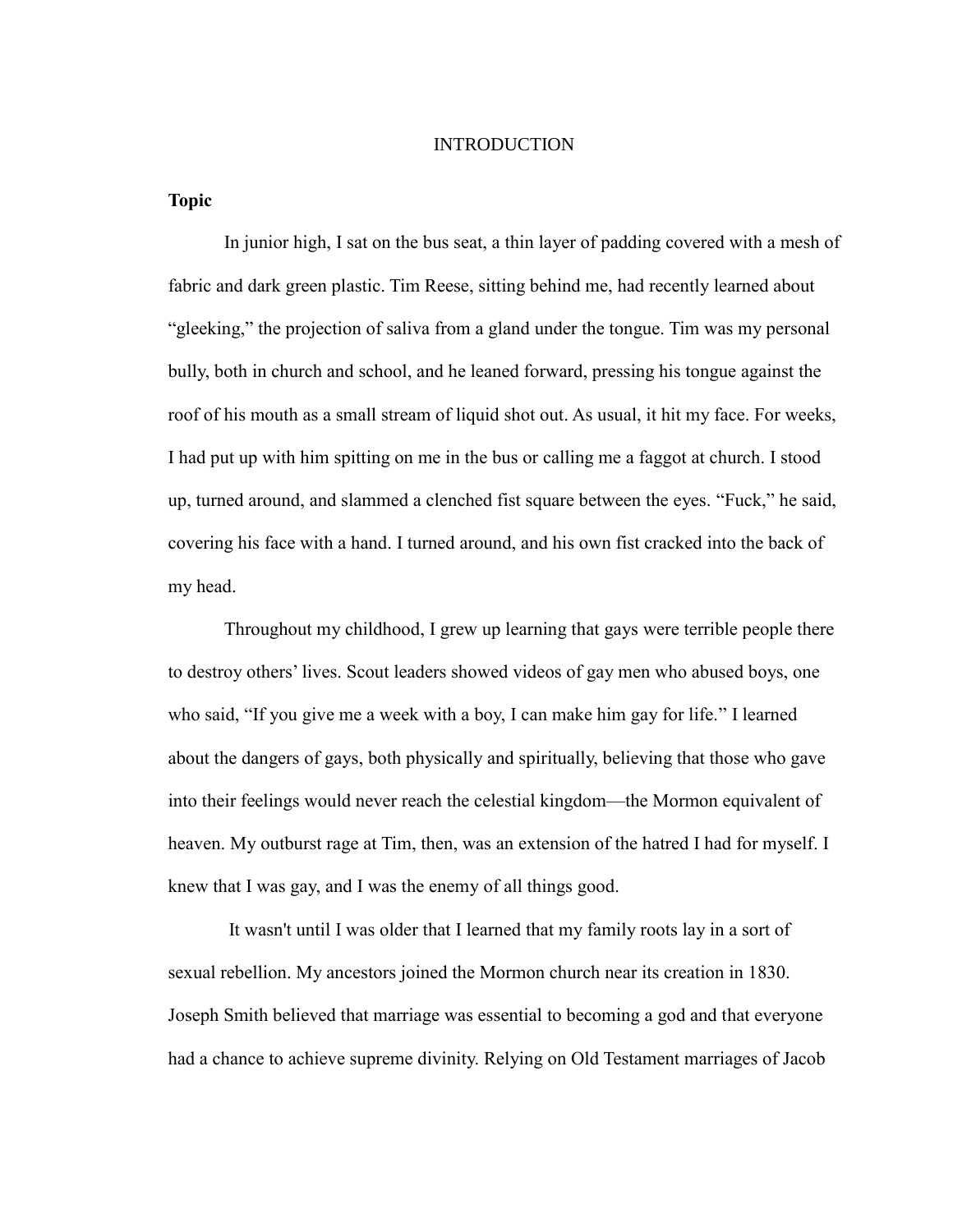and Abraham, the church incorporated polygamy into its practices. Understandably, the rest of the country pushed back, driving the followers to the Utah territory, a place where the government wouldn't touch them. The creation of this sexually oppressive state itself lies in deviancy.

At times, my own life has run parallel to that of the Church of Jesus Christ of Latter-Day Saints. We've both been persecuted. We've both run. Throughout years, we have both made secrets of our pasts, burying parts that we never wanted others to discover. But eventually, while the church continued to hide what had happened, I found a way to open myself up to live according to what I believed. This thesis looks at the chain of persecution, both my own and that of the church. Through my research and writing, I explore the following questions: what is the relationship between personal and institutional persecution? How does an institution become entrenched in persecuting others? What are the avenues out of persecution?

#### **Structure**

The thesis contains three chapters, each describing a piece of Utah's political/religious history as well as my own life. Each chapter moves between two strands—one personal and one historical. In the first chapter, I focus on my life in Vernal, Utah, and the hatred I faced growing up for being gay. The second chapter includes the story of my mission, my own failed effort to change my sexuality, and the hatred I received from mission companions. The third chapter explores my post-mission life and the experience of coming out in Utah; that journey goes through self-rejection, leaving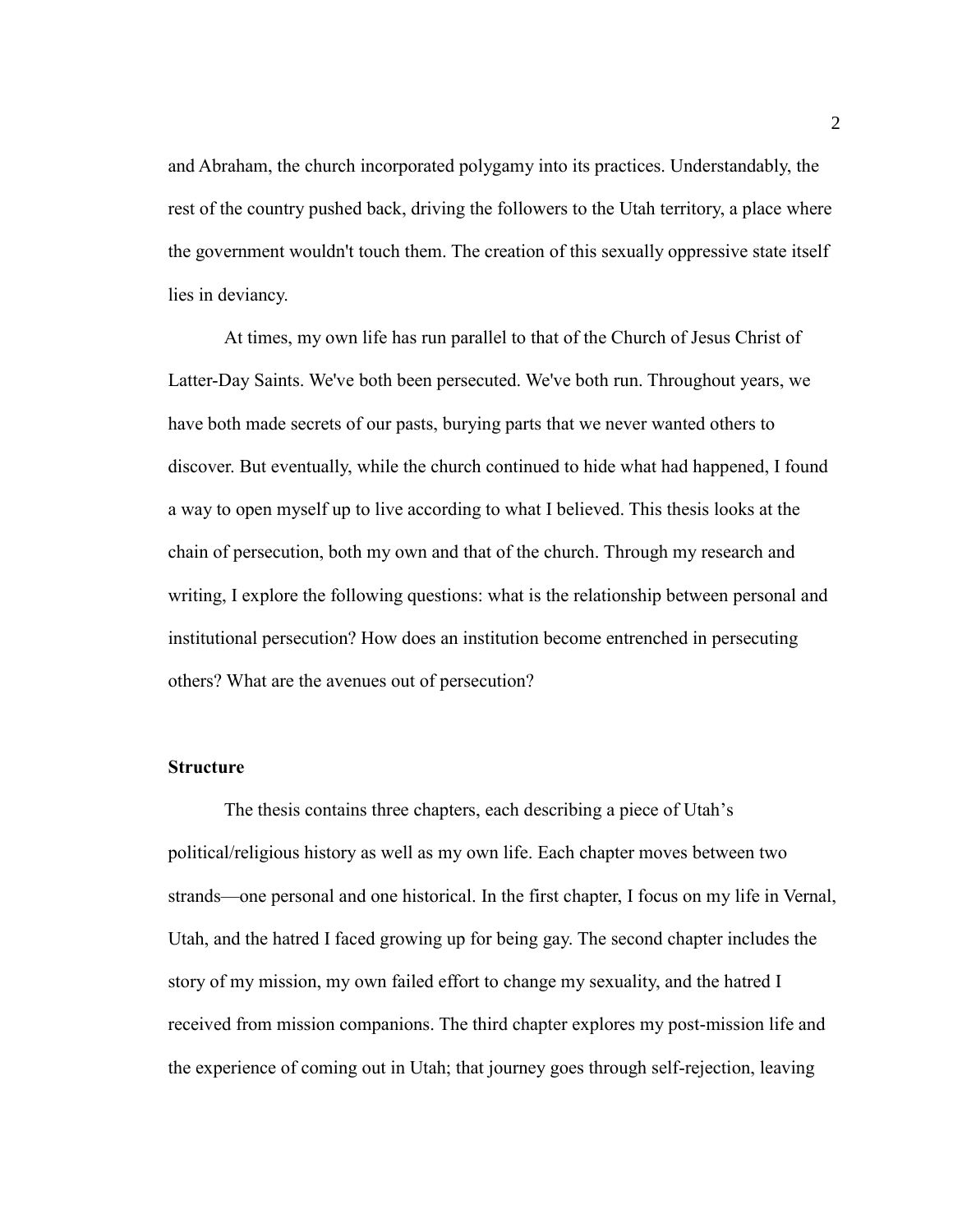the church, and attempting to reconnect with family.

The historical strand follows significant events in the Mormon culture. The first chapter begins with the assassination of Joseph Smith. As an event that demonstrates intense hatred for the religion and polygamy, Smith's martyrdom divides the religion from the rest of the country. The second event and the subject of chapter two, the Mountain Meadows Massacre, focuses on the growing paranoia in Utah that drives those in the church to persecute others. Finally, I discuss the recent suicide of Jack Reese in Mountain Green, Utah, in the third chapter, including how the reactions from the community show the results of persecution—members' need to remain separate, strong in their beliefs.

Both the personal and historical strands examine the role of persecution and secrets, especially relating to sexuality, in shaping my life as well as the religion. This structure—the intertwining of my life along with events in church history—highlights how history, even if unknown, molds every-day life. Other pieces of creative non-fiction employ similar structures, such as "The Boneyard" by Ben Quick, where problems of the past complicate the present. In that essay, Quick shows how Agent Orange—a toxin used for war by the military decades ago—has impacted his life by causing a birth deformity. My own story focuses on problems that appeared in my life through the Mormon religion. Together, the strands of my life and church history create an irony—while I am persecuted by the church, I also feel pain for the persecution of church members throughout the 1800's. Alone, my life story shows a very negative view of the church, while the church history alone lacks the connection to people's current lives. By bringing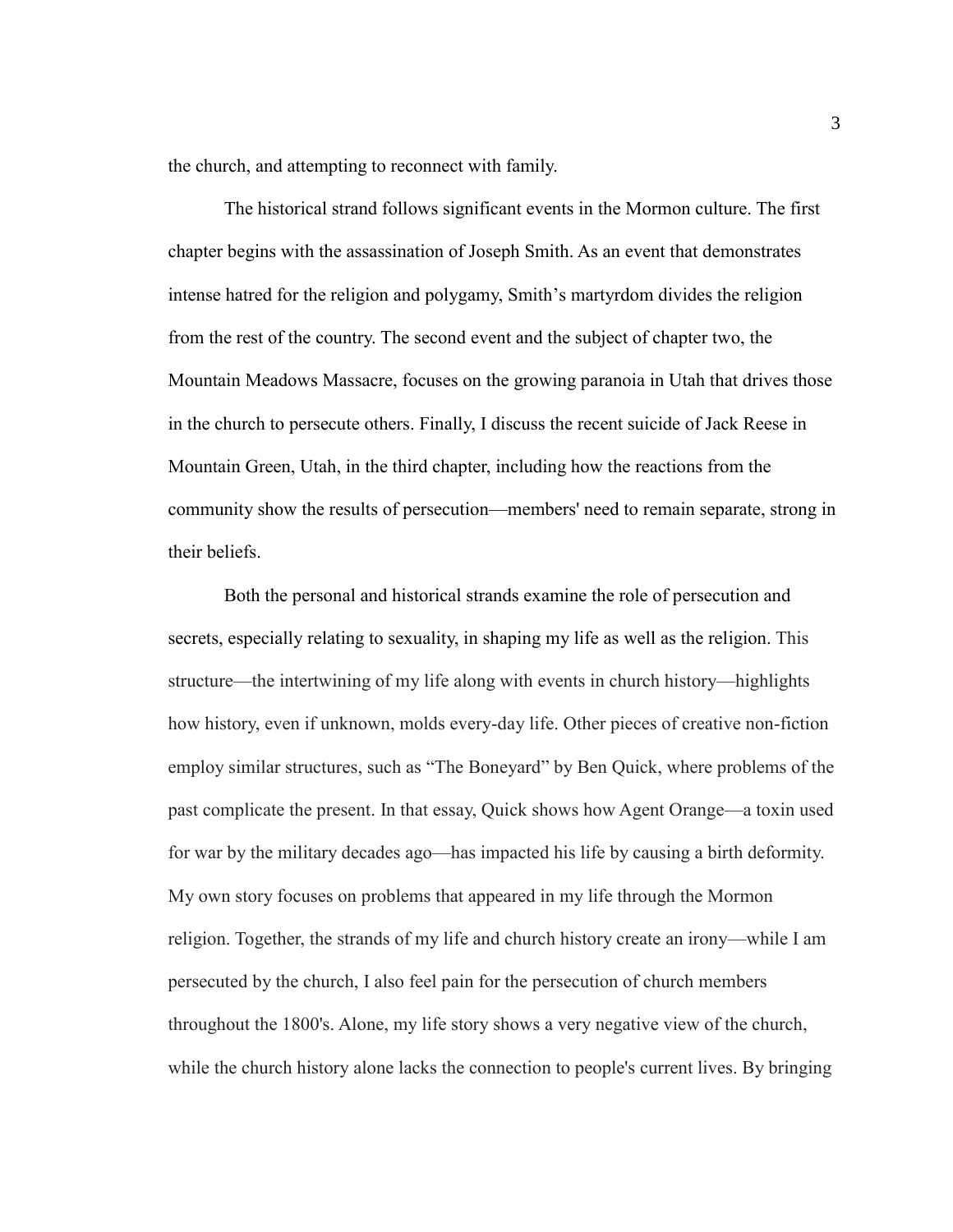these two together, the thesis suggests compassion for a religion known to persecute. It also helps readers understand how hatred can exist in a religion that preaches peace. The space between my life and the religion's history grants room for criticism and sympathy simultaneously.

# **Literature Review**

For this project, I have read in two distinct areas—narratives about sexuality and church history. Throughout the thesis, sexuality drives many decisions I have faced. The most impactful narrative I read was *Blankets,* a graphic memoire by Craig Thompson. The book follows Thompson as he grows up in a strict religious environment. He meets Raina at a Christian camp, but, while he falls in love with her, his church teaches him that sex before marriage is a sin. After breaking religious rules, he spirals into self-hatred. In one childhood scene, Thompson's father—finding a naked picture of a girl his son had drawn—tells him that Jesus feels sad. "Yes. Sad, because it hurts Him when you sin" (208). The art on the page shows Jesus praying in the Garden of Gethsemane; he cries and turns away from the child. Thompson tries to follow the teachings, but each failure spawns more depression, more despair.

However, as Thompson explores his sexuality, he fails to find any sadness that he had been taught his entire life. Shortly after his first sexual experience, Thompson recalls the picture of Jesus praying in Gethsemane; instead of turning away, though, Jesus turns to him and smiles (431). Thompson feels no guilt, instead finding divinity in the woman he describes as "sacred, perfect, and unknowable" (429). This unexpected lack of guilt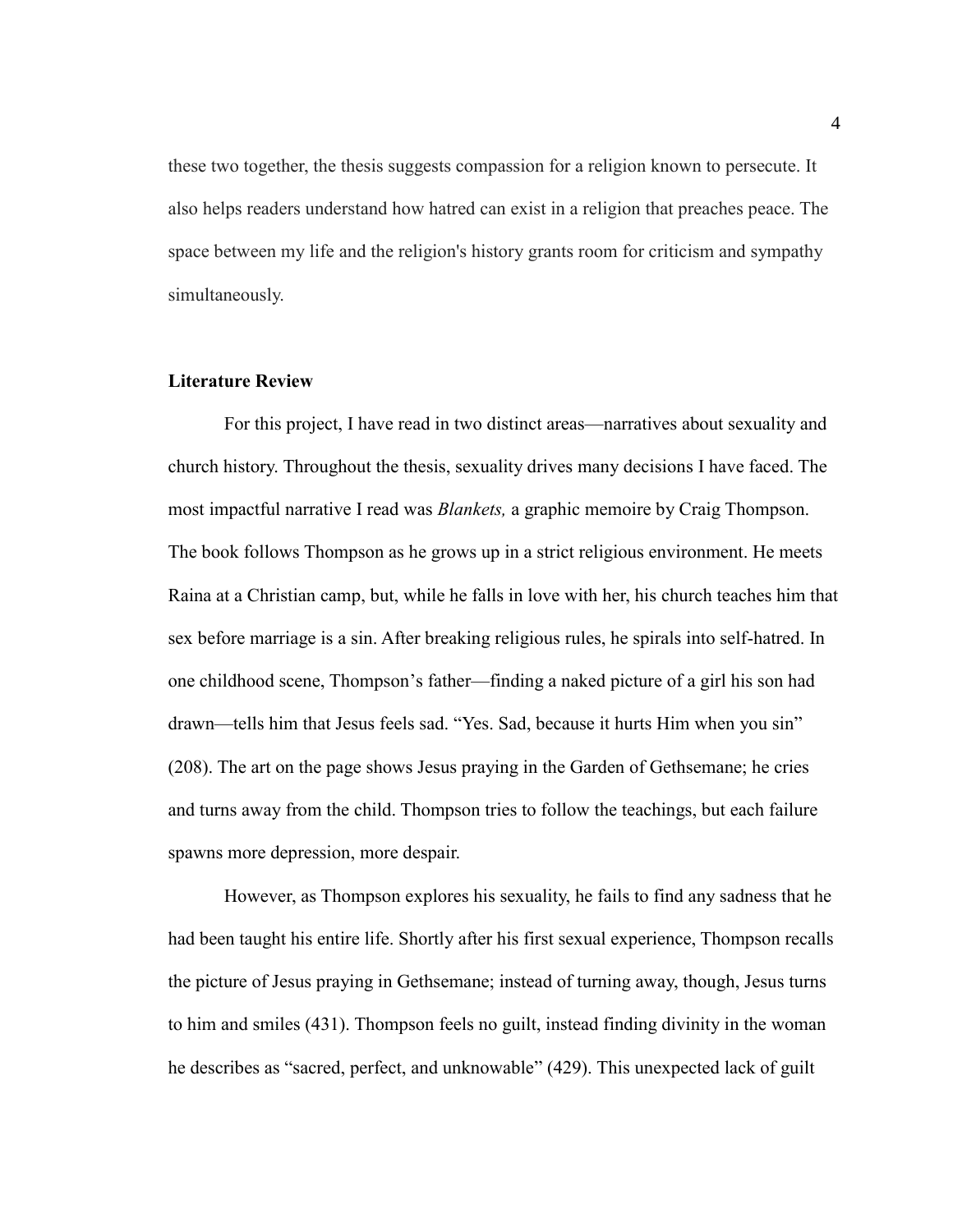shatters his worldview; rather than sexuality being evil, it can lead to spiritual fulfillment. Over time, Thompson finds himself unable to believe in organized religion. He explains this change to his brother, saying, "I still believe the teachings of God, the teachings of Jesus even, but the rest of Christianity… denies the beauty of being human, and it ignores all these gaps that need to be filled in by the individual" (533). Thompson's true connection with Christ comes from outside of religion, and exploring sexuality is his first step to escaping self-hatred.

Similar to Thompson's memoir, my thesis explores the intersection between religious history and my own sexual freedom; however, the historical events in my thesis along with my intended audience require me to dig deeper into historical explanations. Although Thompson may not specifically target Christians, he targets people who are familiar with Christianity. The Christian stories presented in the narrative are also straightforward; none require heavy explanations. Because of that, Thompson drops snippets of Biblical stories into his text without losing the reader. In contrast, my primary audience is outside Mormonism. While some stories in the religion have clear morals, the ones I discuss are filled with confusion, misunderstandings, and betrayal. Multiple points of view further complicate these stories; what some people inside the religion find holy can be seen as demonic by outsiders. Merely recounting history is not enough to find meaning; I dig into these stories, allowing them as much space as my own narrative in order to identify the cycle of persecution and give hope that the persecuted can escape.

While I grew up learning the history of the church, my early views came solely from within the religion—to me, evil men persecuted the church, and Joseph Smith was a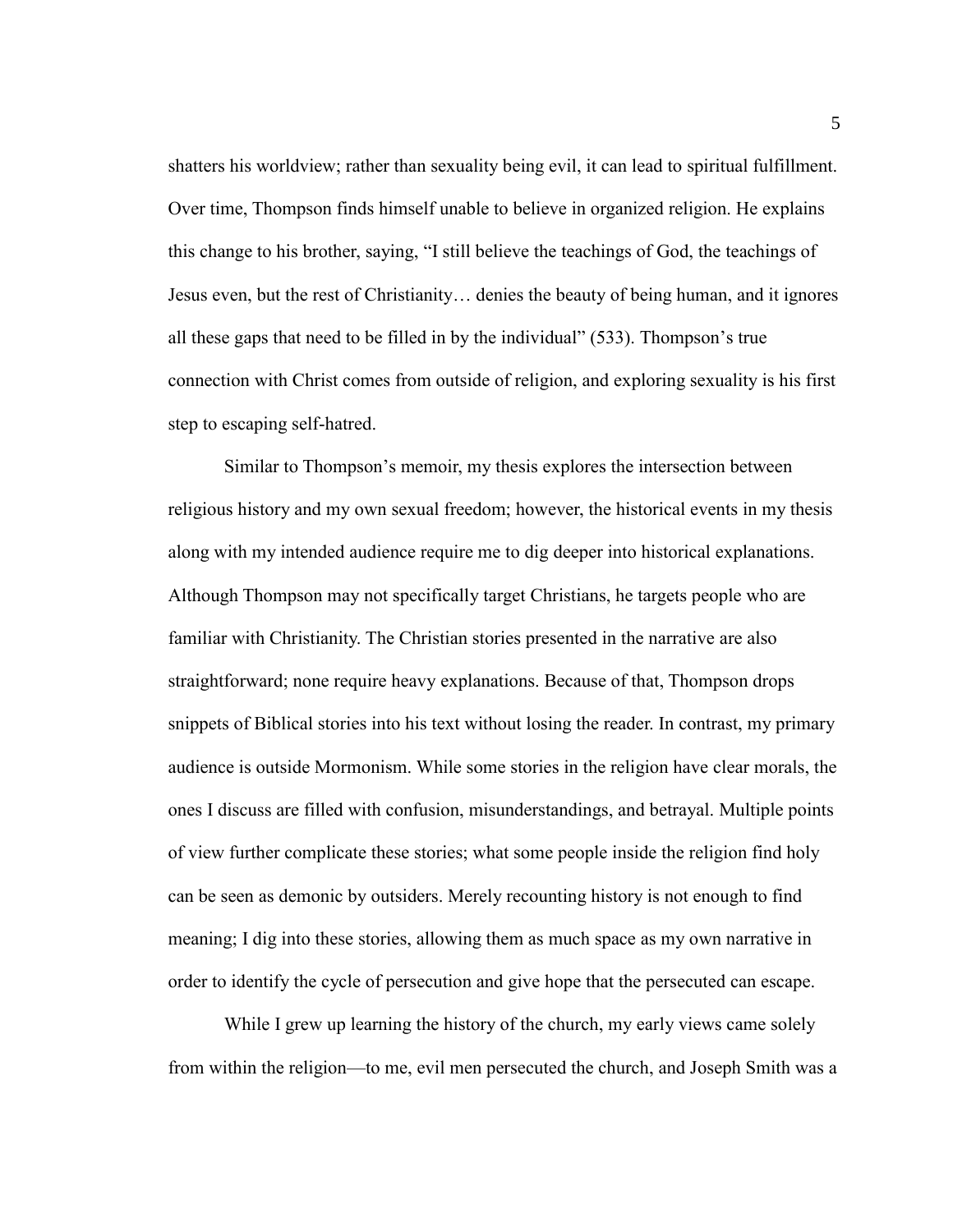saint. However, violence against a group rarely appears without motivation, even if the motivation is illogical. John Krakauer's book *Under the Banner of Heaven* creates a picture of a corrupt Smith, one who "devoted much time and energy to attempting to divine the location of buried treasure by means of black magic and crystal gazing, activities he learned from his father" (58). Smith's religious ideas sprang from carnal desires rather than divine inspiration. Krakauer suggests that one revelation Smith had was "simply to persuade Emma [his wife] to shut up and accept his plural wives" (126). Even Robert D. Anderson, a former missionary of the church, agrees that "Smith used coercion and emotional pressure to persuade at least some of these women to marry him" (129). Anything questionable or illegal was allowed if God revealed it to his servants, but outsiders saw corruption in Smith's decisions. Here, violence did not come from outsiders angry at a perfect religion; it came from sexual abuse and coercion.

These rumors circulated near Smith's home, but many people still flocked to the message of eternal salvation through Christ. These people believed in a way I once believed—united in prayer, joy, and fear of persecution. They prepared themselves to die defending their religion. Even when polygamy ended in 1890, the president of the church at that time, Wilford Woodruff, stated, "I should have gone to prison myself, and let every other man go there, had not the God of heaven commanded me to do what I did do" (Church of Jesus Christ 293). Even if outsiders told these people that the religion came from evil roots, they believed enough to give everything for their cause. That fire that drove those original saints—passionate and terrifying—was the same fire that drove me to the edge of suicide; I would have rather died for my religion than lived as a sinner.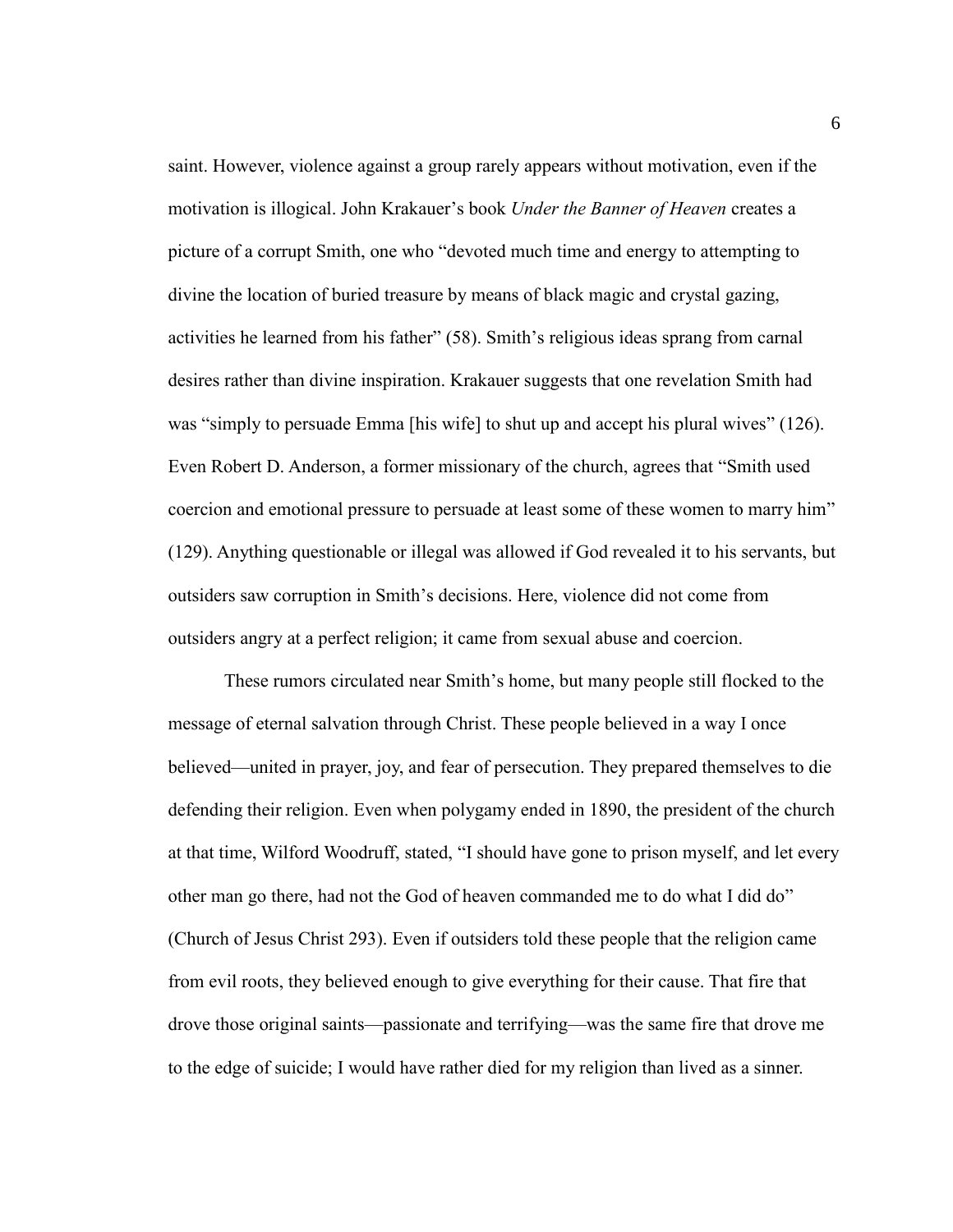My story cannot be told simply from one side or another; persecution always has two sides, and finding a way to escape the cycle of persecution requires delving into both. However, leaders of the religion have historically refused to discuss the errors of the church. As Krakauer states at the end of his book, rather than opening up the annals of history, "The men who guide the LDS Church and its twelve million… do everything in their considerable power to keep crucial aspects of the church's history in the shadows. How such a policy benefits either Mormons or Gentiles is difficult to understand" (365). For me, though, the policy's reasons are clear; saints lose faith when they see the abuse, the murders, and the cover-ups by the church. When I learned these things, I felt betrayed by the religion I loved. Over time, though, the doubt from that betrayal saved my life.

Both the weaving of Thompson's life with religion in *Blankets* and sharp criticism of the Mormon church through Krakauer's *Under the Banner of Heaven* allow me to dig into the complicated nature of personal and institutional persecution. These two have been inseparable in my life; I only learned how to love myself again after I uprooted my beliefs. Like Thompson and Krakauer, I write ugly truths to explore agony from persecution, but my thesis aims to give hope to those currently trapped—a new life exists after escaping this pain. As Thompson writes, "How satisfying it is to leave a mark on a blank surface. To make a map of my movement—no matter how temporary" (581-582).

# **Conclusion**

Both Joseph Smith's martyrdom and the Mountain Meadows massacre share fear that comes through persecution. Initially, Smith and his followers faced the majority of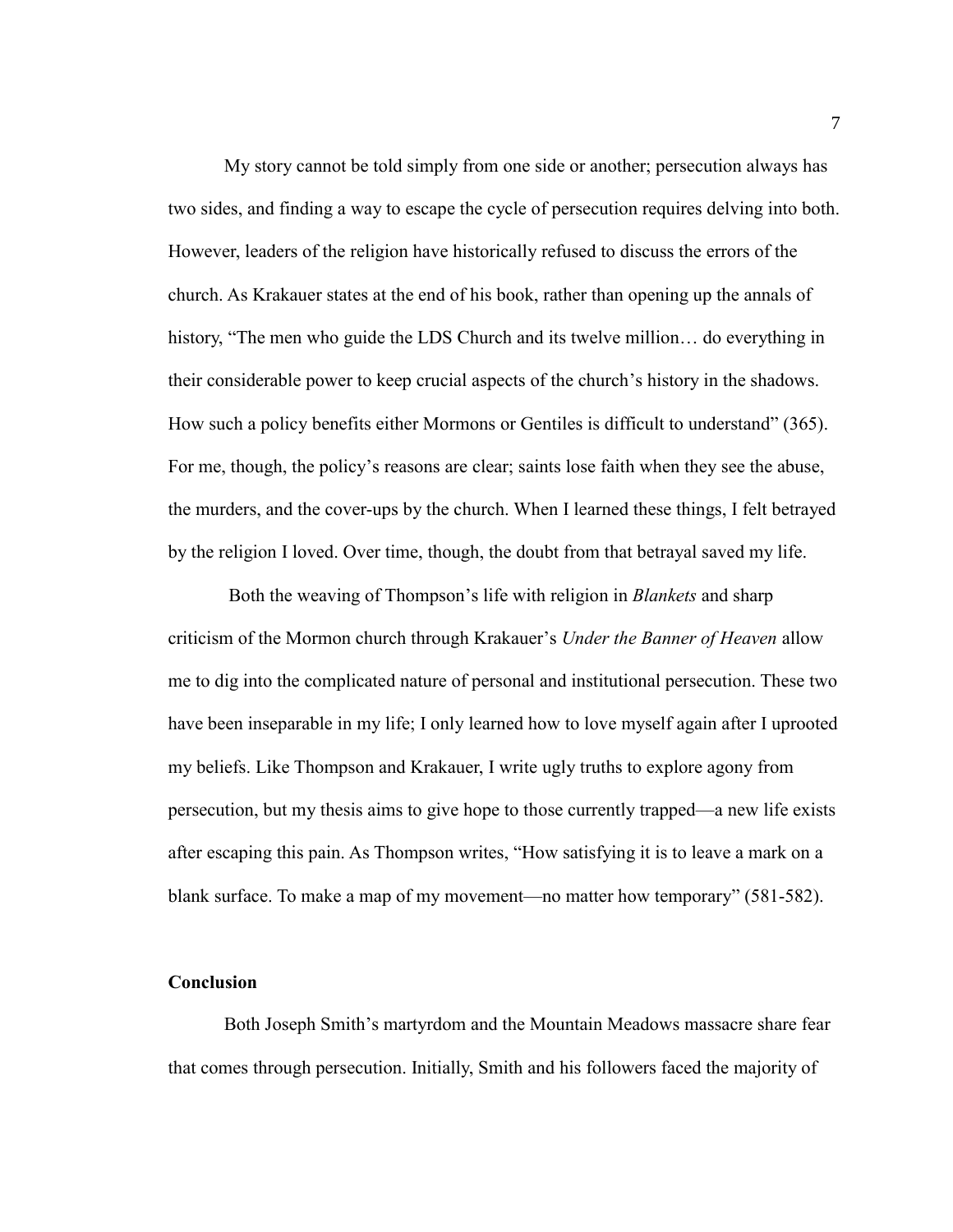these attacks; whether or not the claims of Smith's actions were true, a mob brutally murdered him in a jail. Continuous hatred led to more fear and violence from the saints, deepening the cycle of persecution. Both sides murdered. Both suffered. Although my own life played out on a smaller scale, I found myself trapped in my own cycle of hatred, my religious identity despising my sexuality. Institutions are slow to change, but there is hope in individuals. If nothing else, my thesis suggests there is hope for all of us, even if it is one person at a time.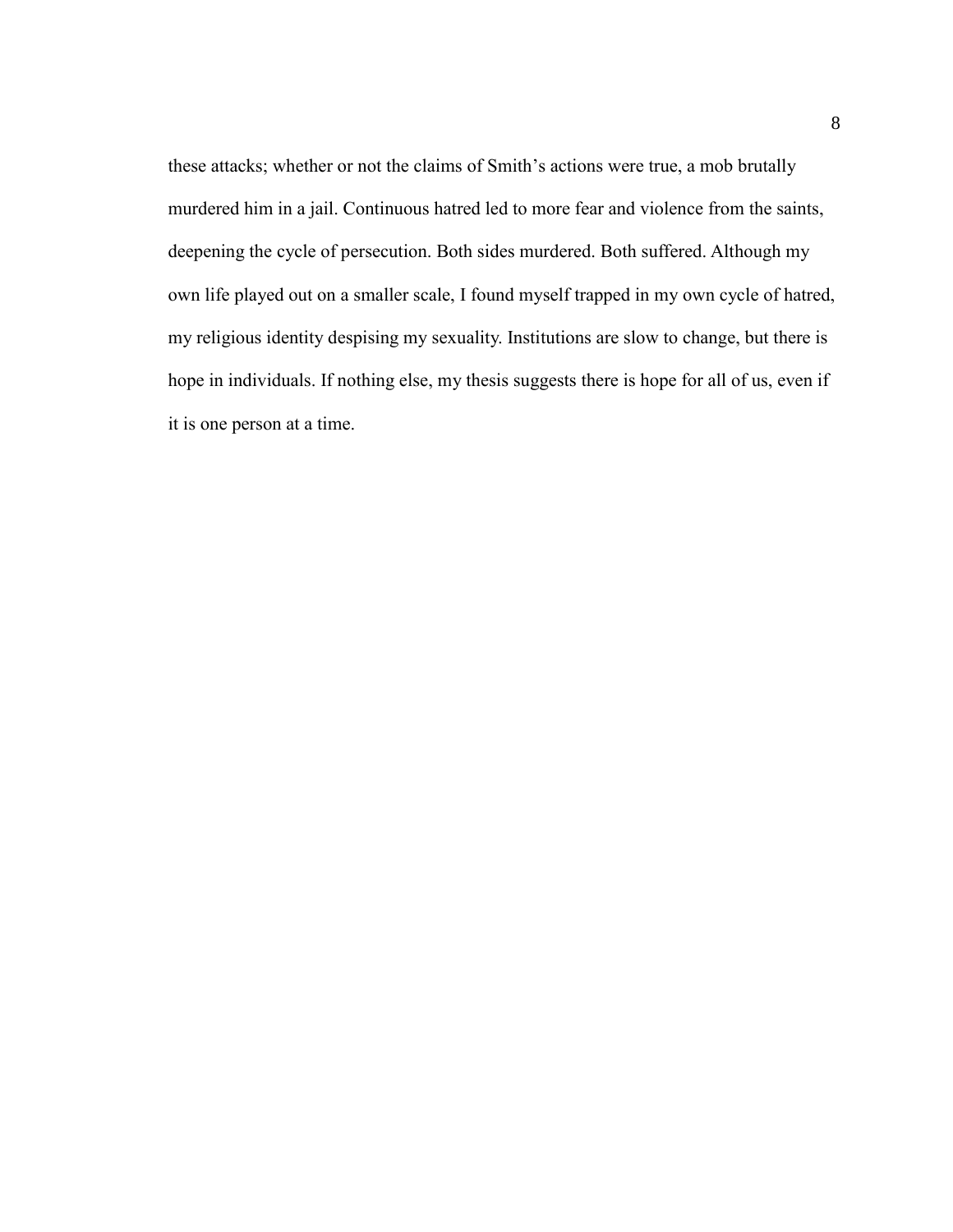### CHAPTER I

# **PERSECUTION**

Ashley Church rested about a hundred feet from the foothills of the Uintah Mountains. The building itself was made of a dark red brick and was surrounded by grass and parking lots. It wasn't anything impressive, but, as a kid, I thought it my only link to the divine. "You know our church is the only true one," said my mother one day. I misunderstood, thinking that rather than talking about the world-wide Mormon religion, she in the holiness of that one single building. To me, the building that could barely hold a hundred people at a time could lift people to the celestial kingdom, and everyone else was just out of luck.

At eight, I was baptized. At twelve, I was named a deacon. This wasn't the same designation that other churches bestowed on people who served decades for their religion. It was a position of service for the young who passed sacrament around the congregation and visited homes to gather charitable donations—fast offerings—for those who had less. Still, deacons receive the Aaronic Priesthood—not the power to move mountains, but the power to serve. Stories of miracles appeared all throughout the history of the church, of rivers freezing to save a group of saints from a mob, of seagulls swarming Salt Lake City to save the people from a plague of crickets. Even if I wasn't able to perform these, I believed in miracles.

The story of Joseph Smith grabbed me at a young age. When he was fourteen, Joseph saw the arguments between various religions about who was right and who was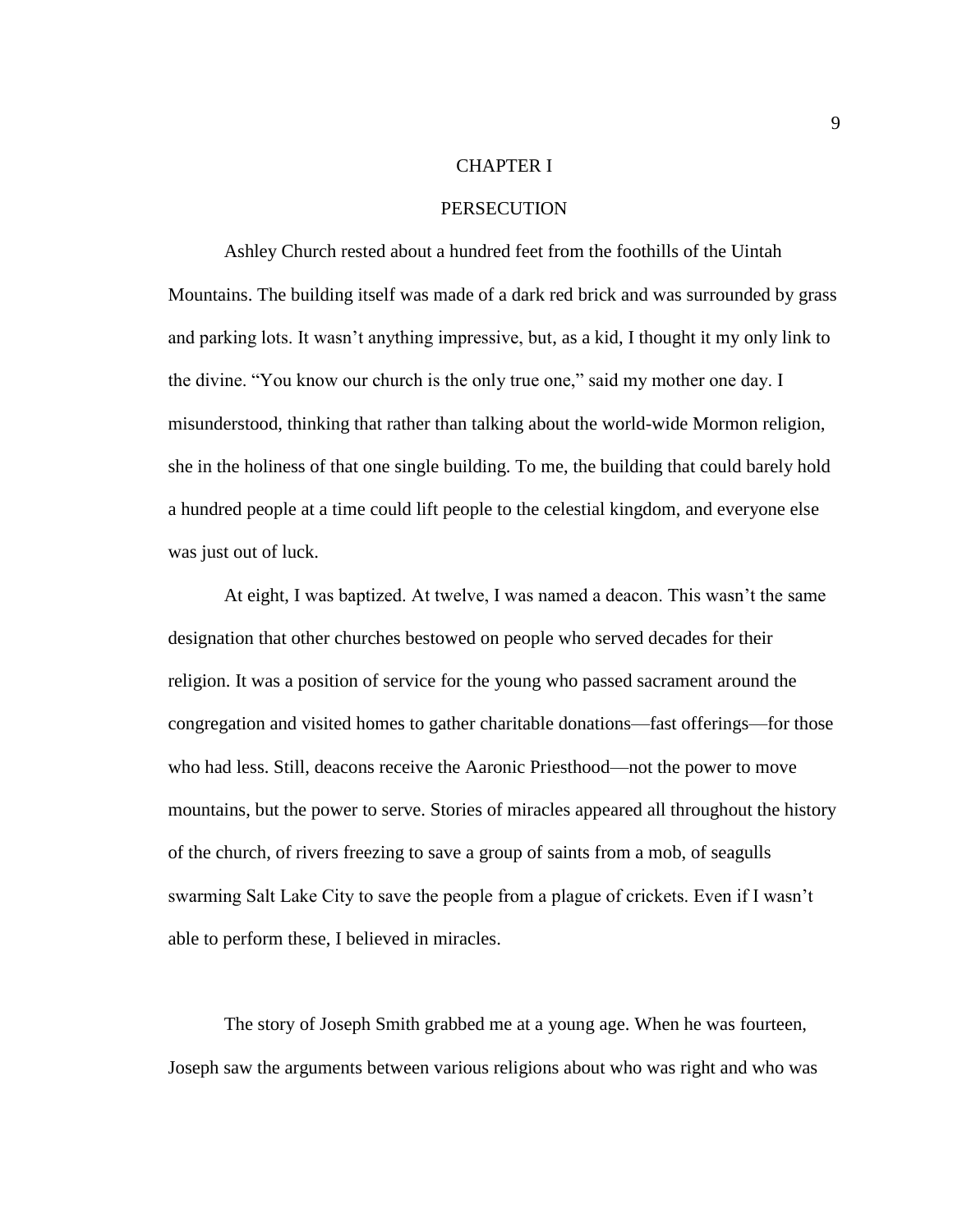wrong. I always imagined preachers outside of cabins, raising the Bible in the air as they yelled about hellfire and damnation. Videos made by the church about the event followed that same line—most of the preachers looked angry, and the quiet ones were still jerks in more subtle ways.

One day, out of desperation for his own soul, he decided to follow the book of James that encouraged a man to seek wisdom through God. He walked out of his house in Palmyra, New York, across wooden fences and fields until he found himself alone in a forest. As depicted in hundreds of artistic renditions, he knelt down on the ground and prayed. Suddenly, a dark force took over him, suffocating him as he fell on the ground. Joseph tried to call out, tried to reach God through prayer, but the power strangled the words, muffled his voice. Despair enveloped him.

However, just before he was about to give up, a light appeared, cast itself down towards the young boy. As he said in his own words, "I saw a pillar of light exactly over my head, above the brightness of the sun, which descended gradually until it fell upon me." The dark force disappeared, and in the light stood God and Christ. There, he asked what church he should join. There, Christ told him to join none, that they were all abominations to God.

Christ said, "They draw near to me with their lips, but their hearts are far from me, they teach for doctrines the commandments of men, having a form of godliness, but they deny the power thereof." Over several years, Joseph received more revelations, books, and guides to help him restore the church of the New Testament, the one created by Christ and his apostles.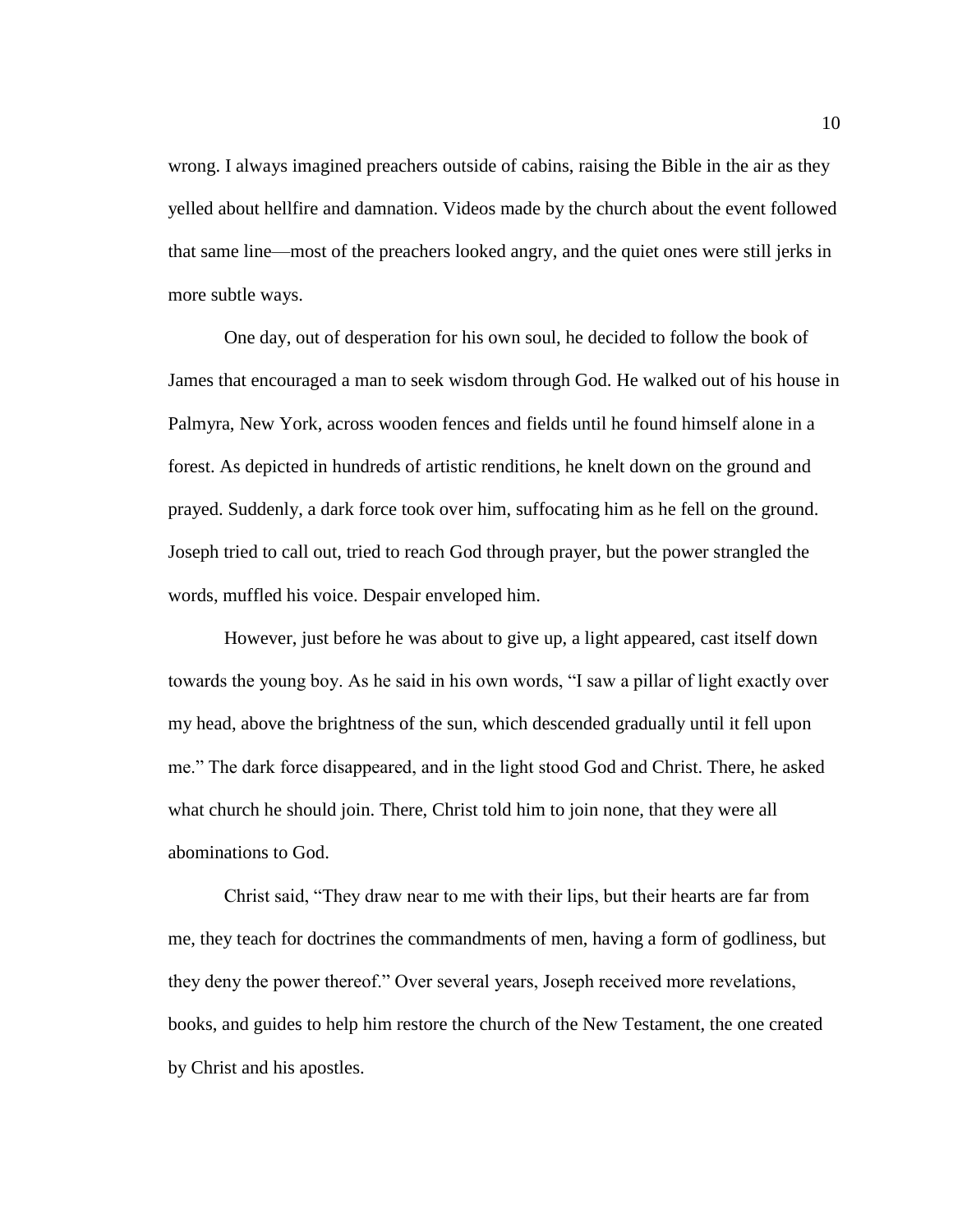I often daydreamed of how it would be to go through everything Joseph experienced—the surrounding darkness, the hopelessness, all with the sudden connection to the divine. At a young age, I decided that I was willing to suffer if it would mean knowing the kindness of God.

As a twelve-year-old, I sat on the cold wooden pew, waiting for the moment to walk up and take those silver trays filled with Christ's flesh and blood. I looked around at the lights, simple chandeliers with frosted rectangles of glass hanging from the ceiling, the wooden frame with strips of wood leading up, resembling a pipe organ. This small church had been built before the standardization of Mormon churches, the copied and pasted designs that would quickly spread over the next fifteen years across the country. The church wasn't beautiful—the walls were just cinderblock painted white, and all the furniture was either wood or metal—but I loved the building. I had heard stories of the insides of temples across the world filled with giant paintings of Joseph Smith, a baptismal basin balancing on the backs of marble oxen. This church, though, was the greatest beauty I had seen.

My mother sat at the organ, playing the hymn "A Poor Wayfaring Man of Grief," one that tells of a man who repeatedly found suffering people—one begging for food, another condemned to death. Each time, this man gave what he had to help, even when the person might have been evil. At the end, Christ revealed himself to the man, reassuring that his acts showed his faith. "Fear not," says Christ, "thou didst them unto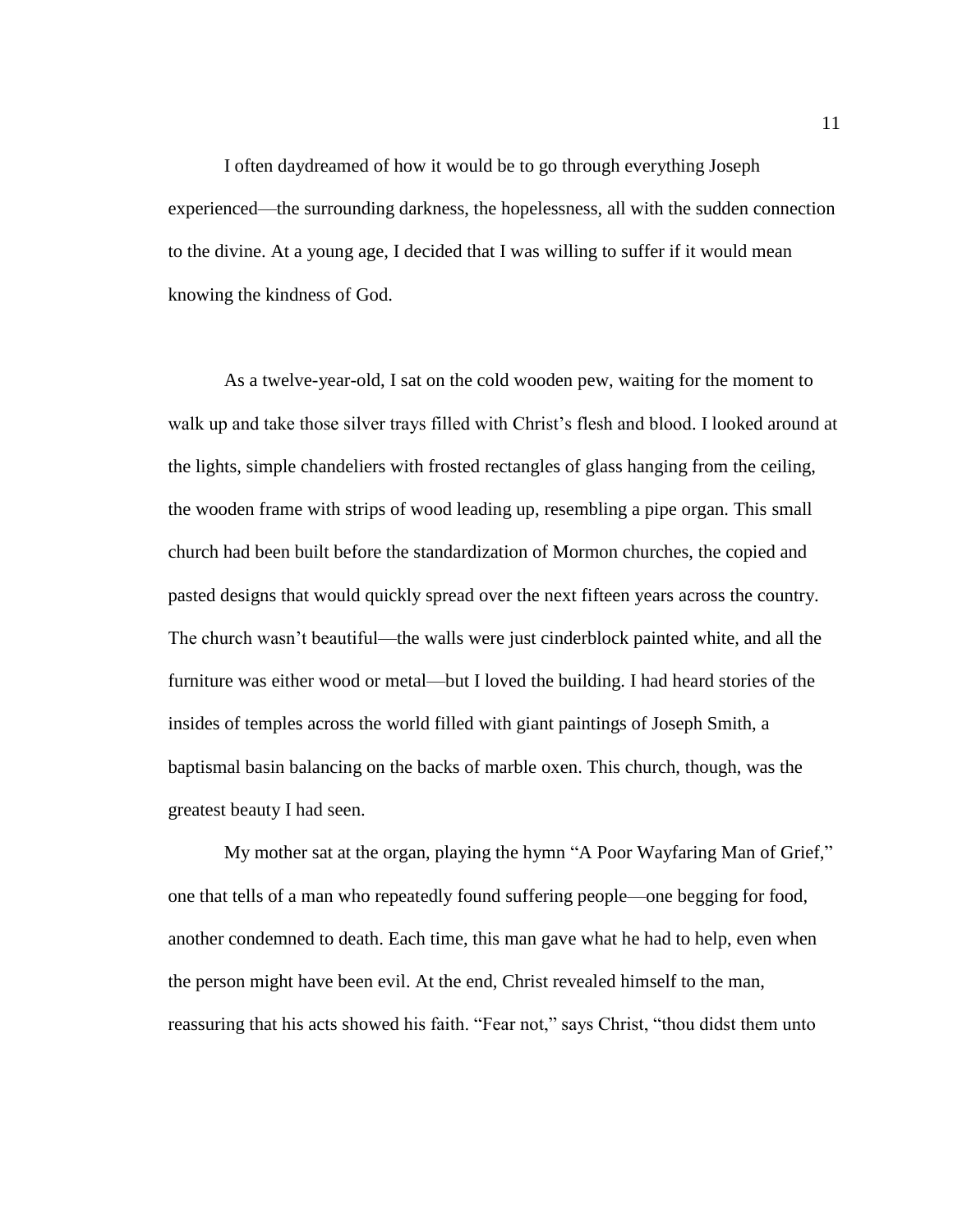me." The hymn taught that the acts of Christ's followers help people equally. The way I helped the poor or the suffering showed my love for Christ.

By my side, Jake—a kid who grew up to be my grandfather's mortician, black hair and back fixed straight with an infused metal rod to complete the look—asked, "What's a faggot, anyway?"

"You know," said Brandon, a person who I'd never see again after graduating high school. "A fag is a stick. A faggot is a bunch of sticks."

The whispering between the two grew throughout the music as we waited for our small, sacred duty.

In two years, I moved from the deacons quorum into the teachers, the group for boys between fourteen and sixteen. A year later, I was called into church for an interview. I knew it would be for a leadership position within the youth group—the previous leader had left, and I was the oldest.

"I wanted to call you to be the president of the teachers quorum," said Bishop Alexander, short white hair circling his balding head. While much of the church was beautiful, this office terrified me—white cinderblock walls, worn white curtains, cold metal folding chairs. The whole room felt like the designer believed the war against Satan was literal. It was uncomfortable, not just because the room felt uncomfortable, but because the bishop was also supposed to be the eyes of God—the judge of Israel. Bishop Alexander's eyes were terrifying. Somehow, with every question, he stared with his bright blue eyes at me, the irises illuminated brighter than the rest of the room. Through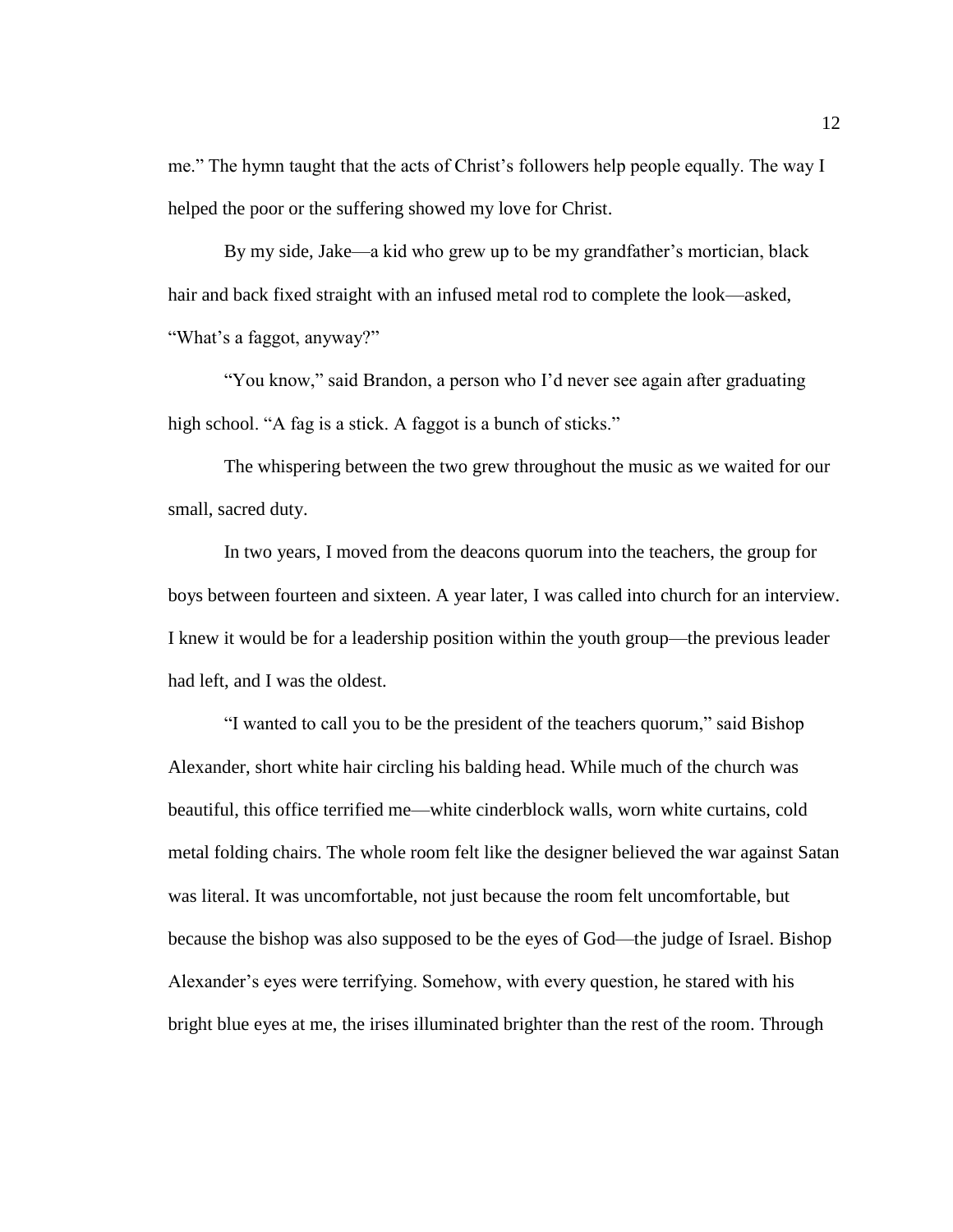the years, every bishop at the Ashley Second Ward had those glowing eyes. In my youth, the eyes of judgment were blue.

He looked at me with those eyes and asked, "Do you have a testimony in Jesus Christ?"

That one was easy. "Yes."

"Do you believe that Joseph Smith was a true prophet?"

"Yes." I knew the hard questions were coming.

"Do you have any problems with masturbation?"

"No." This was a lie, of course, and I could feel those blue eyes staring into me. He didn't move on to the next question. The religion taught that bishops served as judges of Israel, people who kept the saints in line with the teachings of God. In a way, they acted as an earthly representation of the final judgment. I knew that lying to him was lying to God. I looked down, away from those eyes, and said, "Yes."

His eyebrows furrowed, but the blue eyes still stared into me. "You know that this is a serious sexual sin," he said. "It's breaking the law of chastity. How many times a week do you do it?"

"I, uh…" I looked down, away from him. I had never talked about this part of my life, the sexual drive that led me to masturbation. My mind constantly swarmed with sexual desire, with my own condemnation.

"A couple times a week?" he asked.

"Yes," I said. A lie. It was much more often.

"Okay," he said. "Do you have any problems with pornography?"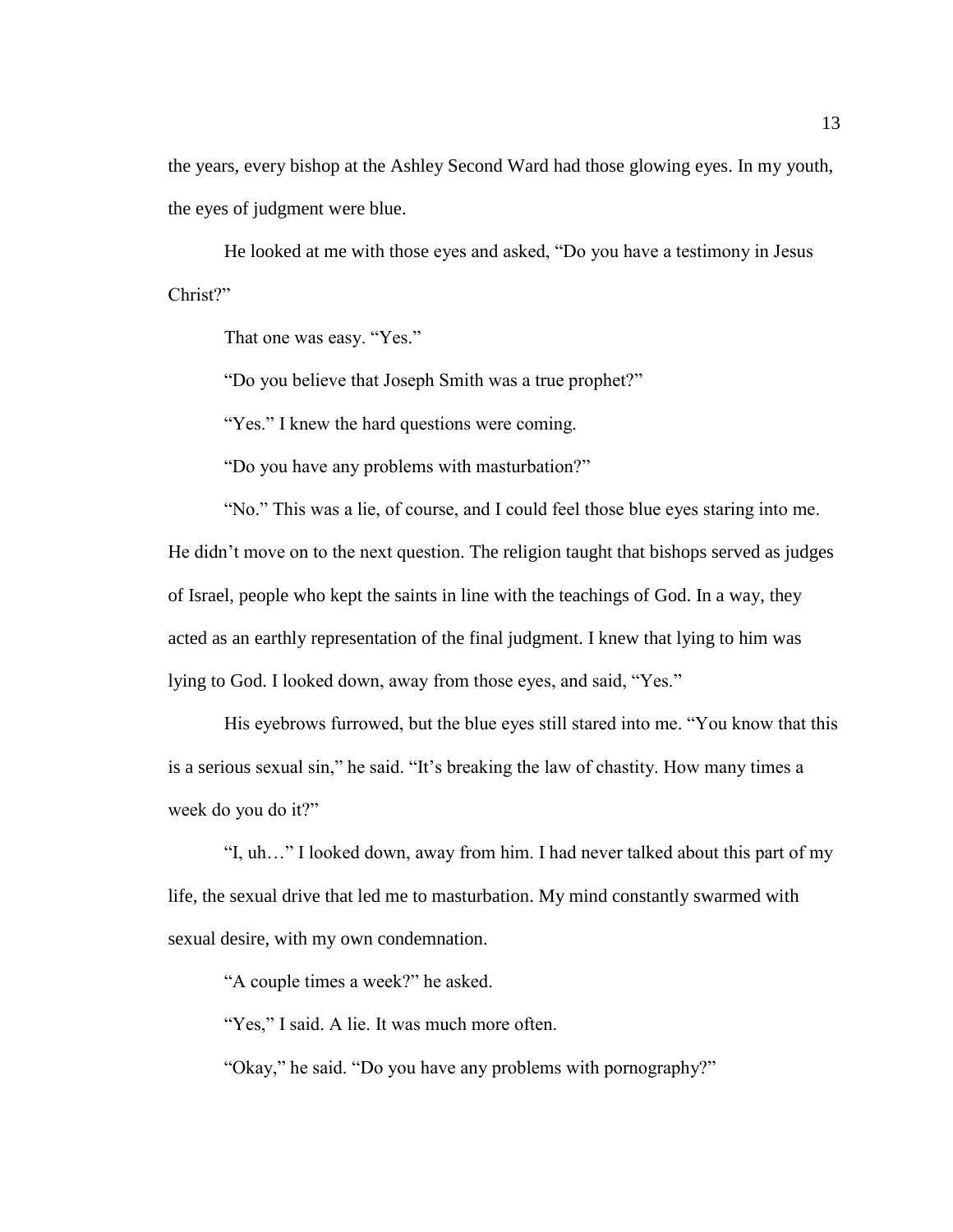"No," I said. Another lie. I discovered nudity through the encyclopedia at our house, the naked statues sculpted in ancient Greece. The male body fascinated me, especially the perfect way that the muscles seemed to flex in the firm marble. This lead me to online searches on WebCrawler late at night where I looked for naked men, and I found much more than a teenager had ever expected to find. I closed the window, deleted the internet history to try and cover it up, but once a month or two, I crept back on and looked, amazed and ashamed at the way the human body worked.

"Well," said the bishop as he jotted some words in a notebook, notes about the specifics of my problem, perhaps a permanent record for other bishops to see in the future. "You'll need to stop taking the sacrament for a few months. I'm sorry, but at this time, we can't have you as a leader for the quorum." I looked up, my face streaked with tears. I had disappointed the bishop, disappointed God.

I left the office and sat on the stiff couch in the lobby, waiting for my parents to pick me up, never asking why I was filled with tears that day. For months, I ushered the meetings, sitting away from family so they wouldn't see me skip the sacrament and feel my shame.

Ever since the First Vision—the name Mormons have given to that moment in the woods—people mocked Joseph for his story. Pastors especially thought it was a lie, remembering the scripture in Exodus, when God talked to Moses and said, "Thou canst not see my face: for there shall no man see me, and live." There, in the small town of log cabins, Joseph Smith grew, translated the *Book of Mormon* from ancient gold plates. The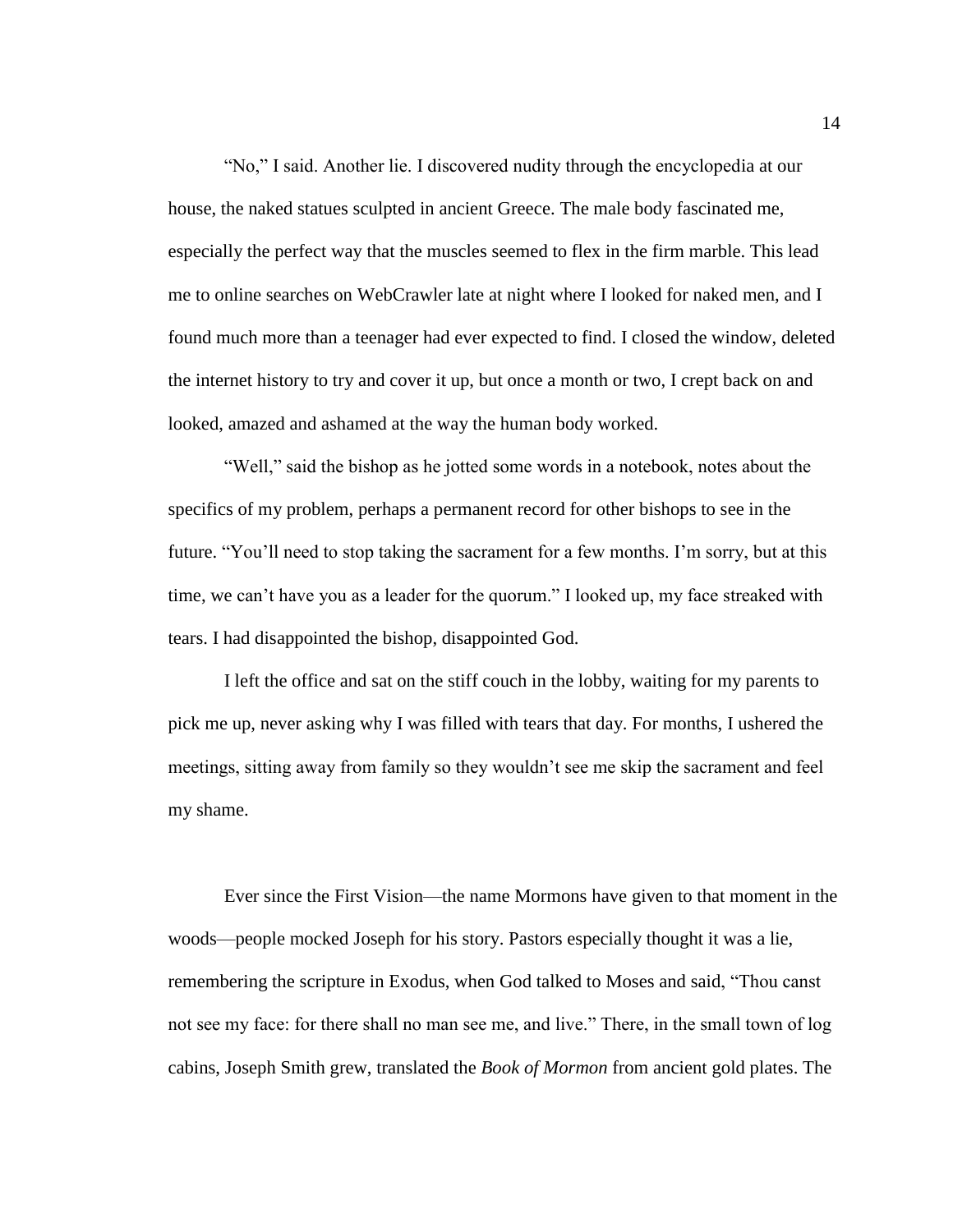story he transcribed said that centuries before Christ, prophets in the Americas hammered records into the malleable metal, relating the righteousness and the wickedness of the people. The book described the resurrected Christ visiting those people, a heretical statement in most Christians' minds.

But as the church grew, the hatred from other religions mounted—the Bible was the word of God. As Revelation said, "And if any man shall take away from the words of the book of this prophecy, God shall take away his part out of the book of life, and out of the holy city, and from the things which are written in this book." Driving out Joseph Smith, for them, was a way to drive away the devil. The church moved to Ohio, then Missouri. Fights grew between Mormons and the local residents, a group massacred several church members at Haun's Mill, and the governor of Missouri drafted an extermination order against the saints. Again, they fled to Illinois, founded Nauvoo in a swamp where they believed others wouldn't attack them, introduced polygamy into the religion. William Law and Robert Foster, an economic counselor and a general of the Nauvoo Legion, accused Joseph Smith of proposing to their wives. In fear, Joseph excommunicated both from the religion. Law and Foster created the Reformed Mormon Church and printed a newspaper to expose Joseph for what he had done. Everywhere he ran, rumors appeared about the evil he had done—rumors about his marrying teenage women, his attempts to assassinate the governor of Missouri, his alliance with the devil. Fear drove him to declare martial law, and the neighboring town of Carthage sent out a militia, threatening to conquer Nauvoo unless Joseph surrendered himself along with his brother, Hyrum. In fear, he fled across the Mississippi River.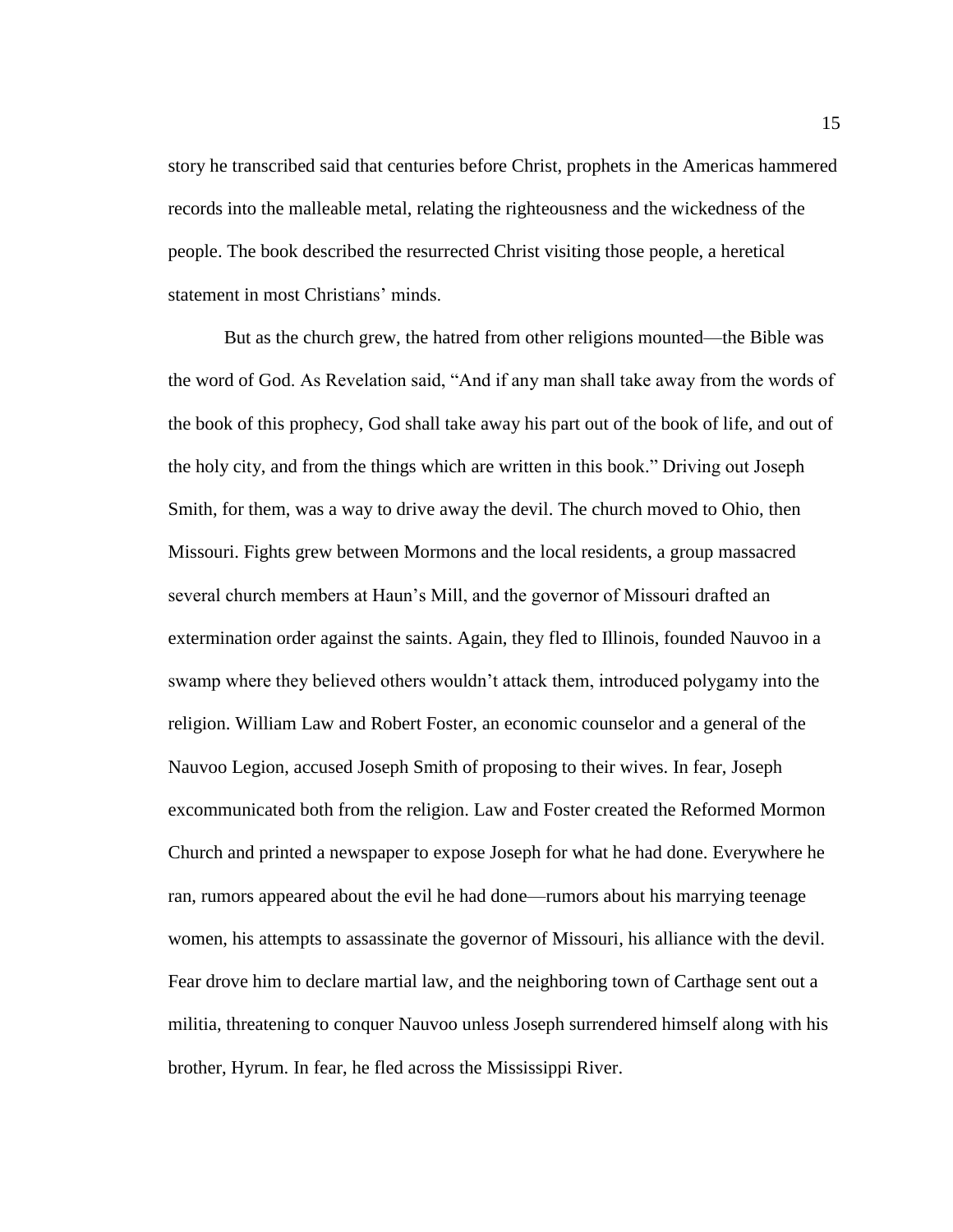But for some reason, Joseph returned and surrendered. Perhaps he knew the destruction that awaited Nauvoo if he stayed hidden. Perhaps he knew that, though his intentions were good, he made enough mistakes that the majority of a nation had risen against the religion he founded. Either innocent or guilty, Joseph walked with his brother Hyrum to Carthage Jail, charged with treason. Days later, a mob would assassinate both.

Spotlights glared onto me as I stood on the bare junior high stage. In the early afternoon, a group of us worked on the set for *The Twelve Dancing Princesses.* This musical, based on a German fairy tale, told the story of twelve princesses who escaped their castle nightly to dance, ruining their shoes with each expedition. This infuriated the king, so he promised if a prince discovered where they went each night, he could marry the princess of his choosing. The princes fail, sing some Elvis-esque love songs, and still win the girls in the end anyway because one of them was smart enough to trail them.

That day, though, we had nothing to work on. I stood on the stage with several of the junior high tech crew, waiting for something to happen. Josh Gondek, a squat red head and child of a science teacher, grabbed a thick piece of rope. "How about we put this around your neck," he said, a slight grin on his face. I felt everyone's eyes on me— Chad, the twig who punched me the year before for talking to him; Cassidy Lee, the thick giant who regularly pumped staples into his own arm. There was no point in even refusing them. The idea was in their minds, and I knew it would happen.

"Sure," I said.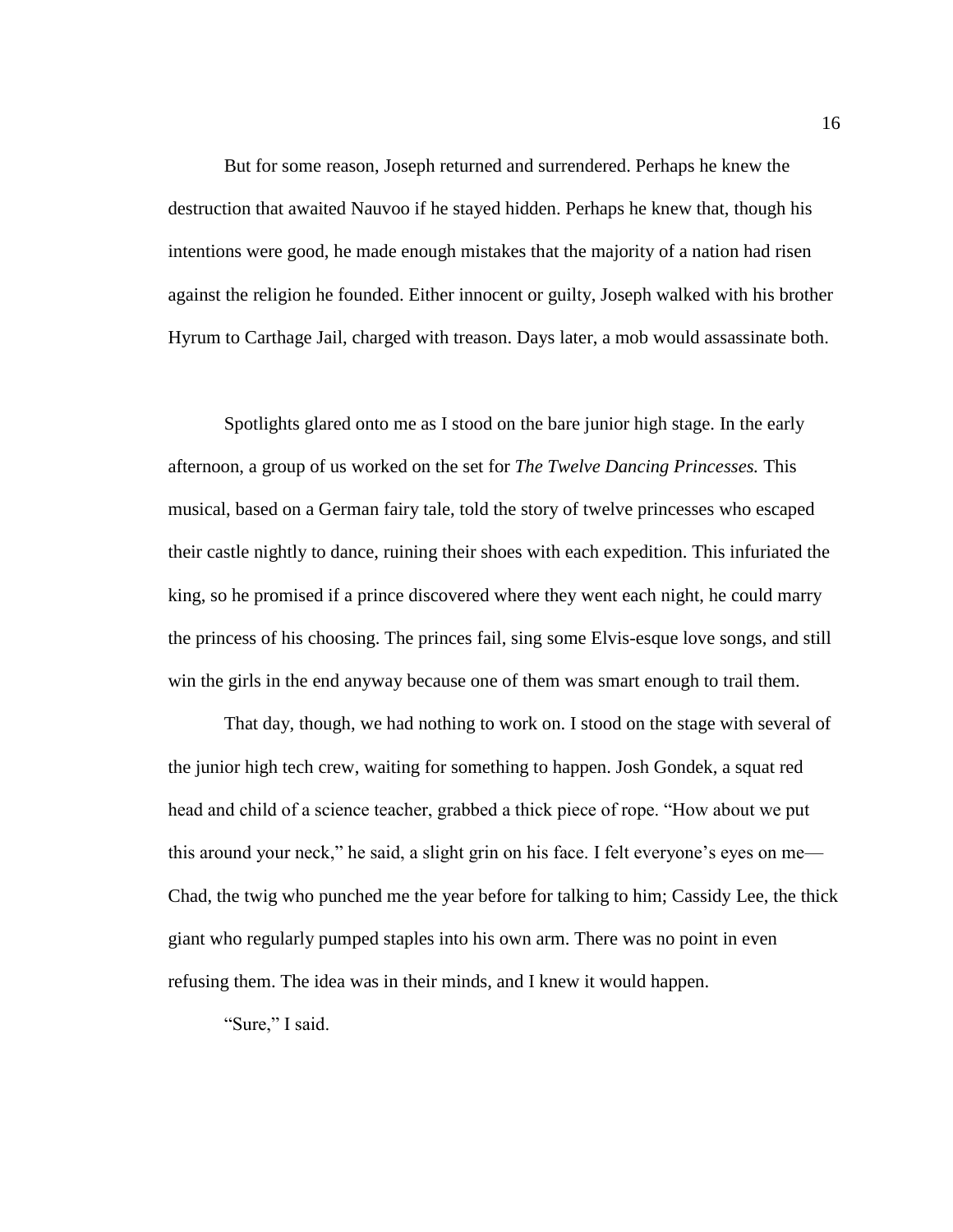I felt the soft nylon caress my neck, the knot tighten its grasp—loose enough to breathe, but snug. "Lay down," said Josh, and I got on my back. The rope pulled against my throat, more, until my body slid against the dull gray paint of the stage. The lights twirled above, shining down through curtains and scrims. I cannot remember the tightness of the rope, the burn on my fingers as I gripped the length under my chin. All I remember is how beautiful those lights looked.

In the Uintah Basin, the great majority of the population was Mormon. In school, we all treated each other like we were brothers and sisters of the church, and the outsiders stayed quiet about religion, blending in as much as they could with the majority. During those years, I knew I was different—I liked boys. But I stayed quiet, tried to go along with what everyone said. Even if it meant eating lunch alone. Even if it meant agreeing to putting a rope around my neck to be dragged around a stage.

I couldn't hide at church, either. Leaders told me to join the basketball team, even though I was a chubby kid who struggled to hit the backboard with the ball. Roland, my bus driver who yanked kids' ears and smiled, coached the team. Behind his wide-rimmed glasses, the wrinkles on his face looked threatening as if he enjoyed the pain that people felt. "Brian," he said, grinning behind those glasses. "You're on skins."

We divided up, and I stood in the church gym, my pale body exposed. "Nice boobs," said Brandon, flicking a nipple with his finger. I said nothing—no outbreaks, no fights. Instead, I played the game. Rarely did I touch the ball. Most of the time, even when I was the only one open, I watched the others play, shoving each other to the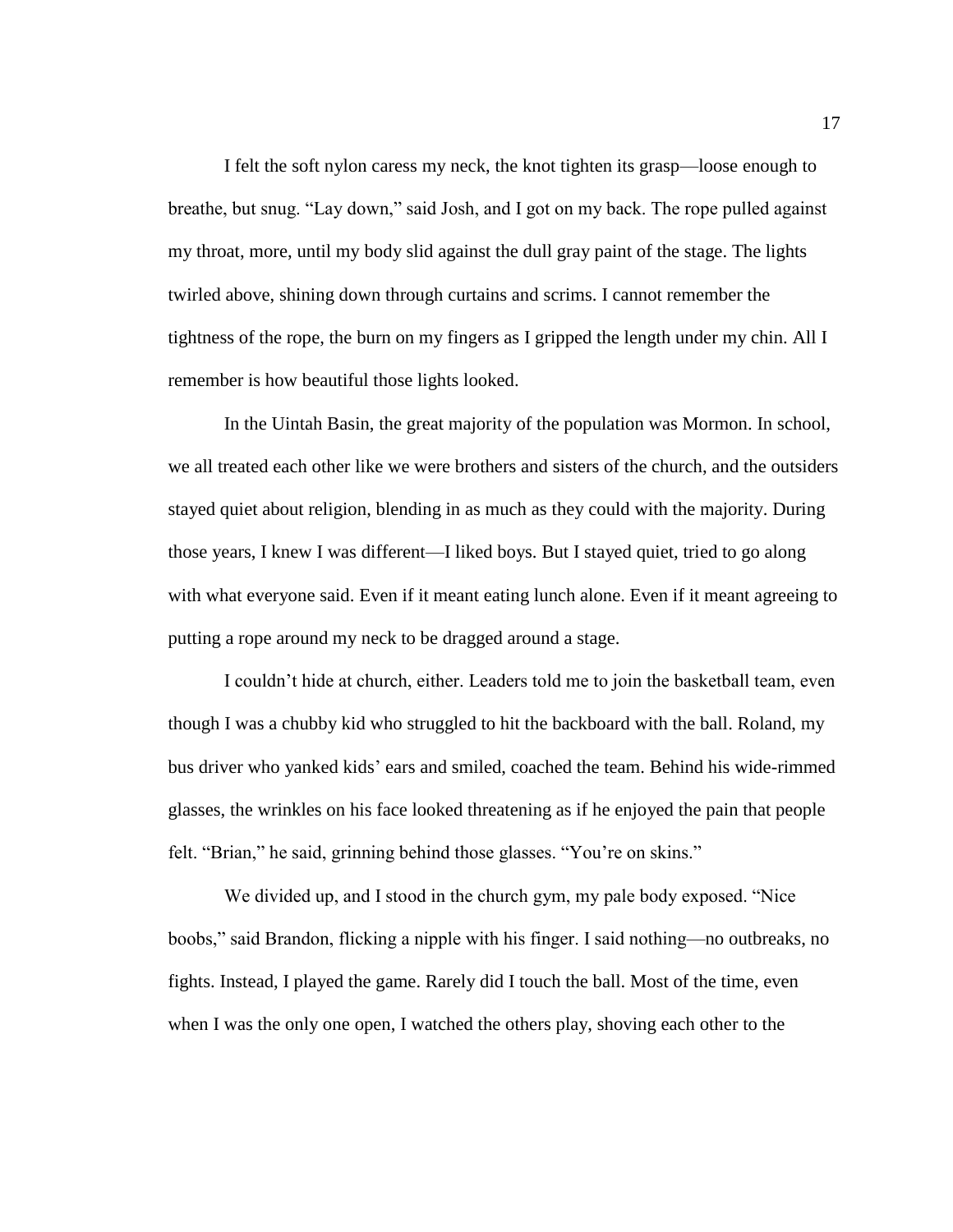ground as they went for baskets. I tried to blend in with the sidelines, crossing my arms over my chest to hide my nude body.

On multiple nights, I lay in my bed, sounds and light from the television creeping in through the crack below the plywood door. I couldn't sleep. People at church and school rejected me, and even though the church taught solace from persecution, I still felt the eyes of God on me. The bishop, the most righteous person I had known, told me I was a sinner, and I couldn't go to the celestial kingdom—heaven—the way I was. But no matter how much I tried, I sinned. In the bed, I lifted my head, paused, and slammed it back against the headboard. Up again. Down. If I could knock myself out, I could sleep without worrying. Harder. The ache cracked through my head, but I was still awake. Harder, and the pain wrapped around me, a small atonement for my mistakes.

In that room colored blue, designed for the strong boy my father hoped for, I beat myself, trying to shut out the noise of my mind. And because of the roar of the television, no one heard my head bang against the wall.

Our brown van bumbled down the roads into the city of Nauvoo. Whump. The sound came from the front, something that we were hitting. Whump. Whump. "What is it?" I asked.

"Mayflies," said my mother. "Hundreds of them." The van stopped, and when I got out, those giant bugs buzzed around everyone. I had never seen anything like that before—swarms of large insects, completely harmless but everywhere. "It's because of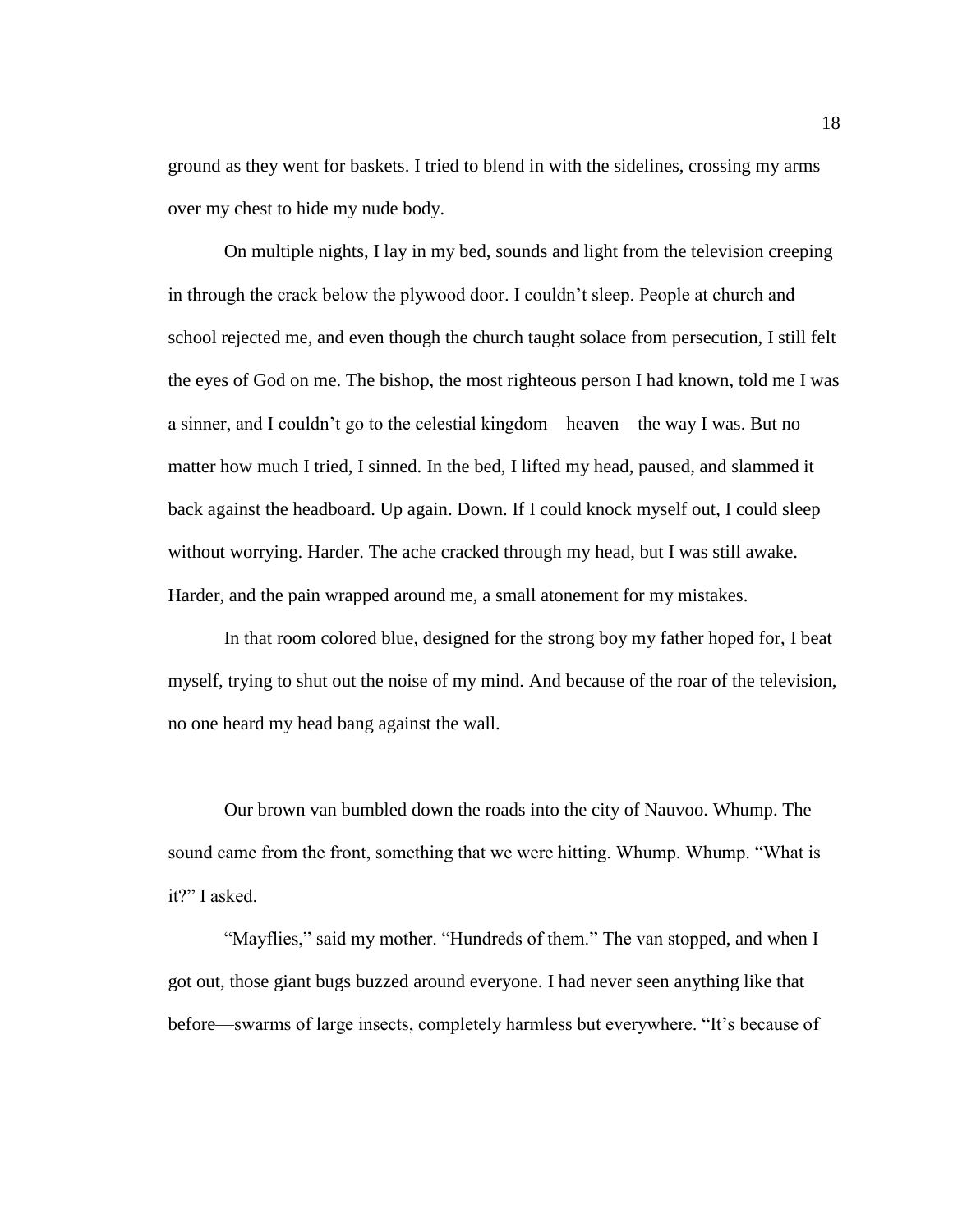the Mississippi," my mother said, pointing out to the expanse of water, something never seen before by a boy from a Utah desert.

We stopped at a gas station, and my father scrubbed the windshield with a squeegee. The layers of insects caked the hood and windshield of the van enough that no matter how much he scrubbed, a smudge of a mayfly remained.

Half an hour away sat Carthage, a town that had become a memorial to Joseph Smith's martyrdom. The jail lay in an isolated city block surrounded by fresh grass. To me, Carthage Jail looked more like a house than a jail with two stories and light brown brick. We walked in, and while some of the lower rooms had iron bars, they also had a smooth wooden floor, chairs, beds, fireplaces. If I had to be in jail, I thought, that would be a wonderful place to stay.

"And this," said the tour guide, an older woman wearing a pioneer-style dress, "is where Joseph and Hyrum Smith were." She left off the obvious—that a mob attacked and murdered them. The door itself had two holes, one near the door knob, the other about chest level for an adult—bullet holes, perfectly preserved in the polished wood. I rubbed the hole next to the knob with my finger, feeling the void torn in that night of violence.

"I thought they had Joseph's blood," my mother said. "Last time I was here, they had glass on the floor to protect it."

"They removed that years ago," said the pioneer guide. "They didn't think it was appropriate." I had wanted to see the blood since my mother had talked it up before. Turns out that church leaders decided the blood was likely someone else's, not Joseph's. I imagine the removal had many reasons—the impossibility of knowing whose blood it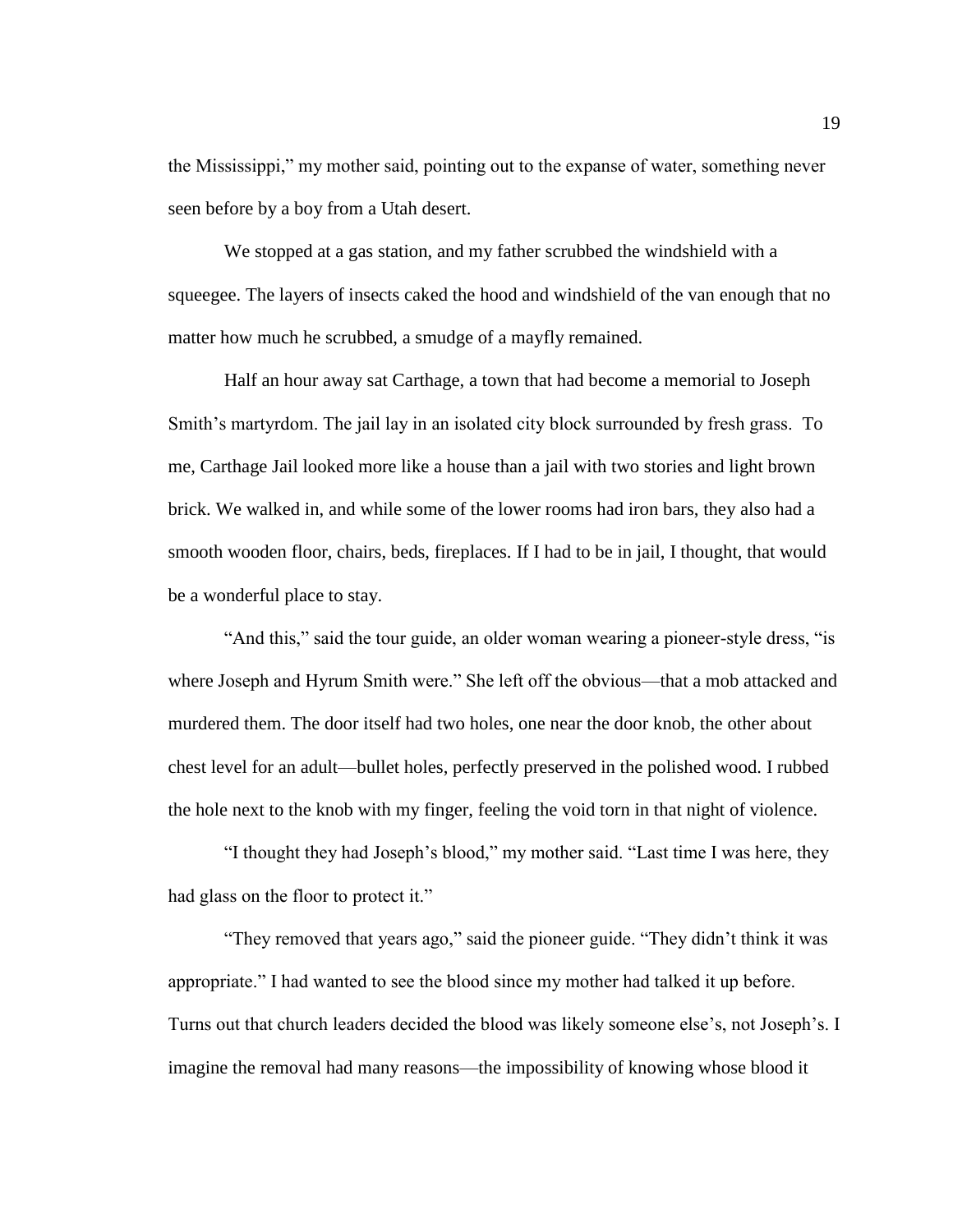was, the grotesque remains of violence, the desire to remember Joseph's life more than his death. Perhaps this further romanticized the martyrdom, leaving a bloodless room for a guiltless prophet. At that moment, though, I was disappointed I couldn't see the blood, the big attraction to a kid.

"And this," said the guide, moving our attention, "was the window that Joseph fell from." People in church always talked about this with reverence—his last words, "O Lord my God," said as he fell out the window, tumbling to the mob below. The room grew quiet, and I could feel the power of the message, that someone gave his life to give us what we had. I walked over to the window, put my hand against the glass—thick, wavy, distorting the light that passed through it. Everything outside looked like a blur.

Dakota, the scruffy Pomeranian my grandmother gave to us as a gift, barked as he stared at the cars racing past the house. My father cranked the wrench inside the Chevy, a truck glowing with bright blue spray paint better suited for graffiti than for vehicles. I knew nothing about cars, but as a teenager, even I knew that it was a terrible paint job. I stood handing over screwdrivers, socket wrenches, monkey wrenches, nuts, and bolts. Dakota jolted back and forth across the lawn. Father lifted out tubes, tubs, and wires, metal parts falling to the cement with a clatter from fumbling fingers. The dog barked, paws crossing the line between grass and pavement.

"Dakota!" He heard my father's voice and, with ears lowered, crouched as he slid over. Father stepped away from the truck and grasped the dog's neck, raising the thing up into the air until they stared, faces an inch apart. I could see the terror in the canine's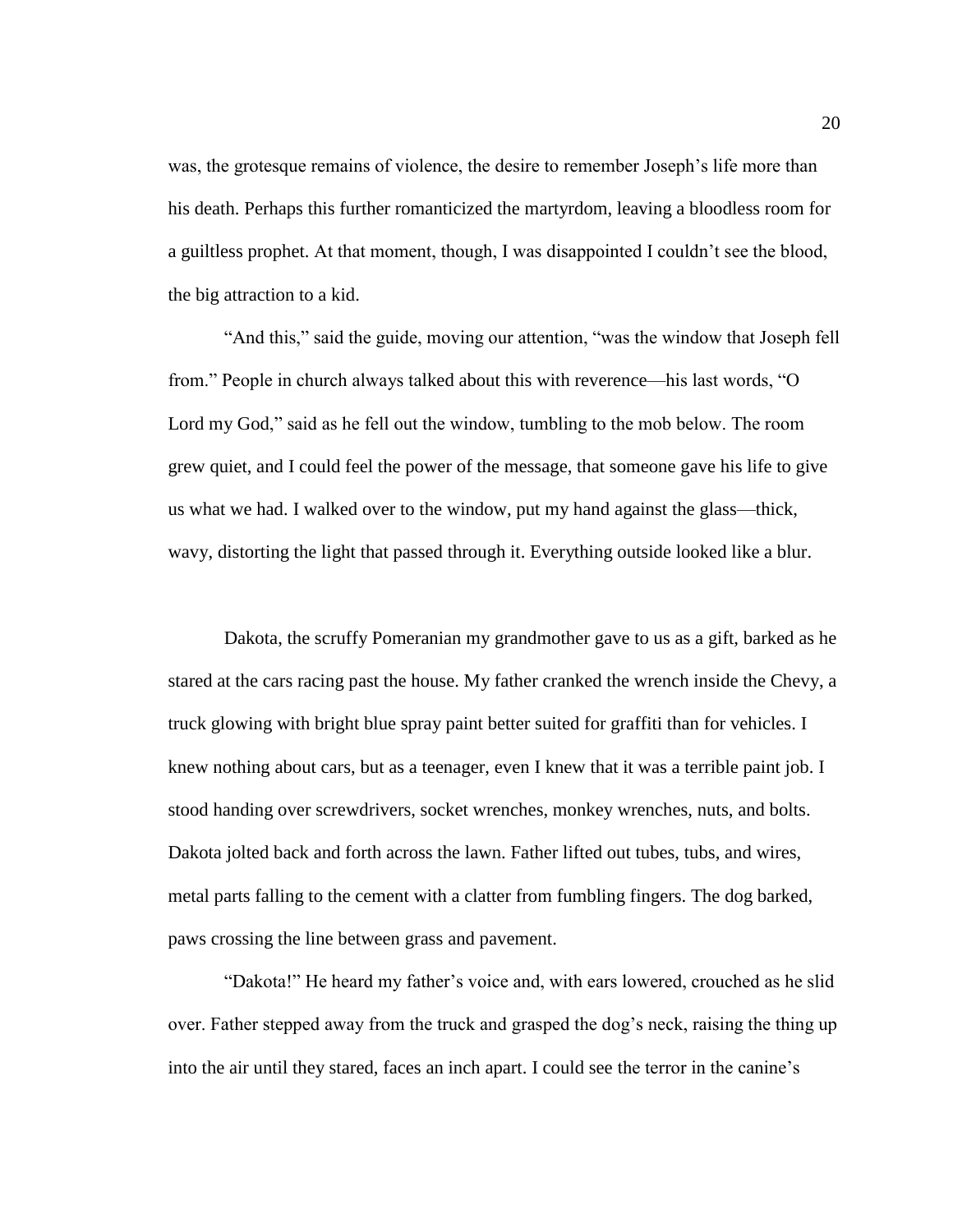face, the slant of eyebrows combined with a curled-up body handing from the mechanic's hand. "What the hell is the matter with you?" my father yelled. He pulled his arm back then lobbed forward.

I'd seen cats thrown before. As a kid, I enjoyed watching as they flew through the air and wriggled their way to a graceful landing. This dog, though, was helpless away from the ground. His body tumbled with the gyroscopic force of the throw, and as he hit the ground, he rolled in a lump. Slowly, the dog stood up and stared at my father as he walked, still curled, away. I was unsure if Dakota knew the reasons behind the violence or what needed to change to avoid pain, but he knew fear.

Years later, I would sit on the green couch as my father sank into the cushion, spending his evening ritual watching Peter Jennings. The room lay dark, hints of the sunset creeping through closed blinds. Usually, my father fell asleep on the couch, snores coupling with Jenning's aging voice, but that night something caught his eye—something from the news report or a thought that came with no provocation. "You know," he said without looking at me, "when I was in high school, we didn't tolerate gays. We ran them out of the city." His giant body—twice my weight—sank into the couch, a frame that shuddered to hold him. "We didn't put up with them," he said. Unlike Dakota, I understood what he was saying.

As Mormons, we tried to keep from glorifying humans. We criticized Catholics for their Virgin Mary, the immaculate virgin, the woman who carried prayers to Jesus. We taught that Mary and the saints were idols who removed attention from God.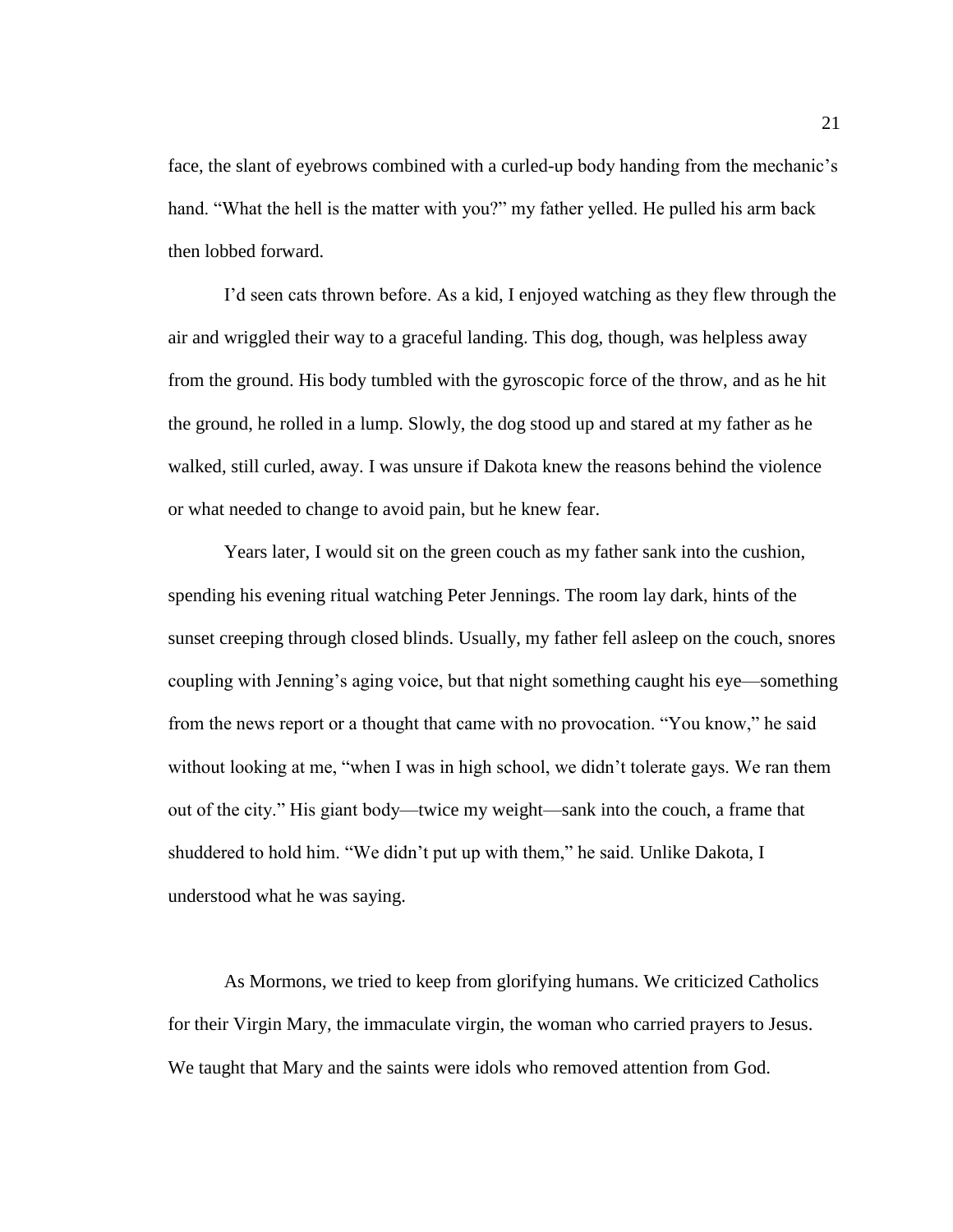But our Joseph Smith took church members' questions and pleadings to God. Sharing the name of Mary's husband, Joseph was our maculate intercessor.

My room as a kid was crafted for a boy. The carpet and curtains were blue, and the cover over the light held various sports figures around the square shape. In bed, I often looked up at the baseball player and umpire, the awkward basketball player shooting a hoop into white air, the soccer guy kicking a mostly circular ball. To me, this was just a part of a boy's room, something that felt normal.

As the only boy, I spent most of my childhood in my sisters' room. How my parents gave into those clichés—the room flowed with pink carpet and frills, carefully curved dressers, princess blankets. Rarely was the room not filled with toys—stuffed Carebear that, when squeezed, would send snow blowing around its clear nose. A white pony with its rainbow mane butchered when Melissa was in her hair-cutting stage. Rainbow Brite's sprite Twink, full with rainbow-striped legs and white fluff. A plastic stove, rubber food, and Barbies. Lots and lots of Barbies.

One day, back when I was barely in elementary school, my mother walked into the girls' bedroom, the carpet blanketed with the frilly, bright toys. She called my sisters and me into the room and said, "Look, I want you to have this room clean before your father gets home. He'll be angry if you don't." I looked up at her, hands on a waist that widened from four births. I knew she was serious, but as happens with children, I forgot the possible repercussions and, instead, got lost in the world of toys. Kari and Melissa, mirror blondes despite being four years apart, galloped around the room with ponies.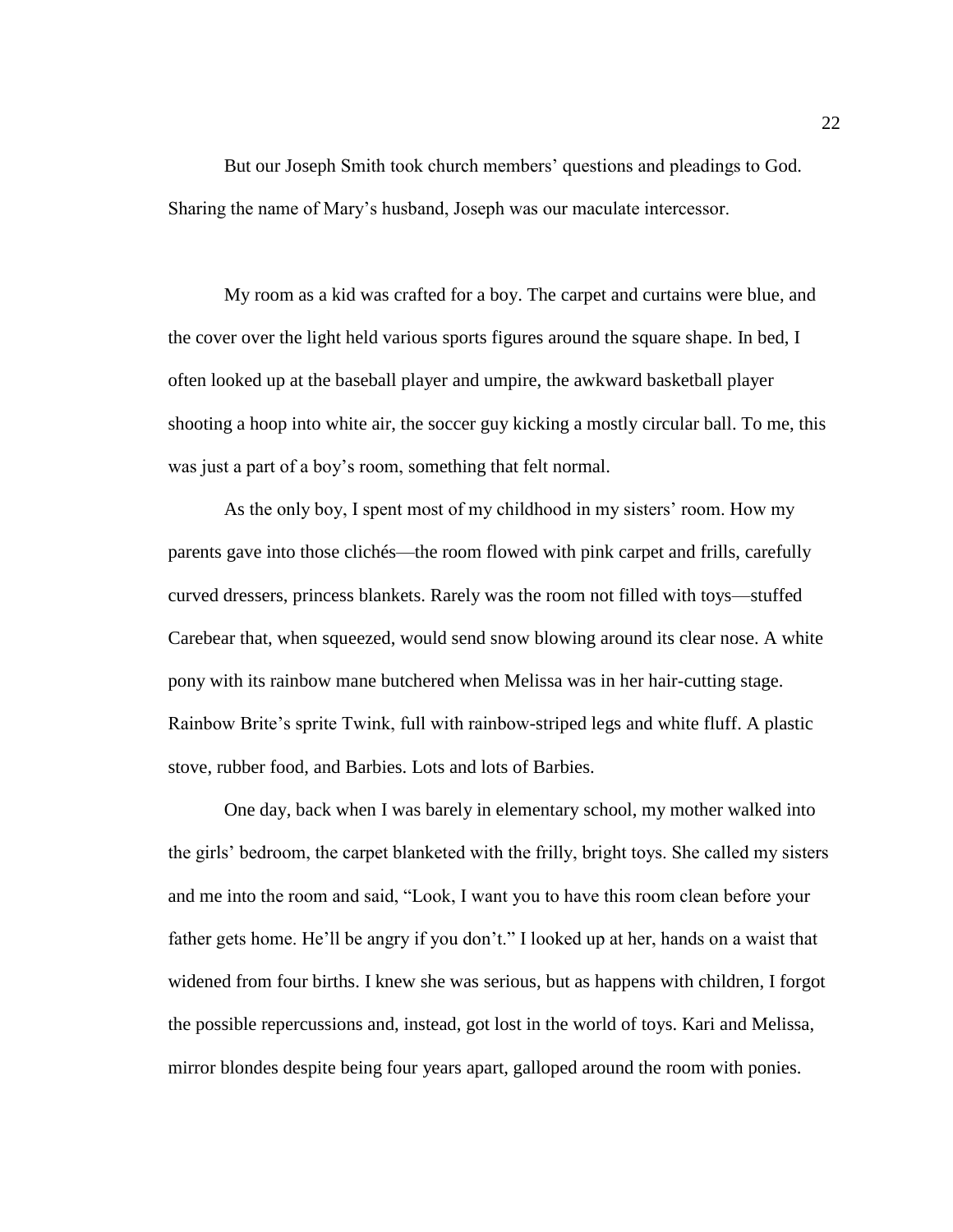Stephanie, the tottering child excited for kindergarten, tripped over toys as she chased Melissa around. I played with a racecar smaller than an eraser, used so much that I used a bread-tie to keep it together. Somehow, my childhood infused with sports and manliness meshed with this feminine world filled with frills and fancies.

I felt the door slam when my father walked into the house. Every step made the floor throughout the house shake. Soon, the stomping grew louder until the thin door swung open. He stood, the body of a mechanic filling the only exit with muscle and sunburned skin. To me, he was the great symbol of strength. He had built the house that shook from his weight, lifting walls up rather than paying for someone else's labor. Once, his arms picked up a snowmobile and placed it into the bed of a truck. His entire body had been shaped from work.

"I'm going to count to a hundred," he said, sitting on the bottom bunk. The bed groaned under his weight. "If the room isn't clean by then, I will spank each of you." His voice rang out firm with each number as I scrambled across the room, scooping up toys toys with pink clothes and bright smiles. I didn't know where anything went. I stuffed toys away, off into dark bins in the closet, into drawers and shelves. Fifty. The room had hardly changed. My sisters flew across the room with eyes stretched open in panic. Eighty. I could see the pink carpet in the room, but the piles of toys still rose high. Ninety. There just wasn't enough time.

At a hundred, he said, "Line up." I stood in front of him as he took Kari onto his lap. She screamed, and the rest of us cried as we watched those metal-bending hands fall.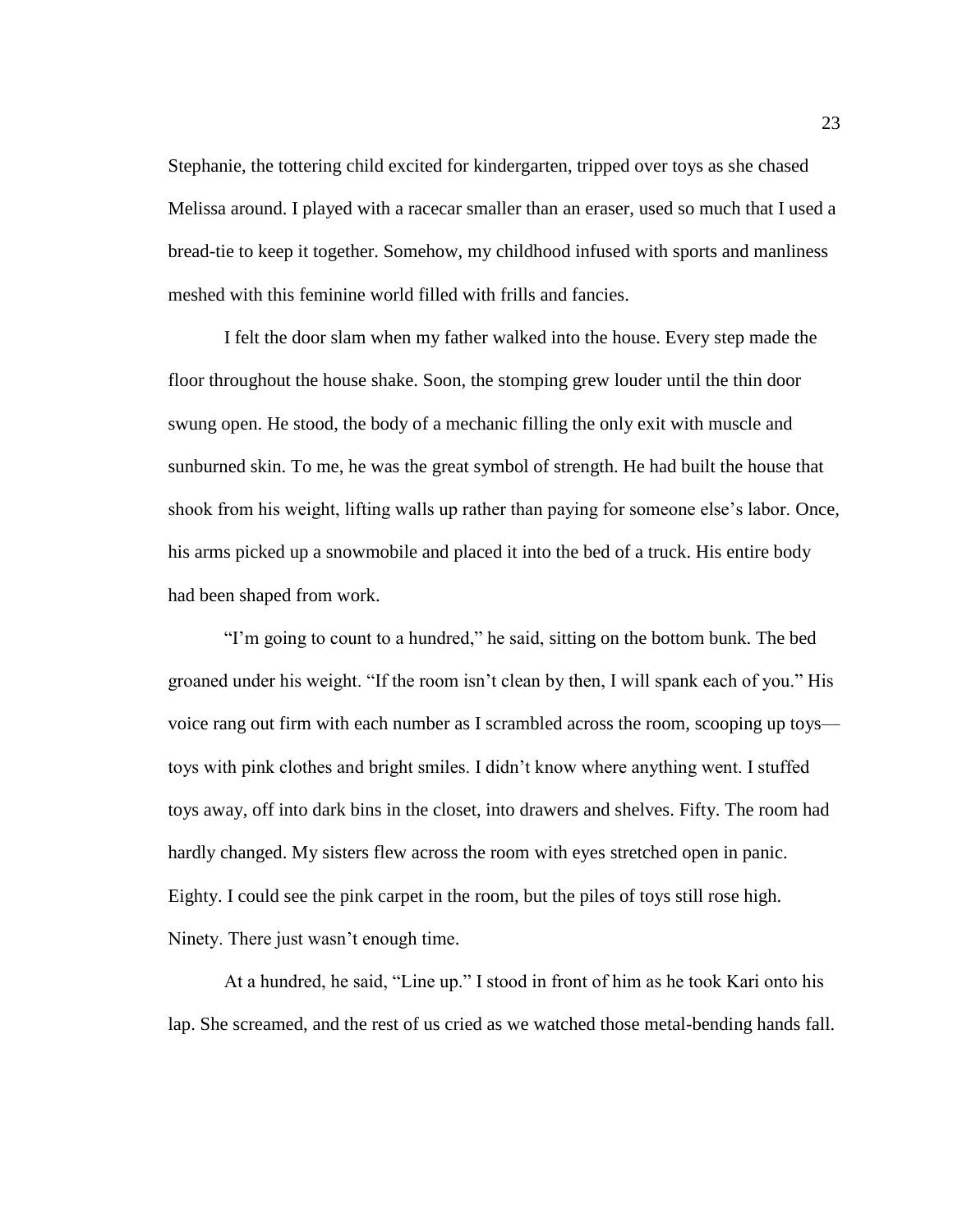In 1839, five years before his imprisonment in Carthage Jail, Joseph Smith surrendered himself to the militia in Missouri, atoning for violence that had broken out between Mormons and other locals. He wound up in Liberty Jail with his brother Hyrum and several others. The dungeon room held no beds, no lights—only small slots in the wooden walls to see the outside. Straw covered the floor and, during the harsh winter, became the only warmth the religious prisoners could find.

Down in that room, Joseph received revelations from God saying, "And if thou shouldst be cast into the pit, or into the hands of murderers, and the sentence of death passed upon thee; if thou be cast into the deep; if the billowing surge conspire against thee; if fierce winds become thine enemy; if the heavens gather blackness, and all the elements combine to hedge up the way; and above all, if the very jaws of hell shall gape open the mouth wide after thee, know thou, my son, that all these things shall give thee experience, and shall be for thy good.

"The Son of Man hath descended below them all. Art thou greater than he?"

In the moment of Joseph's deepest despair, God chose to rebuke him. Christ, a perfect being, had taken upon him the pains of the world's sins in the Garden of Gethsemane. Joseph took the sins of his people, perhaps the sins of his own mistakes, into the frozen dungeon of Liberty Jail. He wasn't a savior, but he could pay penance for the law.

When he again surrendered to authorities, two or three days before his assassination, he told others, "I am going like a lamb to the slaughter; but I am calm as a summer's morning; I have a conscience void of offense towards God, and towards all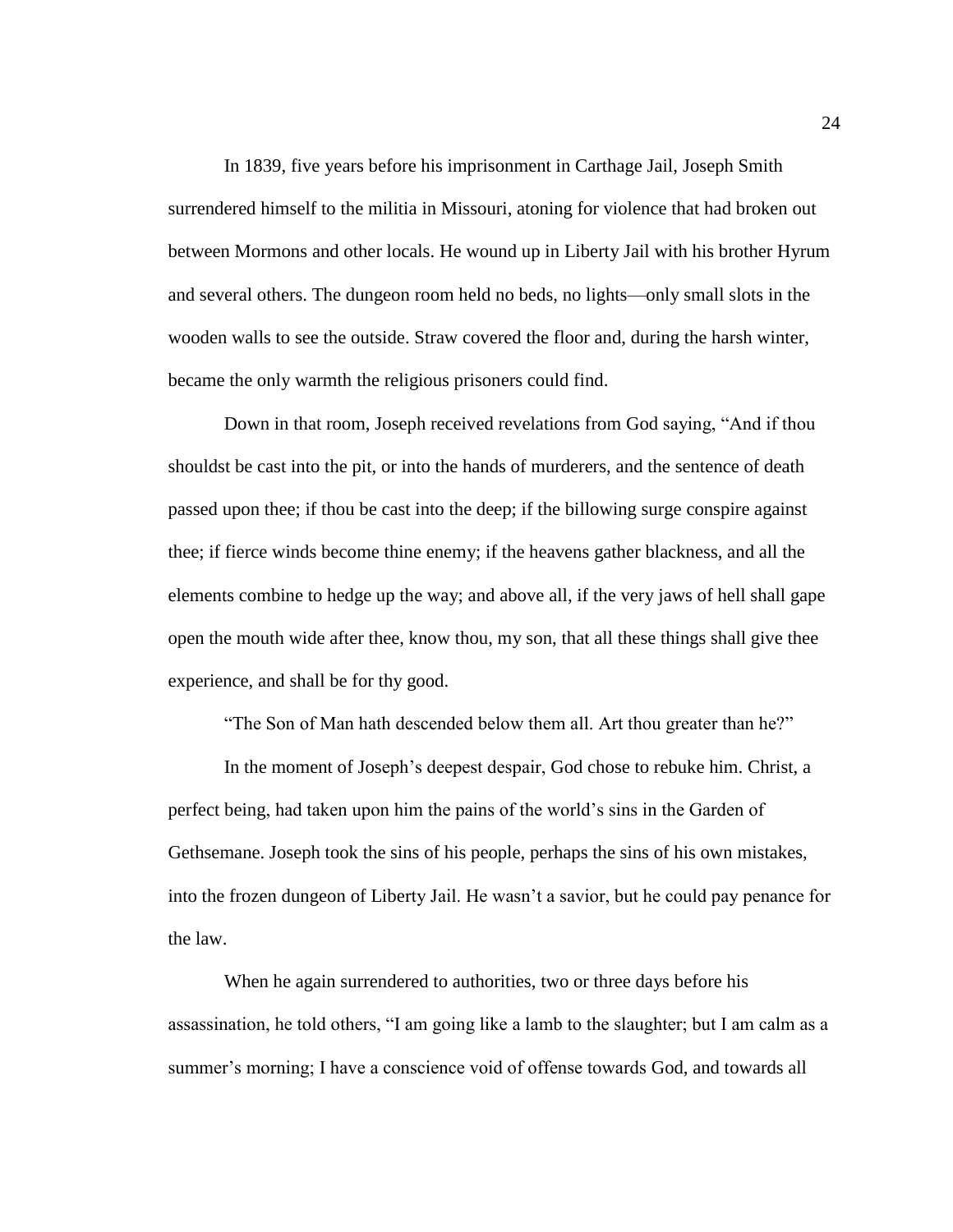men. I shall die innocent, and it shall yet be said of me—he was murdered in cold blood." The saints were ready to follow Joseph to the end of their own lives, but he showed them a drastic change—he would be captured and killed to help his people escape their own persecutions.

The modern church tends to forget the mistakes that Joseph made, but his death for the saints allows some level of redemption. As John wrote in Revelations, "Blessed are the dead which die in the Lord from henceforth: Yea, saith the Spirit, that they may rest from their labours; and their works do follow them."

The Latter-Day Saint seminary sat across the parking lot from Uintah High School, perched on the closest land possible without being on government property. The building shows patterns of more modern church buildings in Utah—gray on the walls and floors stiff enough to scruff skin, foldout partitions between rooms. The school allowed students to cross over one class period a day and learn about the spiritual rather than the secular. My instructor, Brother Wheeler, stood at the front of the room in a suit much too large for him. I imagined he may have filled it one day, but with his stick arms and circular glasses, the sagging brown suit made him look constantly tired.

"It's important to think about life after high school," he said a few weeks before my graduation. "Everyone, write down in your journals something that you would one day like to do. Set your expectations high. Think of what you really want in life." I leaned over my desk and stared into the journal with Christ on the front. What did I really want to do with my life? Until then, people my age at school and church had tormented me,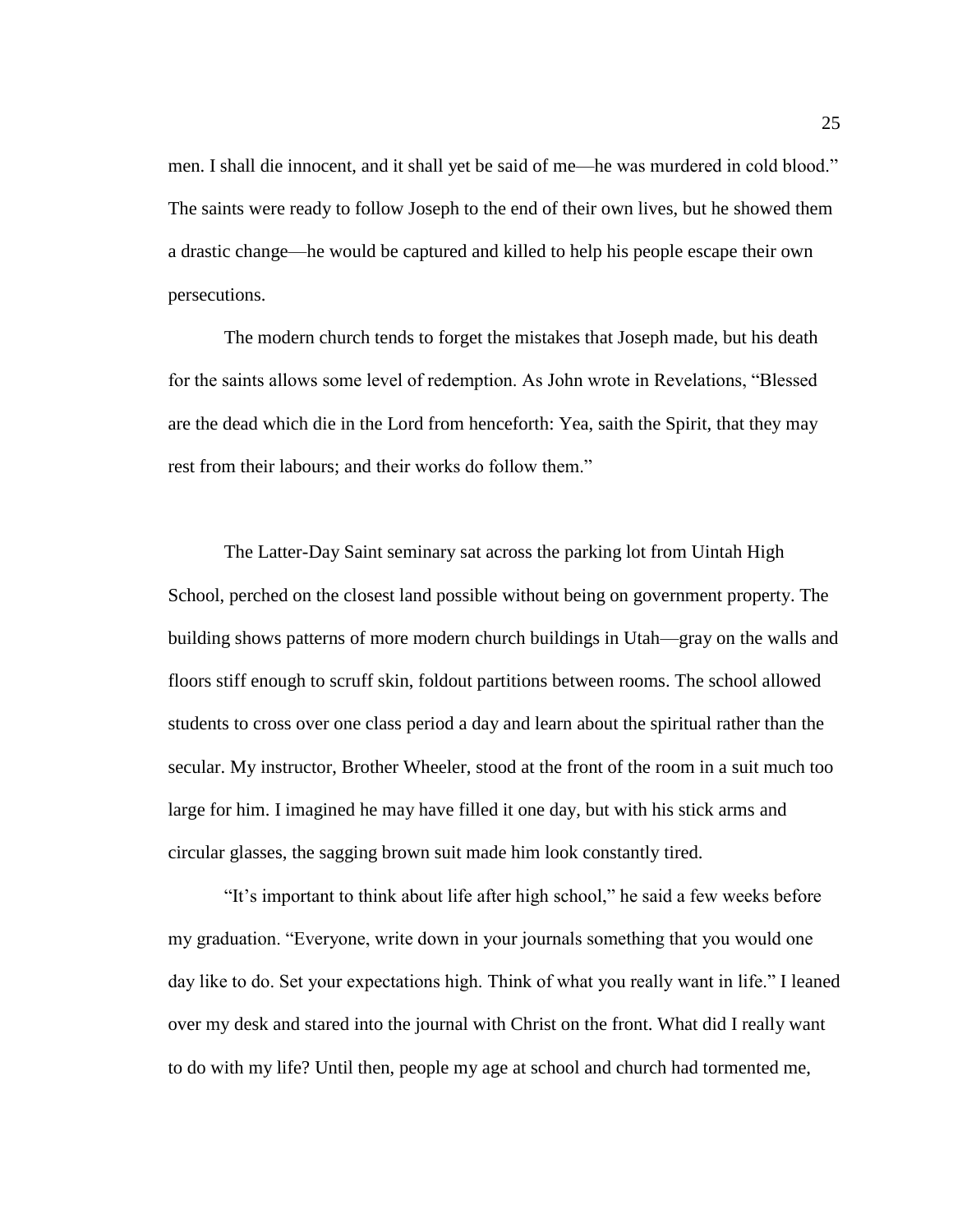and I didn't find much comfort at home. I even hated myself for my sins and my lusting for men. My thoughts drifted to Joseph Smith, the man who was hated by many, even friends, who mobs shot and killed for doing what he believed. Many said that those who died in the service of God would be forgiven of sins. On the piece of paper, I wrote, "I want to be the prophet."

After pens rested, Brother Wheeler said, "Go ahead and share it with a neighbor." I gripped the flimsy journal. This was something personal, and I realized how ridiculous it would sound. Only the holiest men, those who were worthy to be in the presence of God, could ever end up being a prophet. Even then, they were called by God. No number of prayers or holy acts could lift me to that communion with the divine.

"I put that I want to be a basketball player," said some jock to me. "What did you put?"

"I, uh…" I closed the journal, but I couldn't think of anything else to say. "I wrote, uh, that I want to be the prophet."

He chuckled then turned to the front. Good. I didn't need to explain it to him. One person could know my stupid desire.

Brother Wheeler smiled, pushing his glasses up with a skinny finger. "Let's have a few people share. Who would like to?" The class grew silent. Questions made seminary classes more silent than even prayers—most people were simply there either because of family expectations or because they could sleep through the class without being punished. Sometimes, the instructors didn't take their own class seriously. One day was dedicated to cutting Brother Carter's hair with a Flowbee, a vacuum with a razor inside to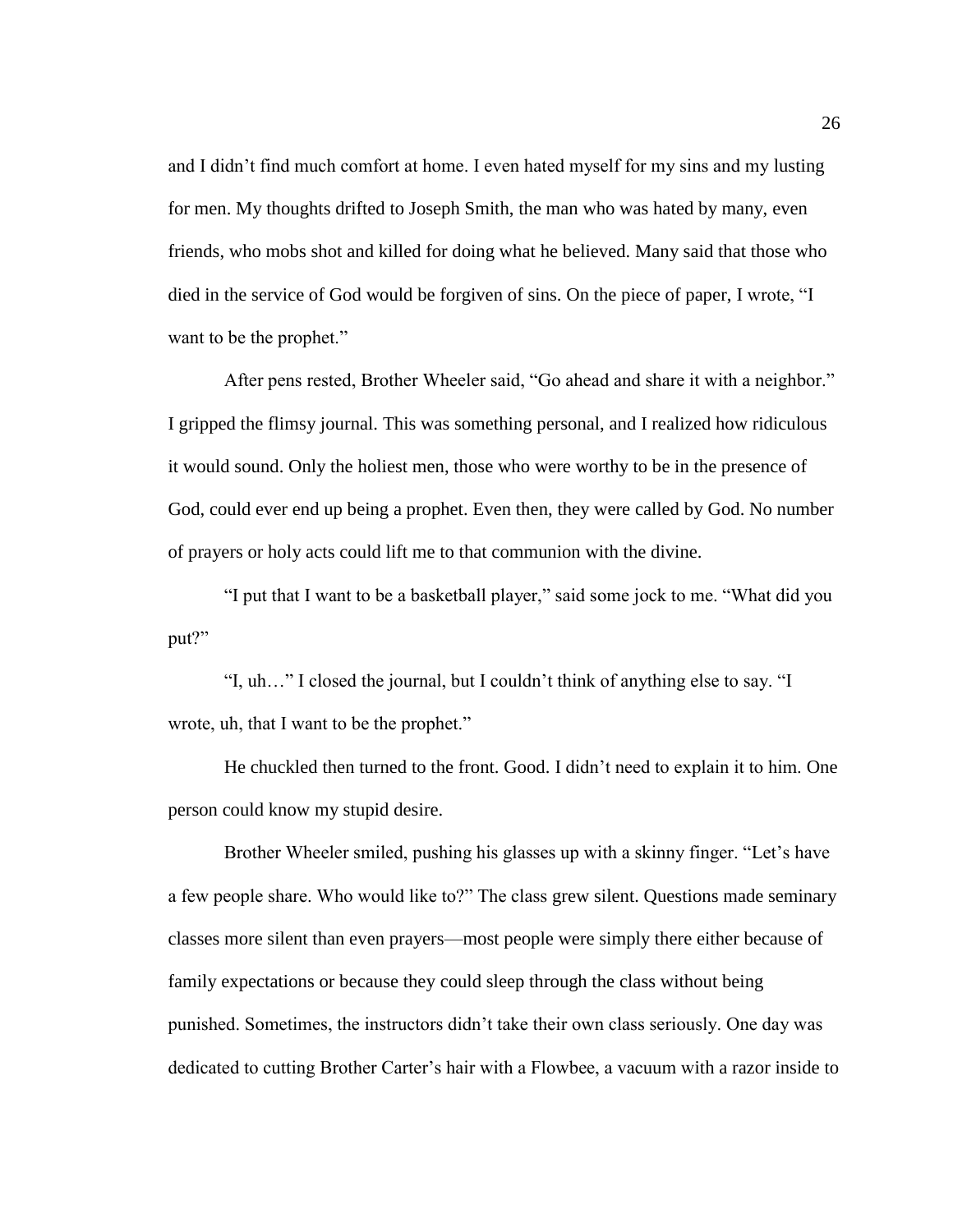trim hair to a single length. I saw people kissing, teenagers passing notes in class, an instructor tackling a student with bright red rage in his face, but few people wanted to risk the vulnerability that comes with spirituality.

"Brian's answer was pretty good."

"Brian," said Brother Wheeler, his thin face grinning from behind glasses. "Go ahead. Tell us what you wrote."

I looked down at the desk, the smiling picture of Jesus Christ staring back at me. No one would understand. "I want to be the prophet."

Brother Wheeler tilted his head to the side and squinted. "Well, that's not exactly how things work," he said. "It's a calling from God, not something that you can work towards." And I knew that.

But still, I wanted my own moment like Saul, the man who killed the prophets, who hated until he heard the voice of Christ calling out to him, "Saul, Saul, why persecuteth thou me?" For three days, he fell blind. Ananias, a disciple, heard the voice of the Lord call to him, commanding him to heal Saul in the house of Judas. The disciple knew Saul's power to imprison those early saints, and he doubted what he was told. The Lord said, "Go thy way: for he is a chosen vessel unto me, to bear my name before the Gentiles, and kings, and the children of Israel: For I will shew him how great things he must suffer for my name's sake."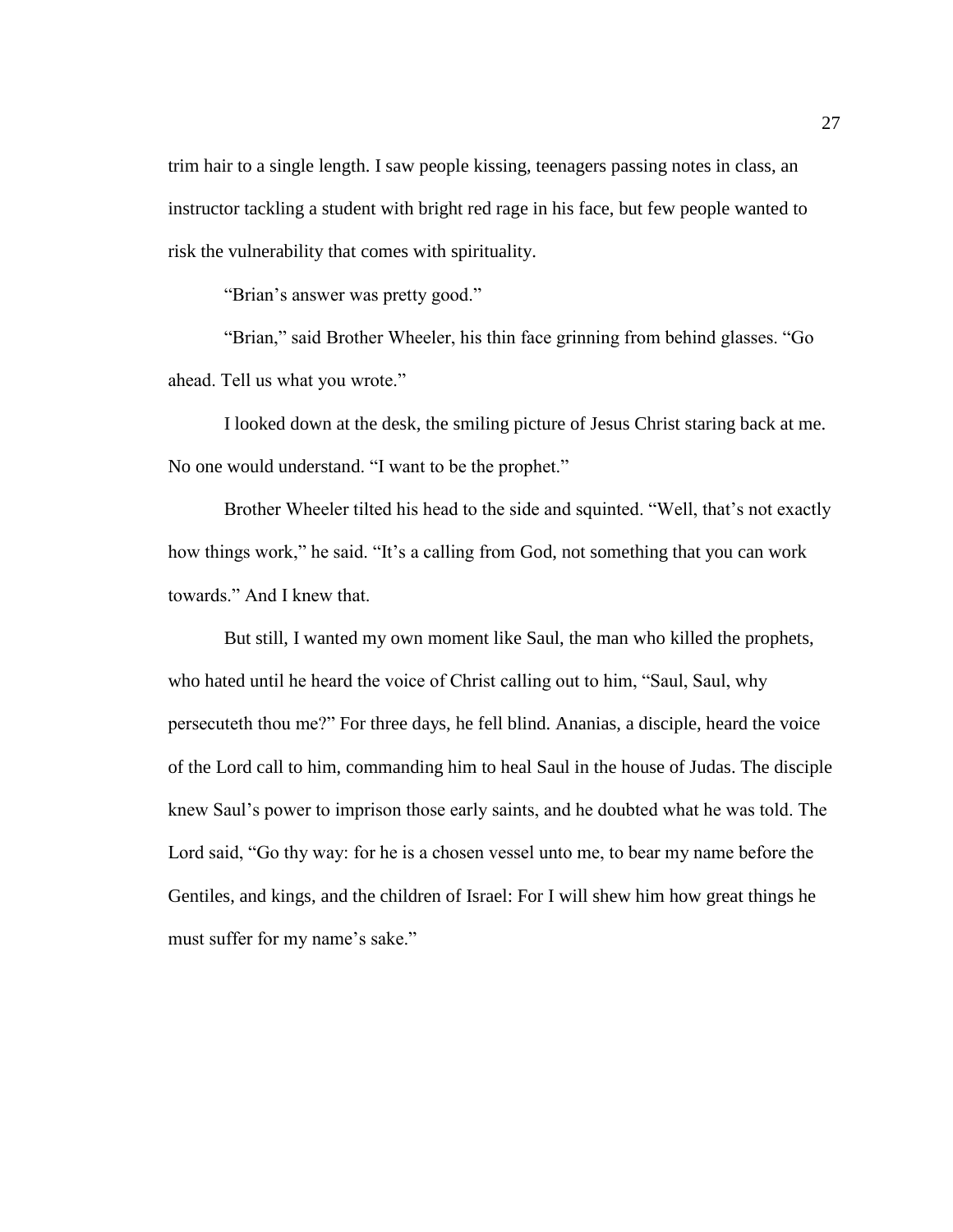In the summer heat of June 1844, Joseph Smith sat on the second floor of Carthage Jail with his brother Hyrum, John Taylor, and Willard Richards. Earlier that day, an elder of the church visited the jail. Before leaving, he pulled out a thin gun—a pepperbox six-shooter. "Would any of you like to have this?" asked the elder.

"Yes," said Joseph. "Give it to me." He slipped the gun into his pocket and waited in jail with the others.

Outside, as the sun started to slide down in the afternoon sky, a group with faces painted black stormed the jail. John Taylor saw the group, ran with Hyrum to the door, and threw his body against the wooden door to keep it closed. The first bullet pierced the wood near the doorknob—the same place I would touch years later. Hyrum and John sprang back, and another ball blasted through the middle of the door, pierced Hyrum to the left of his nose. He yelled, "I am a dead man," and he fell to the ground.

Joseph rushed to Hyrum, then jumped towards the door, pulling the slim pistol out of his pocket. He pulled the trigger, again, six times. Three failed to fire, but three bullets discharged, killing two men and wounding one. However, the mob forced the door open, trapping Willard Richards behind the wood—in essence, saving his life. John Taylor ran to the window when a bullet pierced his thigh. He collapsed against the window sill, fracturing his pocket watch. Three more bullets struck him, two in the leg and one in the arm, as he crawled under the bed.

Joseph ran to the window, attempting to jump out, when three balls struck him one in the chest, two in the back. The man who had worked to build a kingdom to God, fell from the window with a final shout— "Oh Lord, my God!" The mob swept out of the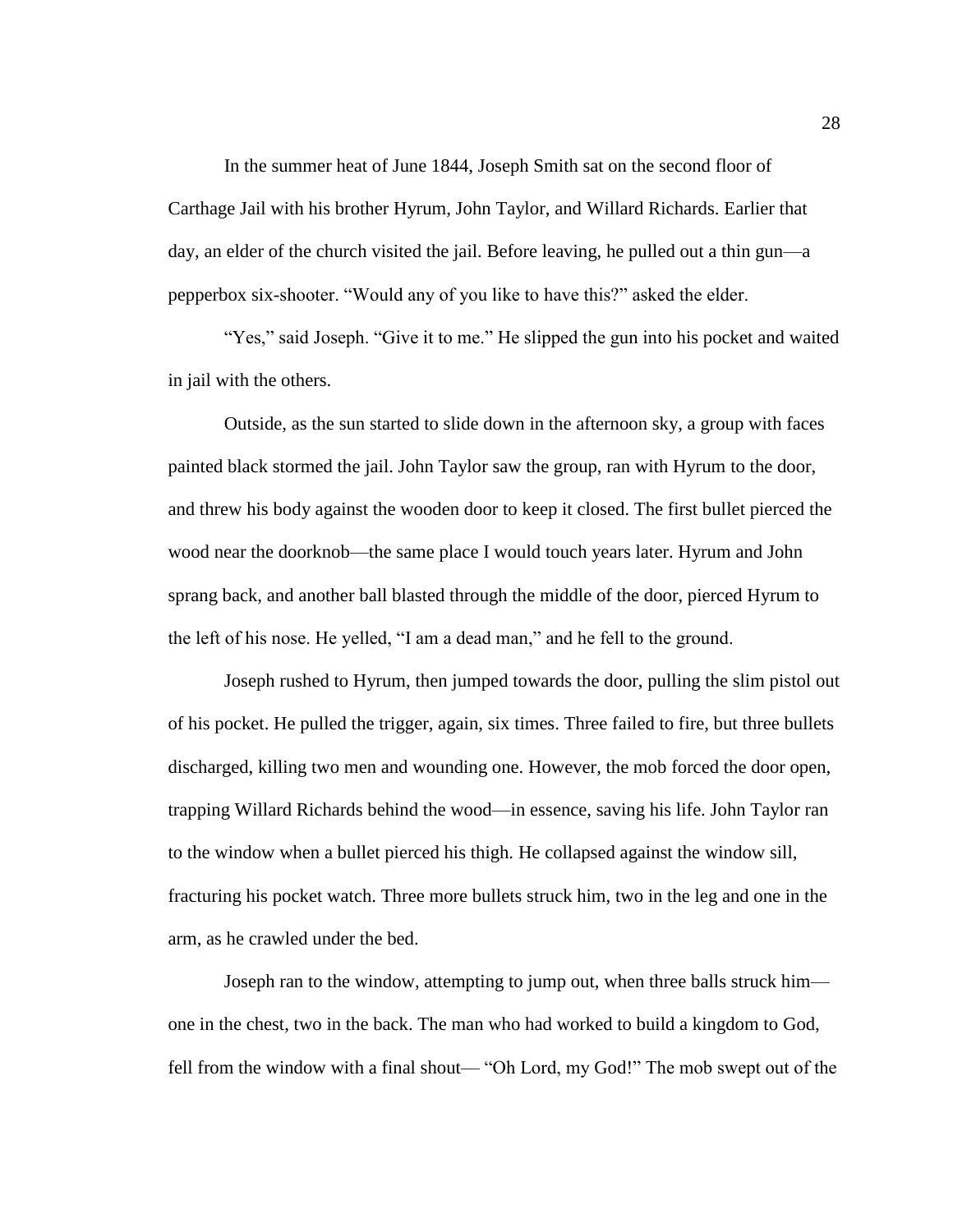jail down to Joseph, and Willard Richards looked out the window, determined, as he said himself, "to see the end of him I loved."

Later, the church announced the martyrdom of the Smiths, saying, "Joseph Smith, the Prophet and Seer of the Lord, has done more, save Jesus only, for the salvation of men in this world, than any other man that ever lived in it." People believed it—he sealed the testimony of the church with his blood, and nothing, not even the threat of death, could remove what he had done to give them the gospel. The outside world and the letter of the law murdered the holiest person they knew.

Graduation day, the high school gym buzzed with red and white gowns, awkward caps that clenched at teenage scalps. Around me stood the entire spectrum of students students who put everything they had into studying, students who showed up to school hung over and received a week-long suspension. Crowds of my own friends from theatre flocked through the place, putting on the awkward robes with creases that, after a year folded, could never be ironed out. I walked to the door, ready to leave until the ceremony later that night. A hand grabbed my shoulder, and I turned to see Nathan Hansen, the man whose face smiled even when sad. "I didn't want you to go before I gave you something," he said, grinning.

# "Yeah?"

He handed over sheets of white paper, stapled with double-spaced writing. "I wrote it for a class," he said. "I wanted to apologize for everything. I think you're a great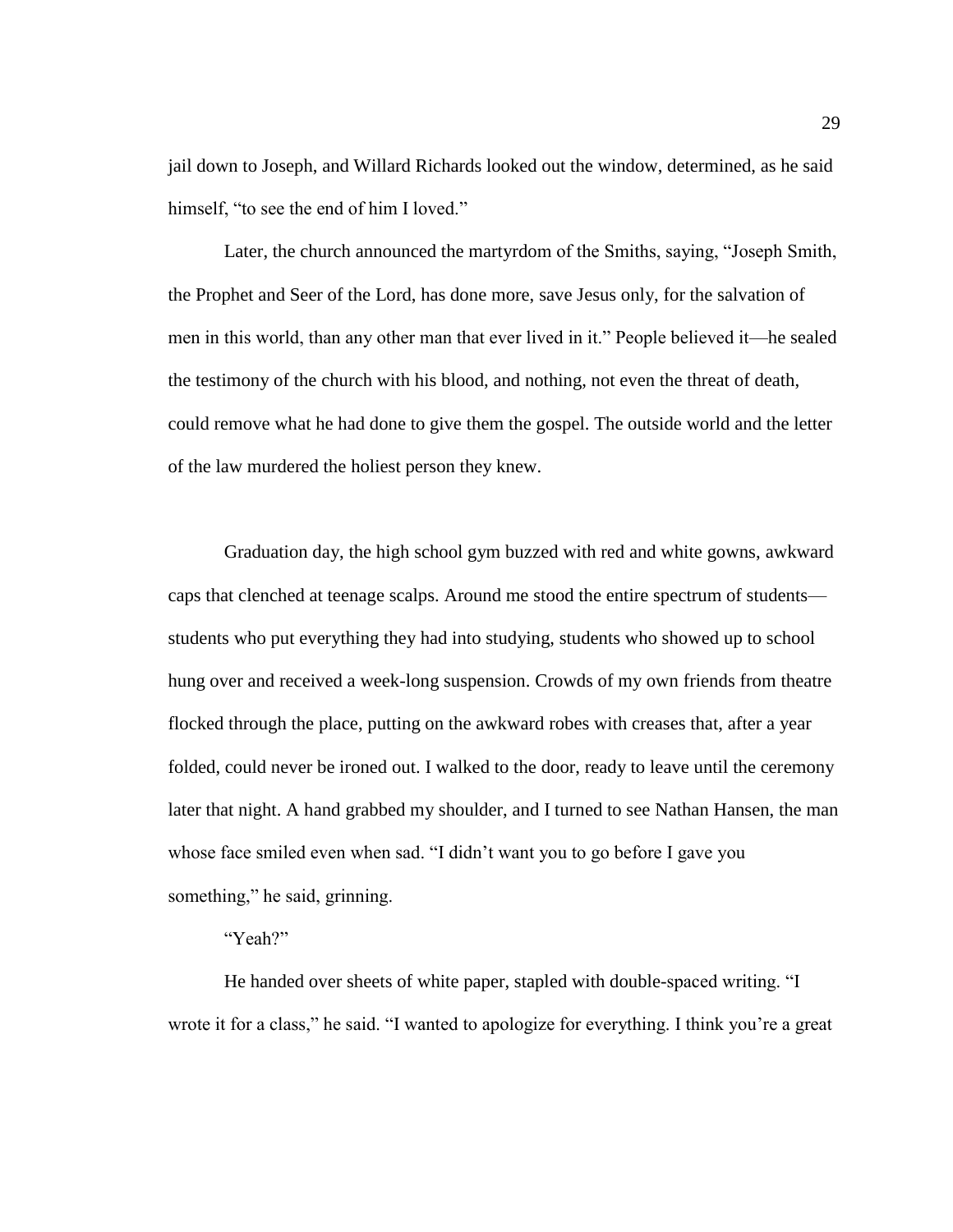friend, and you shouldn't have gone through everything you did. Don't read it until after graduation, alright?"

"Alright." I slipped the essay into the cover of my yearbook. I had no idea what he was talking about, but I decided to do what he asked. I walked down the long, quiet halls of Uintah, down to my rusted yellow car.

That evening, I stood under flying red and white mortarboards sailing, cascading down on heads. Families stormed the field, filtered through until we all became a mesh of clothes and colors. I stood, talked to a few people but mostly waited for my own family to come down. More people pushed by, the crowd leaving no room to walk. I slid through sweaty bodies, looking for the blonde hair of my father towering over the rest of the crowd. But he wasn't there. I dug through the sweltering masses to the sidelines, the bleachers, looking for any of my family. No one. Later, my father would tell me they left because I didn't go to find them, that it was my fault they didn't stay to congratulate me. I understand now that my father was impatient, and he'd eventually learn how to think of others, but at that time, I stood alone in the middle of crowds full of hugs.

I walked back to my car, sat down. From my seat, I could see the road through rust holes in the door, smell the history of the seats. Cars drove around me, vacating the parking lot. I pulled out Hansen's essay and read. Throughout, his essay talked about how everyone made fun of me, how the masses decided to nickname me "the pervert," how another Nathan—the one relative I thought had become a friend—continued to push me away throughout our high school years. He also wrote of one person, Jason, who tried to defend me. All of these things, the names and the defenses, the groups organizing for and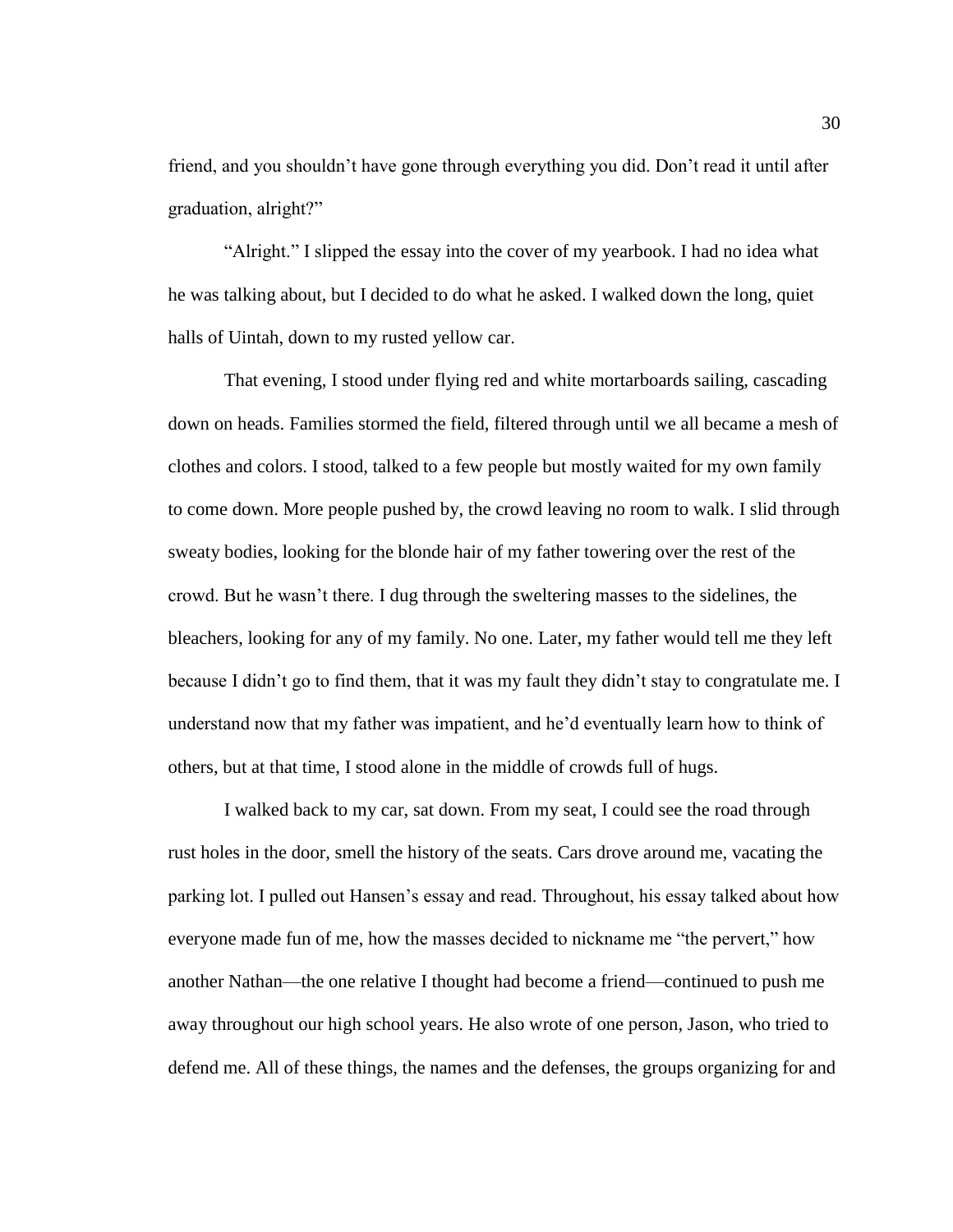against me, happened without me knowing anything. In just a few pages, I learned of enemies I thought had been friends.

Before, I had imagined that I would leave to a mission, leaving my friends behind as I served for the church. I knew that, returning, some would be gone, but I thought some would still remain. However, the cars around vanished from that parking lot, and there I sat, the night celebrating my biggest achievement, more alone than I ever thought I could be.

Shortly before his death, Joseph Smith dreamed he stood with his brother Hyrum on a steamboat anchored in a bay next to a great ocean. Whether by bell or voice, an alarm called out, warning the two of a fire. The water appeared dangerous, but both jumped out of the boat, hoping to walk across the water. They sank to their knees, but, slowly, they stood on the smooth water, pants soaked. The two men walked west, away from the flames that engulfed the boat and, soon, the old town by the bay.

Slowly, the two lost sight of land, walking instead across the wide, calm ocean, accompanied only by the sun and sky. A voice called out, and they turned to see their brother Samuel, a man who would die a month after Joseph and Hyrum, also upon the water. "I was lonesome," he said. I imagine the three told stories of their childhood and the forests surrounding their old home in New York. They forgot the troubles of life. Soon, the three brothers saw land and a city with gold and silver towers to the west. A boat launched and took them on board and carried them to the glowing land filled with music, old friends, and the light of God.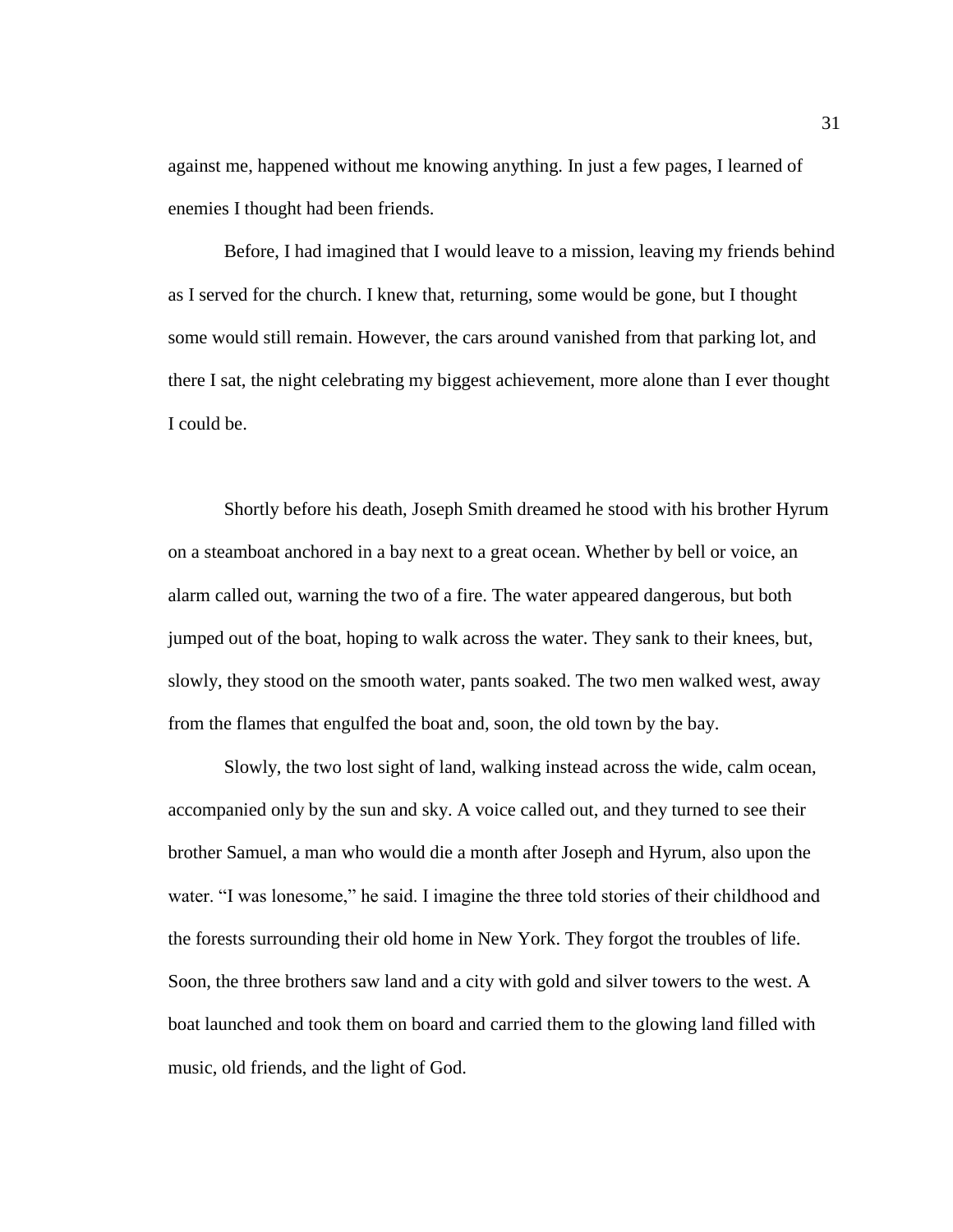I dreamed of the glory that I could have if I died a righteous man.

I sat in a swing at the Vernal City park with a few friends, the only ones who I spent time with after graduation. Gwen and her sister Kat sat in the sand. They were Baptists, and I didn't feel like I should be talking to them—others taught me that Baptists tried to corrupt church members, destroy the church. However, compared to those in school, these two actually wanted to be with me.

"Brian, I have a question for you," said Gwen, a girl with her short hair slightly spiked up, a small stud in her nose. "Are you gay?"

I stared down at the sand. In the warm summer, I knew I would be leaving soon to Brazil, to a mission. There, I would have a chance to change my desires and redeem myself. In the park, this girl asked a question I had never answered to anyone, one that named my condemnation. But I opened my mouth. "Yes," I said.

"Oh my gosh," said Gwen. "We knew it! Didn't we know, Kat?"

"We knew it!" said her sister, long brown hair draping her shoulder.

"We have someone you have to meet, Brian."

A week later, I found myself in the back of a car as it rolled up Dry Fork Canyon. Trees lined Ashley Creek, one of the rare sources of water. By that time of summer, the creek had dried up, exposing the round gray stones making up the bed. The car pulled into the parking lot. Across the street, the steep flat canyon wall bore the American flag with the quote, "Remember the Maine," a slogan that had been painted shortly after the USS Maine sank in 1898, a major event that began the Spanish-American war. Over a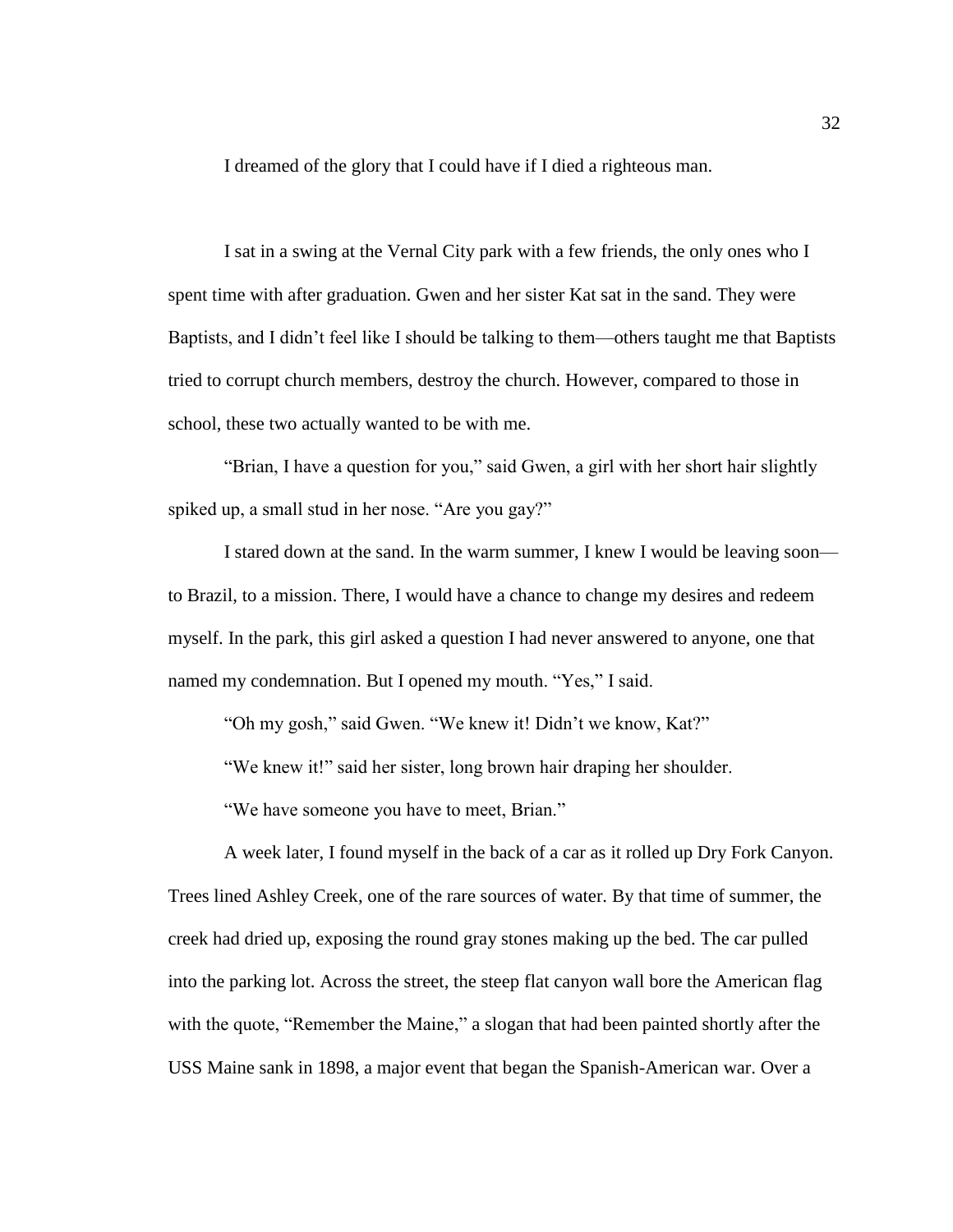century later, Vernal continued to maintain this memorial to those who died at the hands of enemies.

We walked into the trees, away from the road. The sun sank behind the mountain, the flag on the hill. Five of us sat at the picnic table—Gwen, Kat, Stephanie, myself, and Matt, a bisexual man. Gwen pulled out a pen, set it on the table in front of me. "We didn't bring a bottle," she said. "Just give it a spin. You have to kiss the person it lands on."

I picked it up, twirled it on the uneven table. The pen nicked a rough piece of wood and flipped, pointing straight at Matt. Here it was, the biggest rebellion of my life. My heart pounded as I looked at him. We both smiled and leaned in. For a first kiss, it was bad—stubble covered his whole face, and my lips burned as I pressed mine to his. Everyone focused, watching close.

Time ended, and we pulled back. Matt spun the pen, kissed someone else. For an hour, every pair of lips touched—man to man, woman to woman, woman to man, sister to sister. I learned quickly how to touch lips, closed at first, then slowly begin the movement. Tips of tongues danced against each other, light and playful. With each person, I held their arms as we kissed, letting the evening stars creep over us in the canyon park. This was against everything I knew, but still, I couldn't stop kissing whomever the pen indicated.

I sat in the back of the car as we drove back to Vernal, thinking about what had just happened. In a couple months, I would spend two years working for the church, and here I was with people who had questionable sexualities, with two sisters who kissed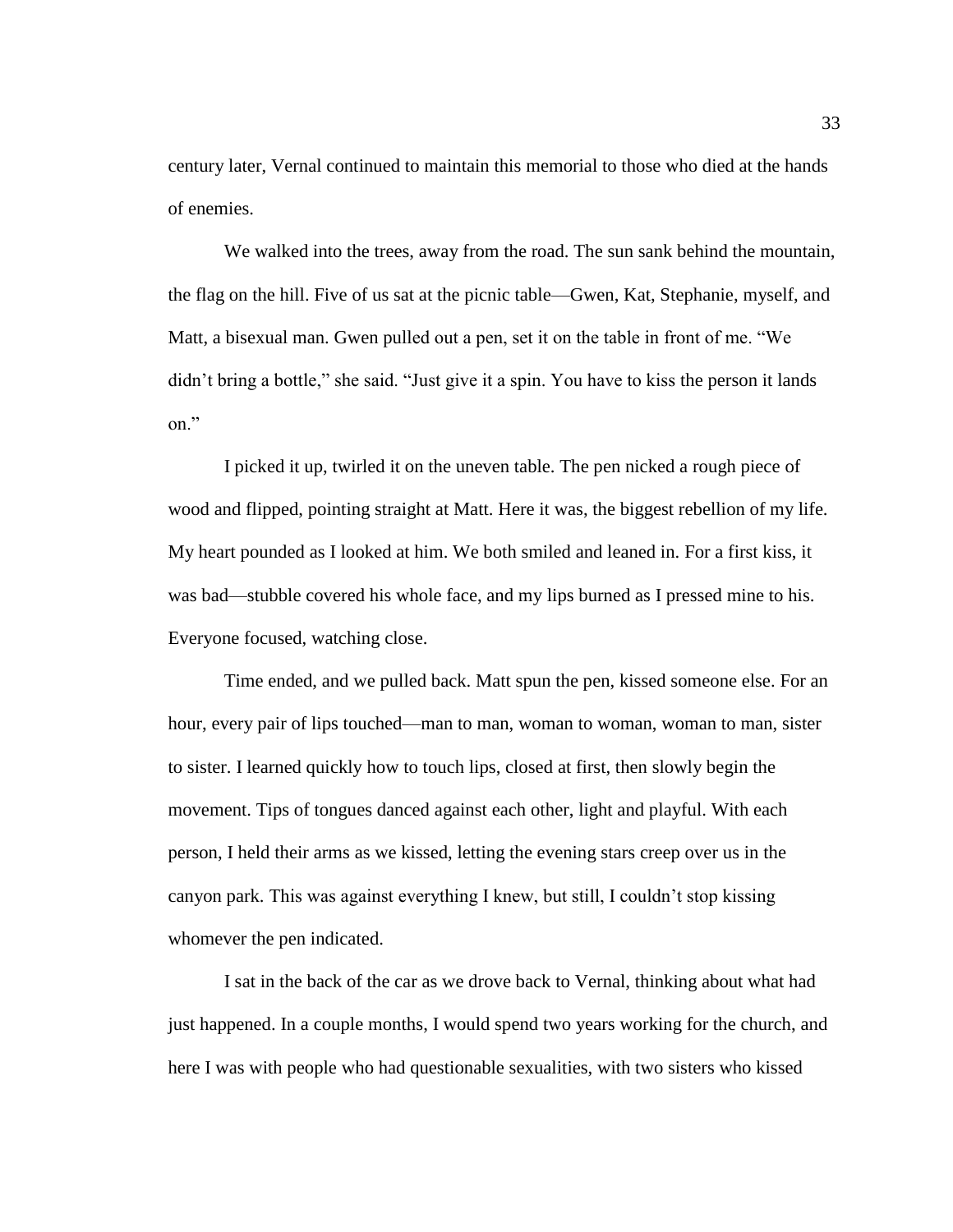long and hard. "You're going to hell," I said to them with a laugh. I believed, though, that I would go with them.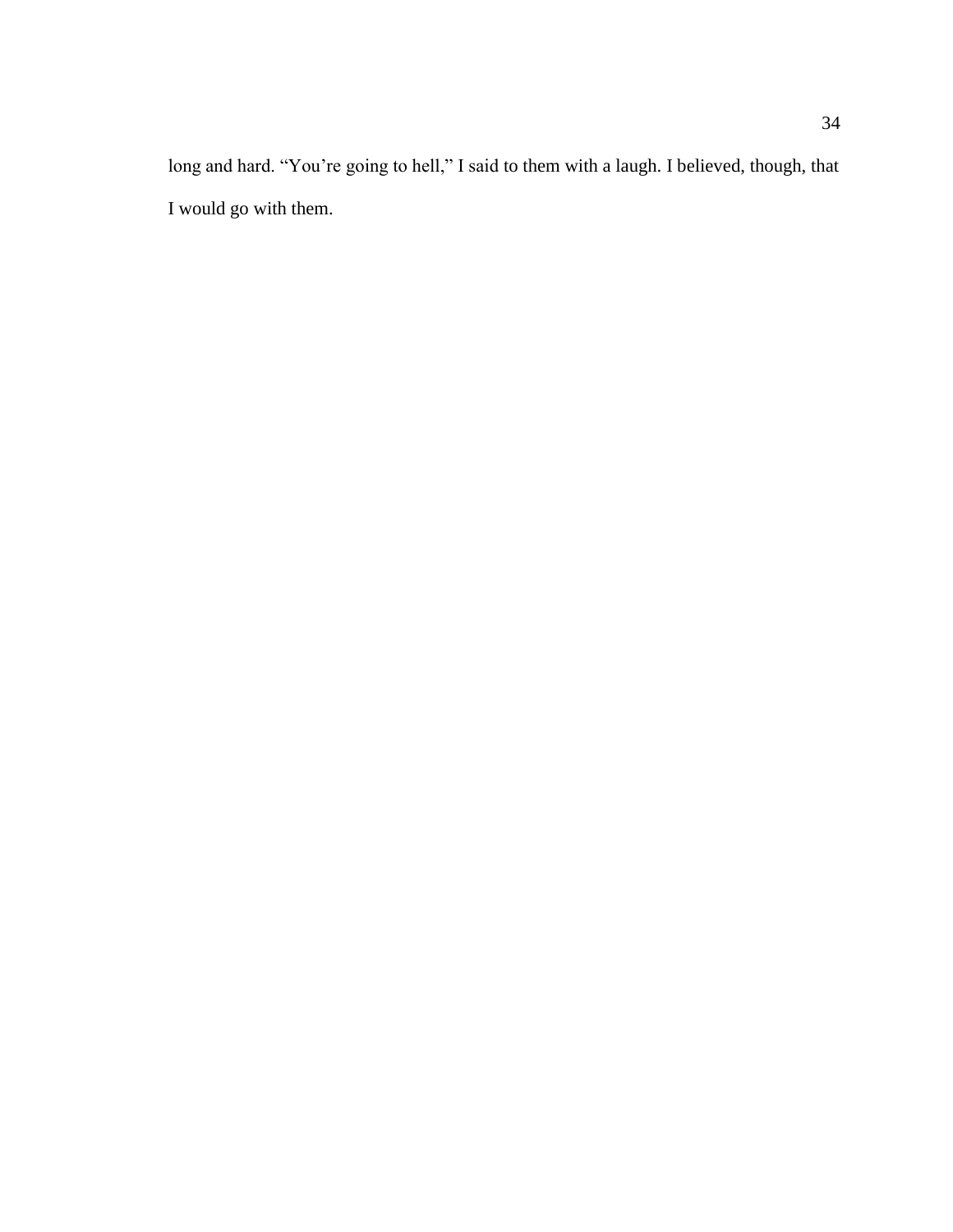## CHAPTER II

### **SECRETS**

The last Sunday before flying to Brazil, I stood at the podium, dressed in a white shirt and tie purchased at Missionary Mall—a Utah store that specializes in awkward clothes that last a month before seams fall apart. The simple glass chandeliers still gleamed, this time over everyone else. That Sunday, the congregation filled the pews with cousins, aunts, uncles, family members I had rarely seen, some who may not have even been family. I talked about the missionary effort, the new lessons that had been created for missionaries to get them out of stale, rote memorization, the lessons that I would teach to hundreds of people throughout Southwestern Brazil. Besides the kids a few rows back playing with coloring books or the few teens off in the corner sleeping, everyone listened.

I talked about *Preach My Gospel*, a book recently created to change the way that the lessons of the church were taught to new people. Before, missionaries memorized lessons word for word. While they knew what they needed to say, the strict format of the lessons on Christ and the church kept missionaries from seeking what people really needed. If I taught to a homeless man on the street, for example, perhaps I would need to talk more about the power of prayer. No matter what I taught, the message would focus on Christ, the essence of the church.

I sat down, and Bishop Batty stood, walked to the podium. "Dear brothers and sisters," he said, "I want to be blunt with you today. Men." He took a breath and looked out over everyone. "There has been a growing problem with pornography recently. The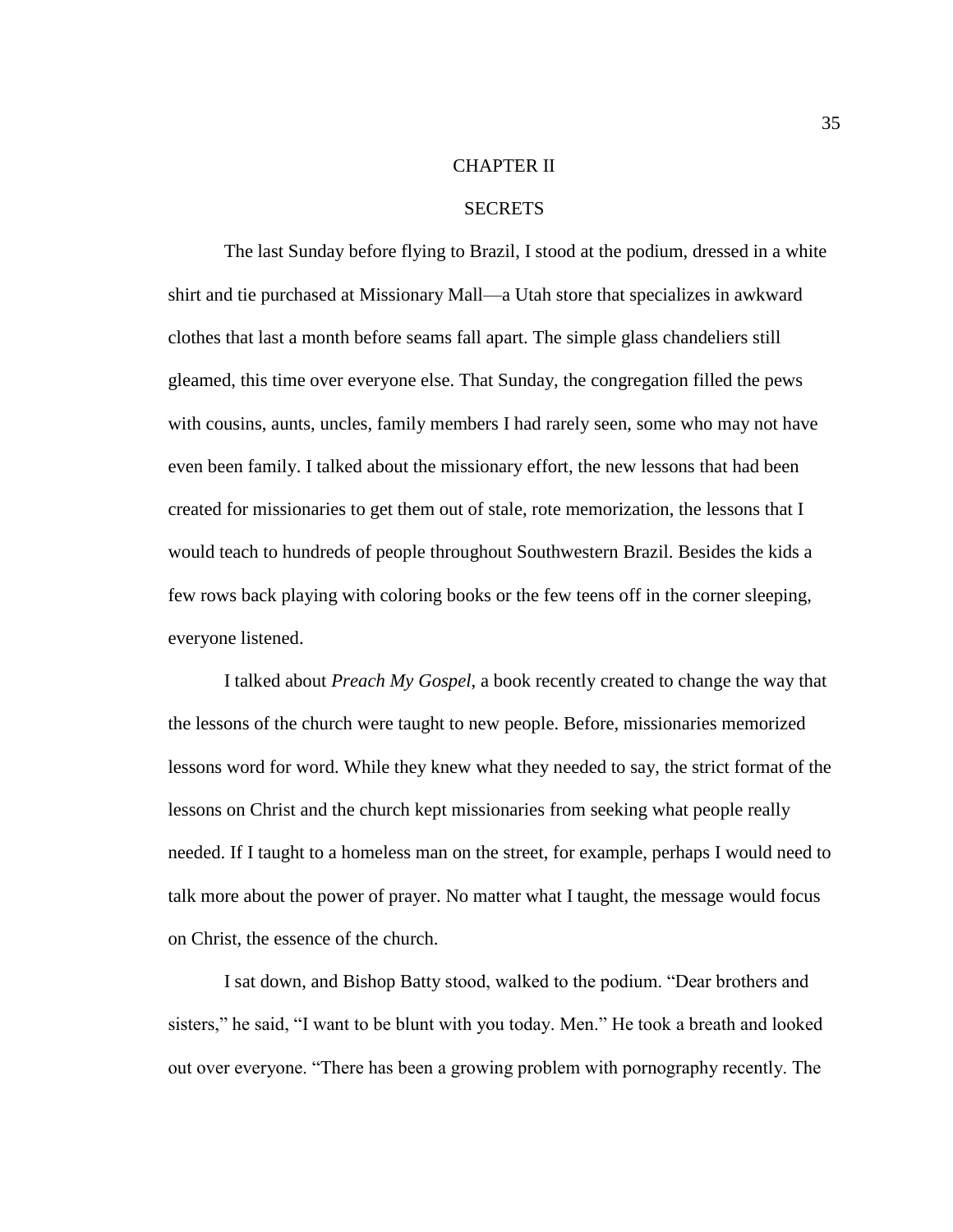General Authorities of the church have taught for years about its danger, and yet I do not see this becoming any less of an issue." I sat behind him as he stared out across the crowd, across all the family I ever knew, and told them of the evils of pornography, evils that I could trace back to my teen years, through those chiseled bodies that appeared on the computer screen late at night, bodies I had never told anyone about.

I can't fathom the hate the saints must have felt for those who murdered Joseph and Hyrum, the hate they had for the Missouri government legalizing the killing of any Mormon in the state. Church hymns for years after sang of the pain and terror of the pioneers who left for Utah—"Come, come, ye Saints, no toil nor labor fear; But with joy wend your way"—but they never mentioned the hatred that divided the church, the disagreements of who should head the religion.

Brigham Young, a man in his forties who had acted in the church's leadership, spoke to a congregation with a strong voice. Orson Hyde, an elder of the church, said, "As soon as he opened his mouth, I heard the voice of Joseph through him, and it was as familiar to me as the voice of my wife, the voice of my child, or the voice of my father." Masses heard their martyr, Joseph, through Brigham. Some saw his body shift, the hair lightening, the face thinning down to the sight of their beloved prophet. There stood their new leader, one who would lead them to the Salt Lake Valley, a place they believed would be without sorrow, without fear.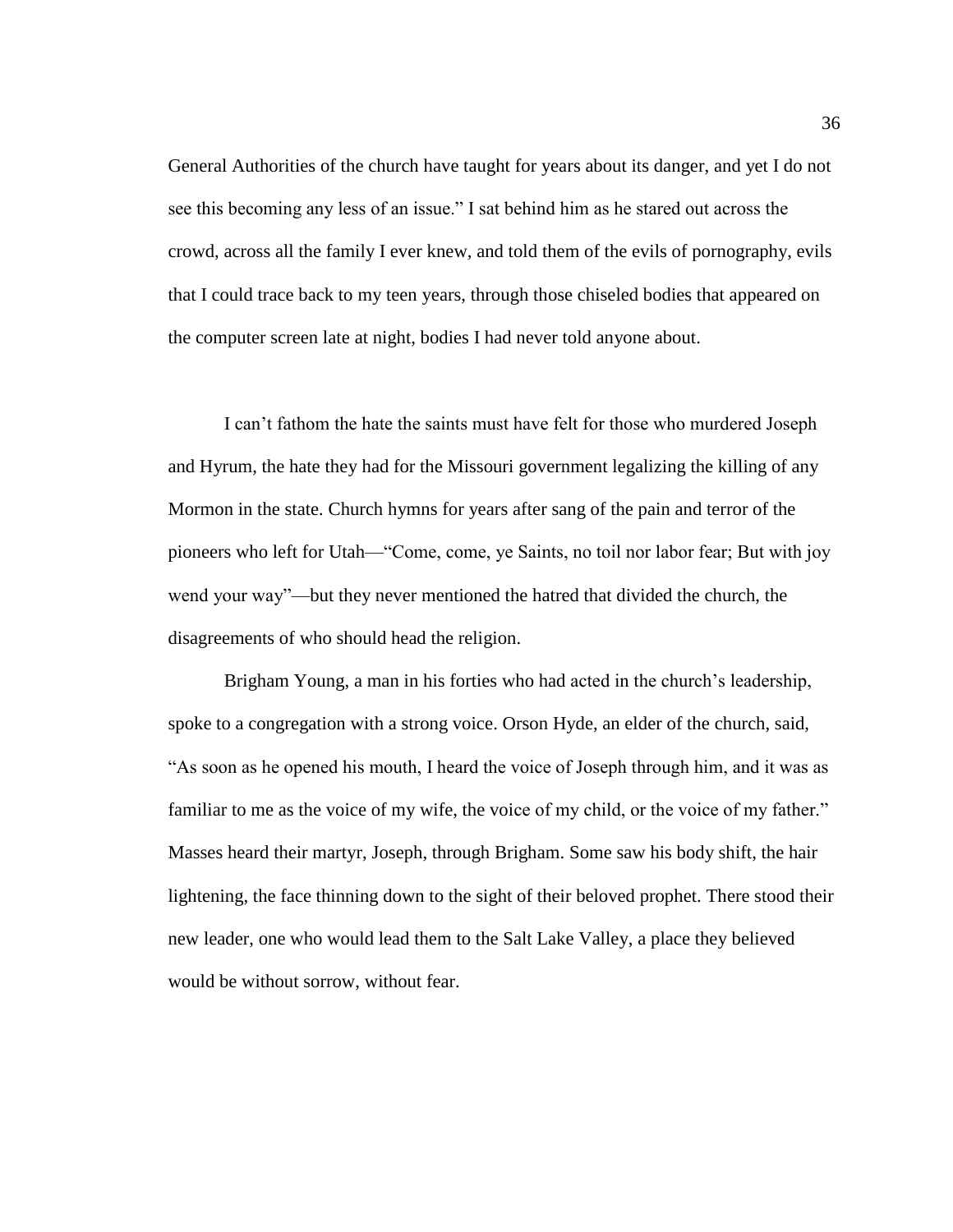Nobody knew about my problems from home nor how I grew up hating myself, hoping that some act of righteousness could free me from the sins that plagued my mind. In the Missionary Training Center, I had spotted one way to kill myself—jumping out the window of my room would lead to a seven-story fall down the courtyard, landing in the middle of a walkway surrounded by trees. Every missionary would be able to open their windows and see me, hear the shouts through thin wooden shades if they didn't look. Everyone would know what happened there. But this was a passing thought, one I knew I wouldn't try. People who committed suicide were evil. They trampled God's will, and all the good they could do was abruptly cut off with darkness. Even though I fantasized about dying, I knew things were better while alive. I would have time to change.

I stood in the shower, small signs on the wall and door reminding people, "Sebanha por dez minutos"—shower for ten minutes—"Não urinar no banho"—don't urinate in the shower. The warm water poured over my naked body. Then, I sang. In a room full of naked men, each divided only by a thin plastic wall, I sang out, my voice echoing through the room, out the small window into the tropical air. I sang from my childhood, from Disney, *The Little Mermaid*, *The Lion King*, from the movies that made me feel better. The movies had gruesome endings for children—Eric stabbed Ursula with a ship's bowsprit, and the hyenas devoured Scar. Despite the terrors that each hero faced, good eventually conquered evil.

"That's pretty gay, Elder Cook," said someone next to me, but I kept singing. Soon, other voices joined in—off key but strong, flowing out the window, down into the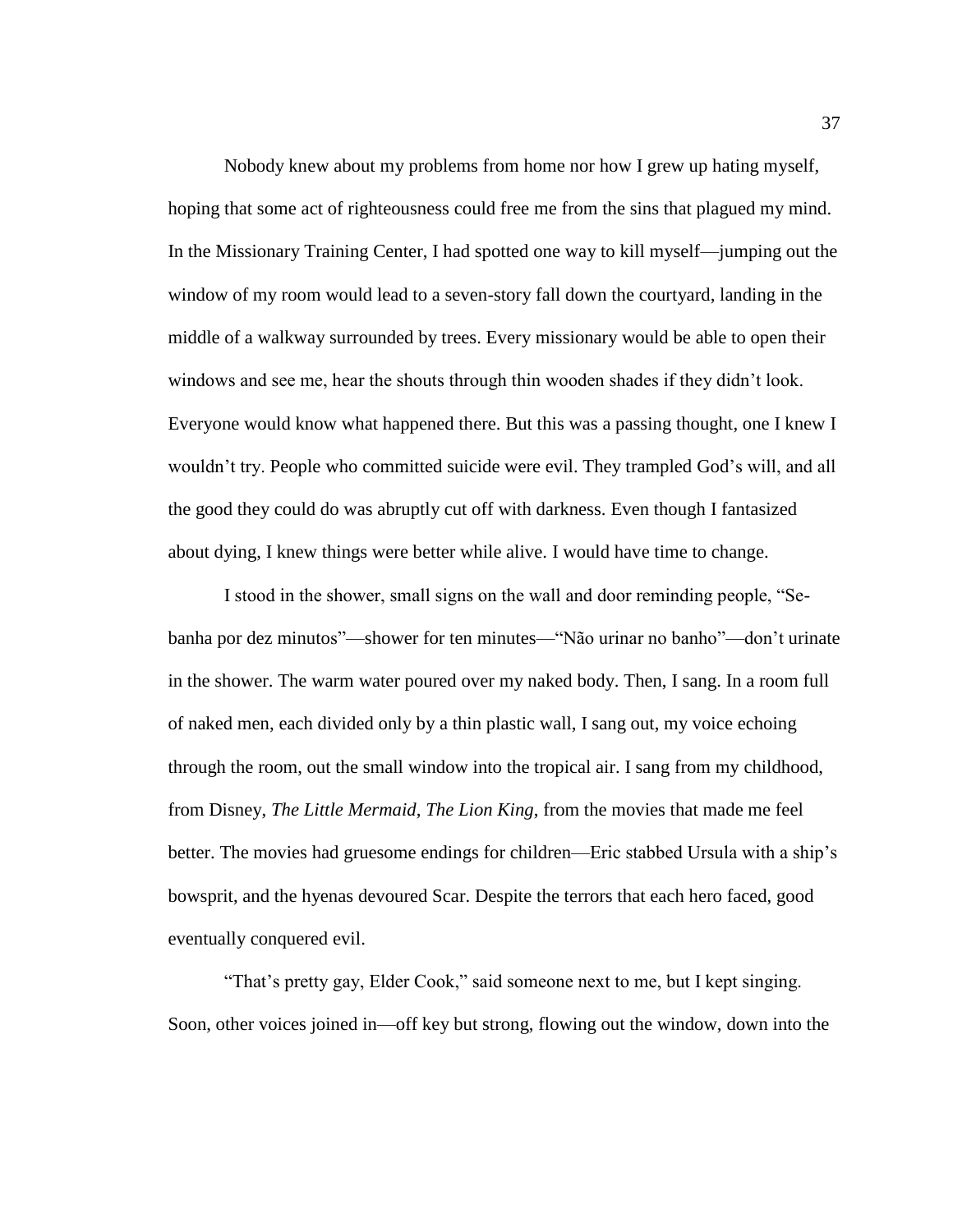courtyard filled with trees. They didn't know my secrets, but perhaps through serving with them, I could learn how to destroy my own evils.

The Utah desert stretched out in front of the pioneers. The sight was terrifying cactus, cedar, and sagebrush lay scattered throughout the dry land. In the middle of the valley sat a lake saltier than the oceans. There, Brigham Young had said, "This is the place"—a place where no one would kill them, where no one would try to take their land. Finally, they could love and marry as they pleased.

However, in 1857, an army marched across the Great Plains under President James Buchanan's command, set to disrupt the religion's rule on the land. Brigham Young was furious. He wrote, "For the last twenty-five years we have trusted officials of the government, from Constables and Justices to Judges, Governors and Presidents, only to be scorned, held in derision, insulted and betrayed. Our houses have been plundered and then burned; our fields laid waste, our principal men butchered while under the pledged faith of the Government for their safety, and our families driven from their homes to find that shelter in the barren wilderness, and that protection among hostile savages, which were denied them in the boasted abodes of Christianity and civilization." Mormons had a reason to hide in the desert—the massacres and persecution became great enough that hiding became the only way to ensure peace. The federal invasion into Utah's theocracy, then, drove the saints through expulsion, murder, and shame, just as they had faced decades before moving west.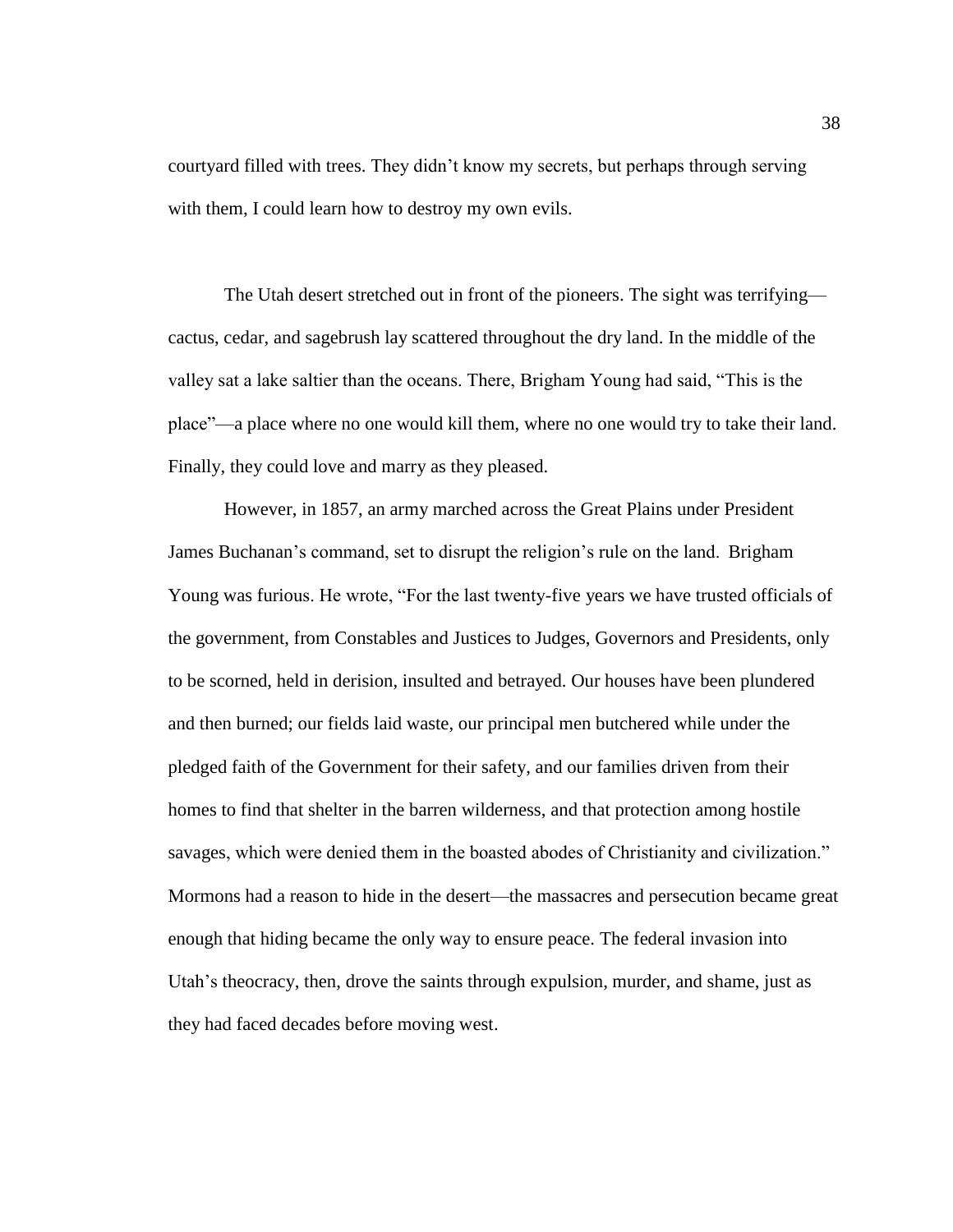In the same statement, Brigham Young declared martial law, stating that "no person shall be allowed to pass or repass, into or through, or from this Territory without a permit from the proper officer." The territory entered a stage of defense. No one could enter. No one could leave.

I sat at the computer in the top floor of the internet cafe in Pirajuí and typed away in limited Portuguese. "Presidente Burns, eu tenho um problema." President Burns, I have a problem. As a group of a hundred and fifty missionaries, we all fell under the authority of President Burns, a man in his fifties who has spent most of his life in the Salt Lake Valley. For three years, he lived in Londrina, the center of our mission, sending missionaries from one area or another. As a man called by God, he was both responsible for inspiring and punishing. He had the authority to send missionaries home if they had problems.

And I had a problem. I looked around to make sure no one else could see my screen—no, only kids playing some version of *Half-Life* I had never seen. I typed away, filling the digital screen with my problems—attractions, pornography, the kiss in the shadows of Remember the Maine Park. The small screen held the secrets of my life, secrets that could end up sending me home.

Weeks later, at a church, I walked into a small room where the tall man sat— President Burns, a man who shared those blue eyes that stared into souls. "I have a scripture for you," he said as I sat down. I wondered if it would be Leviticus, one about stoning gays, or Romans, where Paul condemns homosexuality. Instead, he read about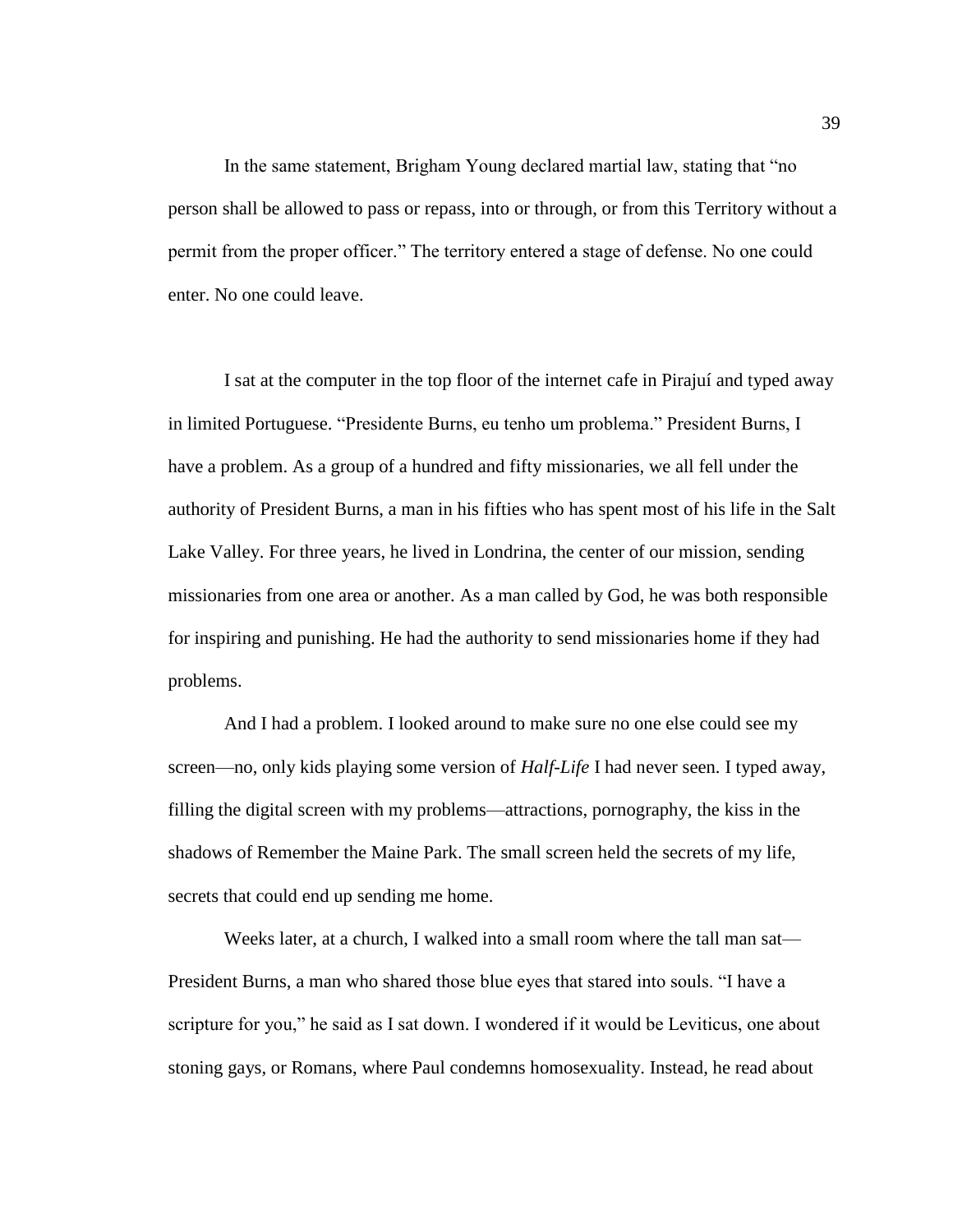the missionary compared to a laborer, saying, "Therefore, thrust in your sickle with all your soul, and your sins are forgiven you." The man with a crooked smile grinned at me. "If you work your hardest, it doesn't matter what happened in the past. You will be forgiven, Elder Cook."

I'm sure the other missionaries could see my puffy eyes, the streaks of water on my cheeks as I walked out of the room, my footsteps crossing the stiff tile of a foreign church. Only in Brazil, thousands of miles from the people who struck fear in me, was I able to share the fractures in my soul. As I walked out, I felt my self-condemnation leave for a time. Perhaps I would continue my mission without falling into sin. Perhaps I would come back home a changed man.

The Baker-Fancher party began their trek to California in Arkansas, heading west along the Cherokee Trail through Indian territory. They passed through Kansas, Colorado, turned north along the Rockies until reaching South Pass, Fort Bridger in the Nebraska Territory. South, the group trailed through Salt Lake City, down through the Old Spanish Trail—a path used since the 16th century for trade between California and New Mexico. South they went past Castle Rock, past jagged stone landscapes jutting up, an alien site to those who had never traveled through Utah before. A stop in Cedar City, and they continued.

Unknown to them, Brigham Young had instituted martial law during their time in Utah, forbidding those who entered the territory to leave. As the group neared the border, members of the Mormon Militia dressed as Paiutes, attacking the party. For five days, the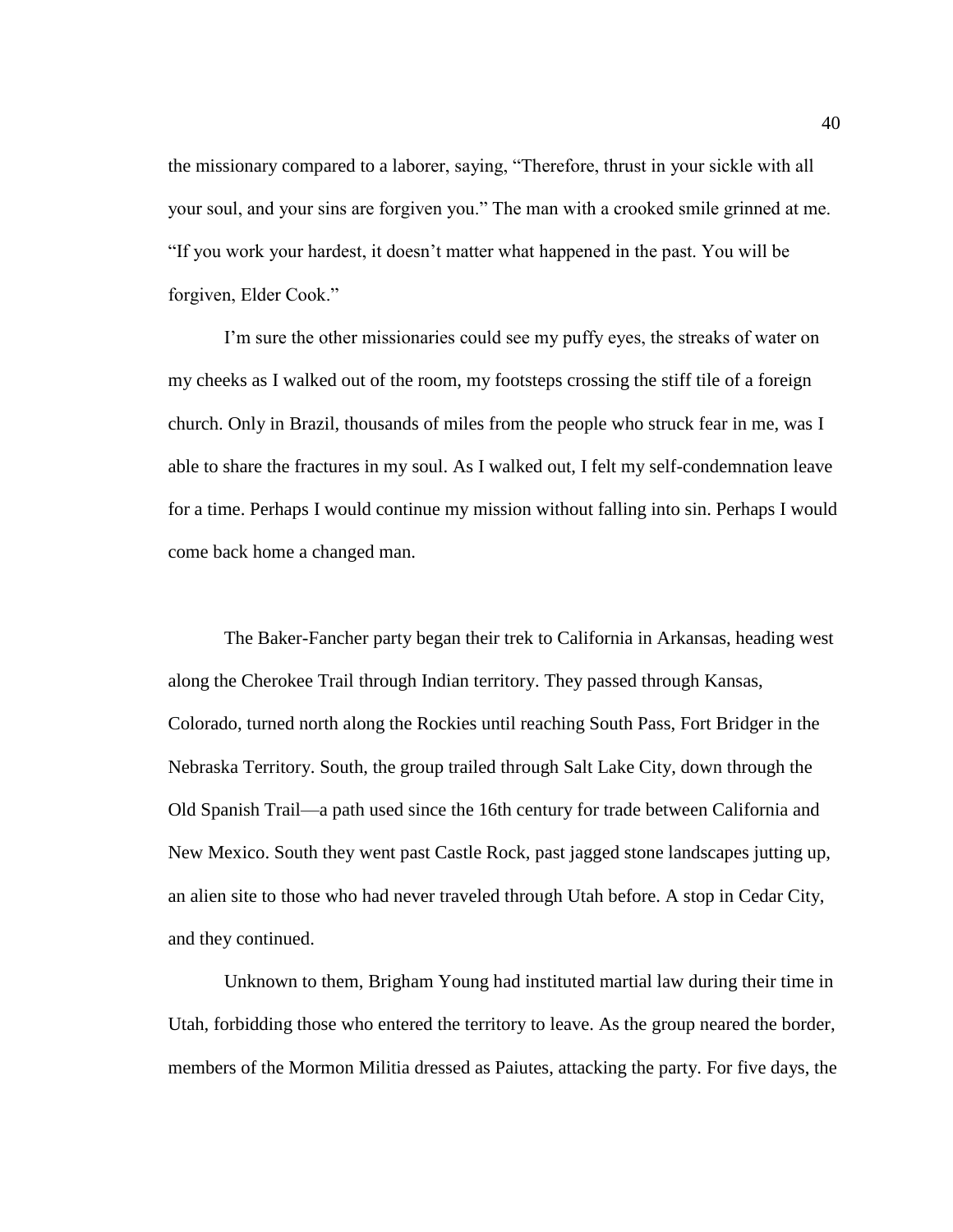party kept the wagons circled in the Utah desert. Members of the militia—through carelessness or pure paranoia—started to believe that the Baker-Fancher party had seen that their attackers were white. If any of the party survived, news would spread of Mormons attacking innocent people.

On September 11, 1857, two members of the militia waved white flags and walked down to the party. I imagine they gave hope to the pioneers. "We can help you out. We've made a deal with these Indians, and if you'll come with us, we can make sure no one else gets hurt." The militia came down, pairing one soldier with each man, and they walked out across the sagebrush-covered desert through a valley, surrounding hills dotted with cedar trees. At some signal, each soldier pulled out a gun, shot the men they escorted, assaulted the women and children.

Over five days, the Mormon militia murdered over 120 people to cover up their guilt.

Most of the city of Bauru was flat, but I often walked up through Jardim Bela Vista, along roads that seemed to stretch up endlessly. The cars lining the roads looked costlier than the houses, area walls covered in graffiti and topped with broken glass to keep thieves out. We passed churches—Congregação Cristã, Israel em Chamas, Igreja Quadrangular. That day, I walked with Elder Silva, a squat Brazilian guy with the face of Alfred E. Newman. "You know how blacks couldn't hold the priesthood?" he said, body barely able to carry him up the sidewalk. "Well, you see, in the premortal life, there was the war in heaven. The people who sided with God got to come and live on earth, and the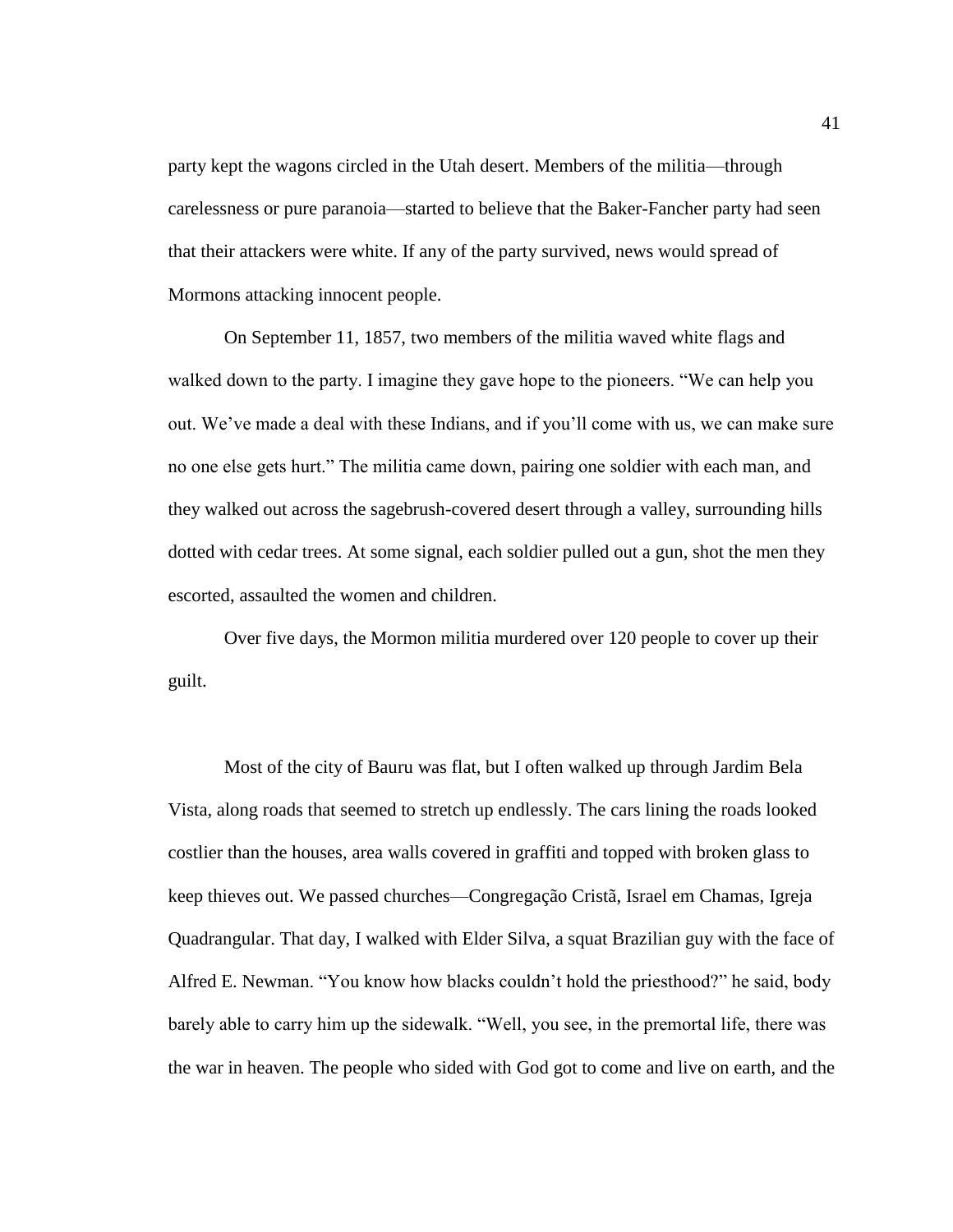ones who sided with the devil became demons. But the people who were just sort of in the middle? They became black people."

"I'm not sure that's right," I said.

"Of course it is! Come on, they received the curse of Cain to show that they were less faithful than others." I stopped at one of the gates and, as is customary in Brazil, clapped to try and get the attention of one of the residents. Elder Silva was stupid, I decided—just one of those who will think of any theory that explains discrimination, that ritualizes the act of putting people down. He had been a member of the church for just a year before becoming a missionary, so he probably latched onto anything he was told. Only years later did I find those speeches, a century or more old, read from pulpits that said the same thing—that black people were cursed for being less faithful in the premortal life.

Church leaders modified the teachings, changed books, and hid the discrimination in history. Silence became a way to deny events in the past; if new generations knew nothing about the questionable history of the church, the history would slowly change into a haze, then rumors from outsiders that, to a faithful saint, could never be true. Forgetting the past became a way to protect people's faith, keeping the devil and the church completely separated.

No one answered our clapping, so we kept walking up the uneven sidewalk. "You know, Elder Cook," said the plump Brazilian who stood shorter than my shoulder, "before you got here, the mission was pretty corrupt." A smirk crossed his face. I had heard stories like this before, but I knew how much some missionaries liked to spread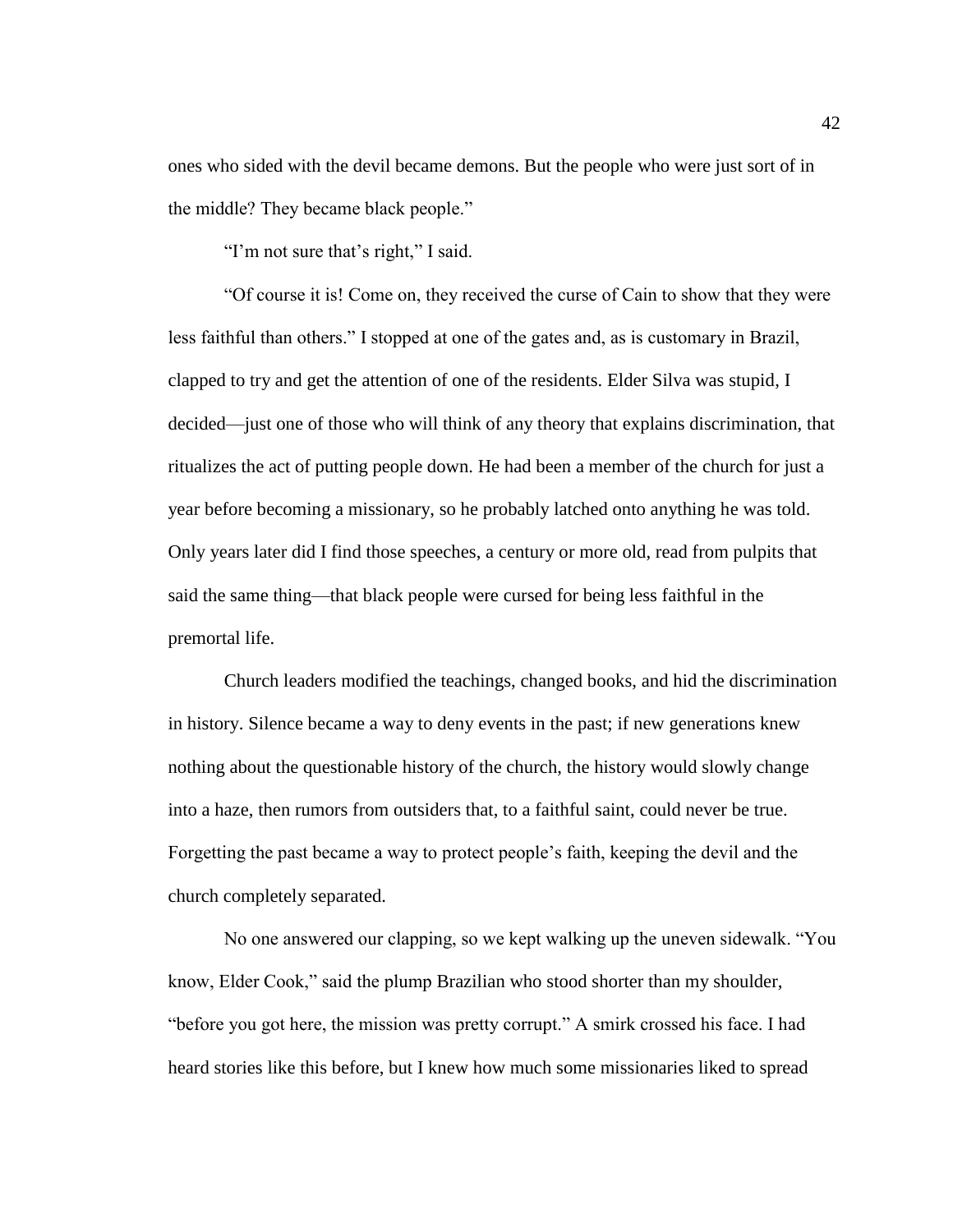rumors. "There were a couple elders who decided to go rent a motel room. They called a hooker and everything. President Leal—you know, the one who led the mission back then—felt something wasn't right. He traveled hundreds of miles just to get there and managed to find the motel. He spotted the prostitute and knew, just knew something was up, so he followed her. She knocked, and the missionaries opened the door. Before they could close it, though, President Leal burst into the room! They could have been there for weeks—the whole room was filled with drugs and pornography. The two were on a plane home the next day."

I didn't completely believe the story, especially with the implications of a church leader following prostitutes around, but I knew that three years previously, President Leal was sent by the church to clean the mission up, that he sent over 75 missionaries out of 150 home, that some parts of the mission completely closed down because of what those nineteen-year-olds had done.

In 1859, Major James Henry Carleton entered the valley where the massacre took place. Across the land lay skeletons, several clearly remnants of mothers holding their children. He, along with the 1st U.S. Dragoons, dug a mass grave and buried thirty-four victims. On top of the grave, the group piled up a cairn of stones, placing a cross on top that read, "Vengeance is mine; I will repay, saith the Lord."

Two years later, Brigham Young traveled to the site. Upon seeing the message of the cross, he said, "Vengeance is mine, and I have taken a little." His men tore the memorial apart, leaving the place in ruins. Throughout the next century, people built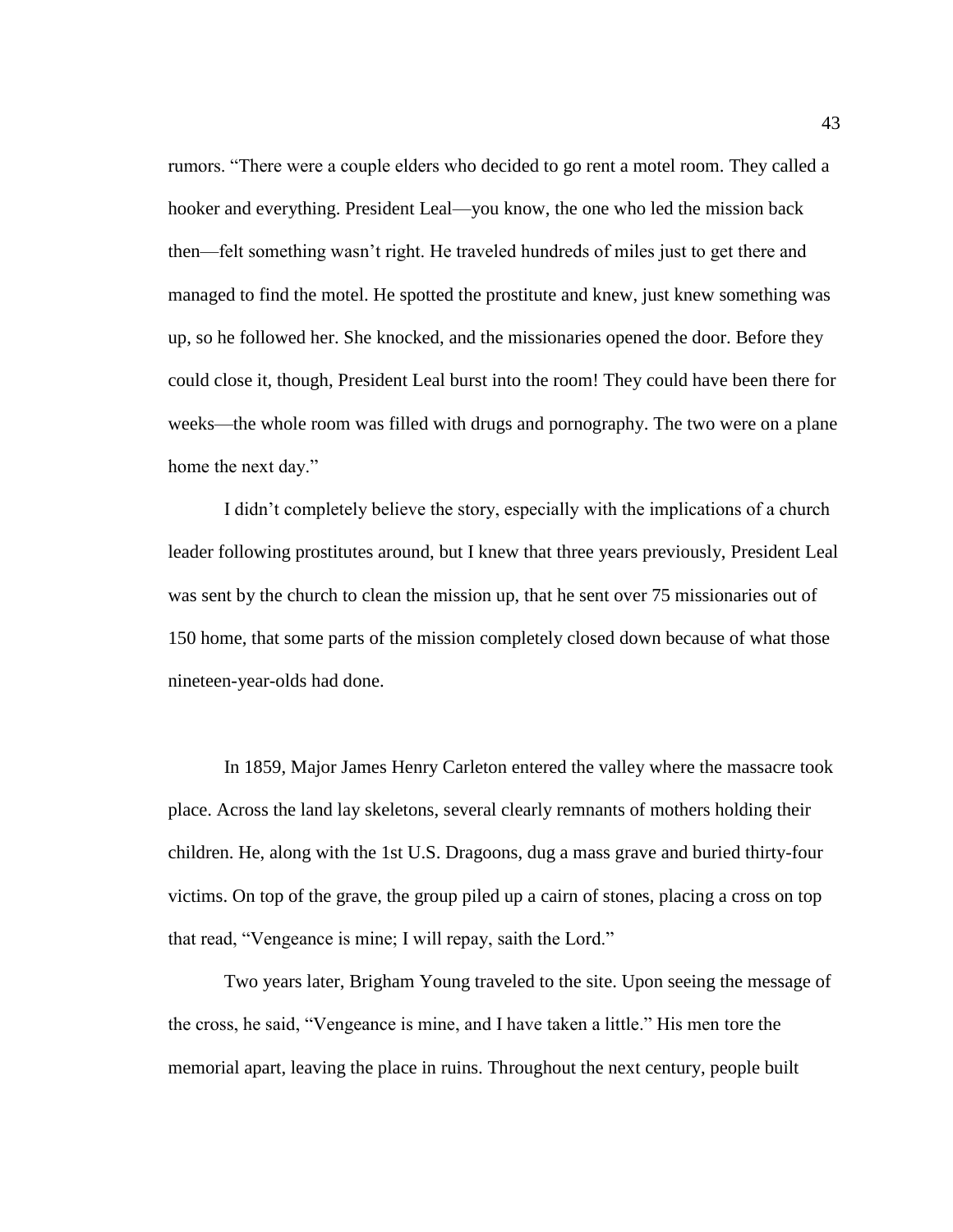monuments and destroyed them. Eventually, in 1932, The Utah Pioneer Trails and Landmark Association put a marker on the site, bungling the facts with false information about the origin and leader of the pioneer group. Another monument, in 1990, appeared on the hill overlooking the valley where the massacre took place. With granite brought from Arkansas, this monument lists the names of those who died. Still, this monument stands, one of the only pieces of remembrance now found without the Mormon church's name engraved on it.

In 1999, The Church of Jesus Christ of Latter-Day Saints committed to building a permanent monument to those who had died from the hatred and paranoia of an early territory. A backhoe rolled along the trail and stood. Eventually, it pushed down, scooped up a bucket a dirt. Then another. The red dirt glowed in the open air. More dirt, and the operator saw something that he didn't expect—something light gray mixed in with the soil—broken bones, bones with bullet holes. The machine stopped, and people carefully dug down, exposing those shallow bones in a shallow grave. Twenty-nine bodies were found centuries later by the organization that murdered them.

The blue house in Brazil where I lived had a particular stigma. Missionaries believed that it was cursed. "Don't go in the room at the end of the hall," said Elder Johnson, a man whose chin and gut both rivaled those of Jay Leno. "We've heard noises come from there. It's haunted." I walked to the end of the hall and opened it up, flipped the switch, but no light appeared. Armoires, cabinets, drawers lay across each other in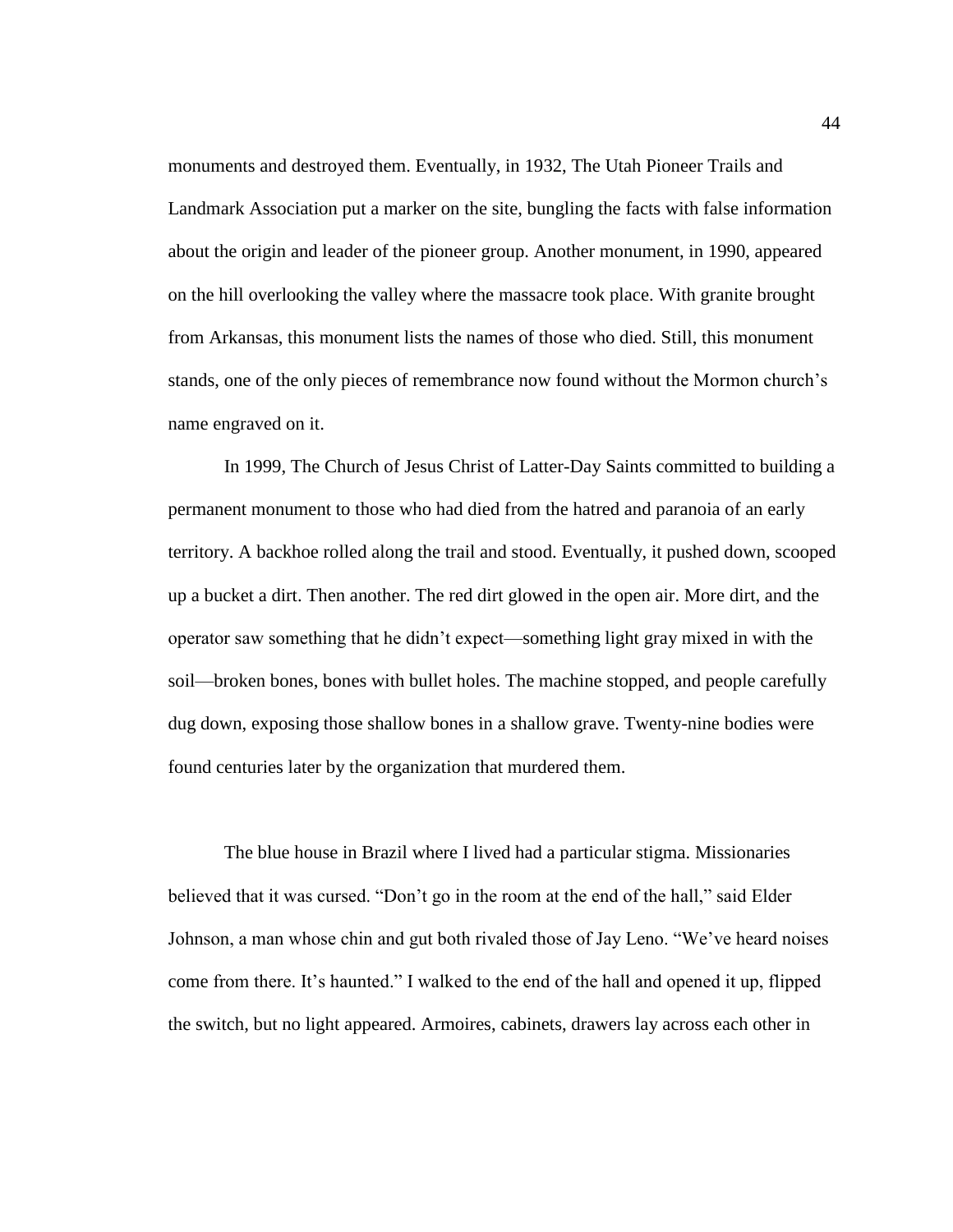piles, and everything had a thick layer of dust. I imagined the place was filled with spiders and cockroaches. The door closed, remained closed for weeks.

Others told me of the demons that filled the blue house. One night, while one missionary tried to sleep, another stood up and went to the living room. The sleeping missionary heard a sound, woke, noticed his companion was missing. He got up and looked into the living room. There stood the other missionary, naked as he masturbated in the moonlight. Suddenly, their eyes locked, and the nude man rushed at him down the hallway. The first missionary slammed the door closed, pushed a bed against the door to keep the possessed man out. "You see," said one elder. "He was gay and trying to rape the other missionary. He might have been possessed, you know. When you're evil, it's possible for demons to just enter you."

Most days, I was too busy thinking about teaching, walking, how we were going to help António or Filipe or Benedito get over their drug or smoking or pornography problems. Leaders tell missionaries to get lost in the missionary work and forget anything that happened before. But on some preparation days—days designated for shopping or playing sports—I hid in my room and focused on me, on my sexuality, on the conflicts I had with the teachings of my religion. Once, my hand slipped low, under the white garments I wore as a missionary, garments there to remind me of Christ, to keep the influences of Satan away. I daydreamed of those chiseled bodies, of the way hands would feel across my body. Elder Silva slept as desire pumped through me, and, in the throes of ecstasy, I stained the clothes that protected me from sin.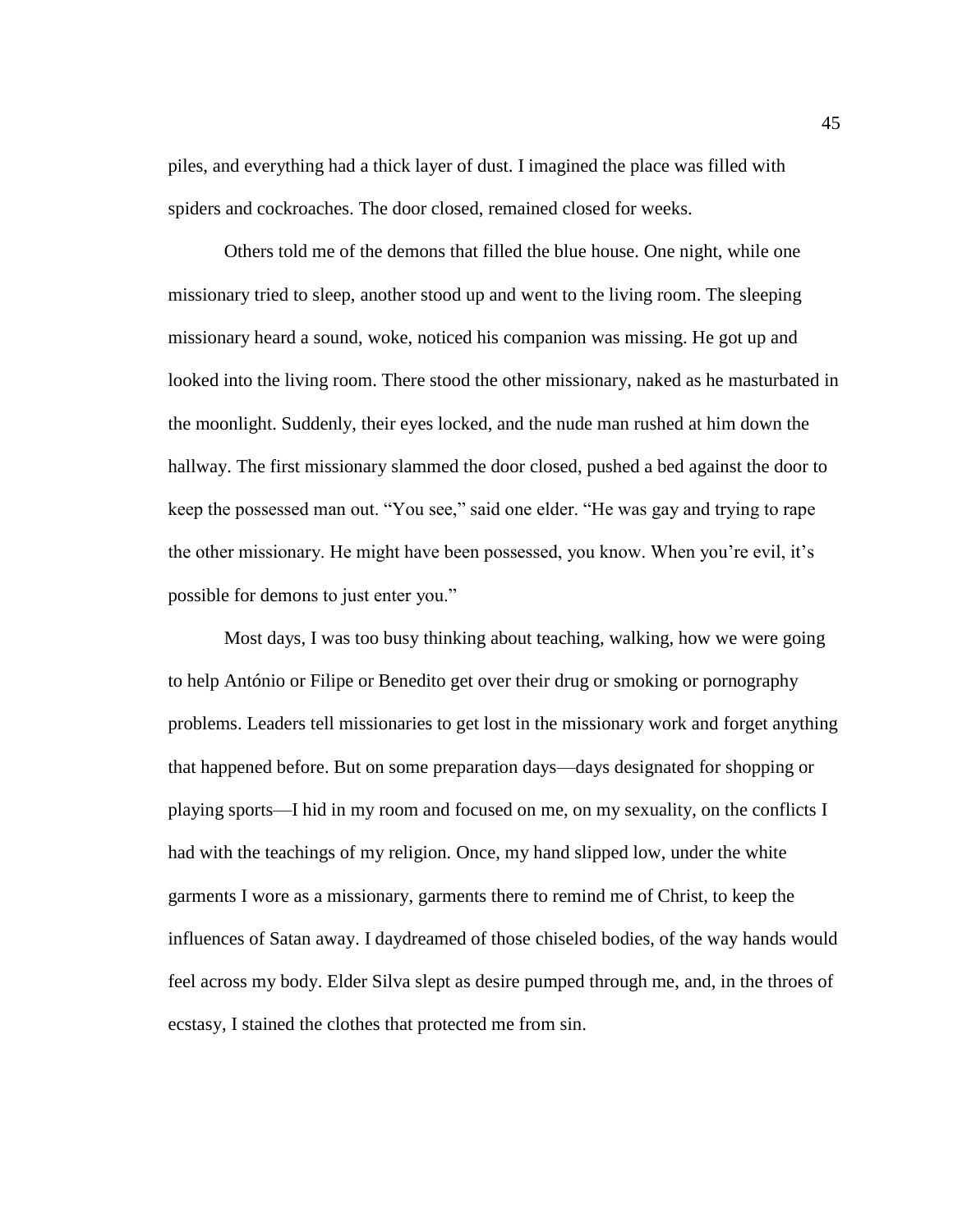One morning, I woke up and saw Elder Silva sitting on his bed, staring at me. "You okay?" I asked.

He stared, then said, "You sat up in your bed last night and said some terrible things. You talked about the ways that you would murder people here. You said that everyone here is damned." The sweat on his face and the panic were real. "You have devils in you," he said.

I walked down the icy slope that seemed more like a luge track than a path meant for walking. A woman in her fifties gripped onto a wooden handrail. A fall could easily mean a broken bone or, at least, a sore rear end for a week. As I slid past her, she looked at me and laughed. "Just taking the slow boat," she said.

"Sometimes that's the best way," I called back. Soon, I climbed up the other ramp to the site. Outside the cast iron fence, a flag pole stood high, the rungs of the flag clanging against the metal. That was the only sound other than the small trickling of a creek. I pulled the gate open and walked into the monument. Inside lay the cairn, stones cemented together so that hands couldn't tear it apart. On the ground rested a tile that said, "Here lie twenty-nine victims of the Mountain Meadows Massacre"—the same twenty-nine that were uncovered with the backhoe. All around the monument itself, plaques described how The Church of Jesus Christ of Latter-Day Saints created the monument, the history of the place without mention of who tore it down. The story focused on the church's president, Gordon B. Hinckley, who dedicated the site. None of the markers at the burial site talked about the people, who they were, or who killed them.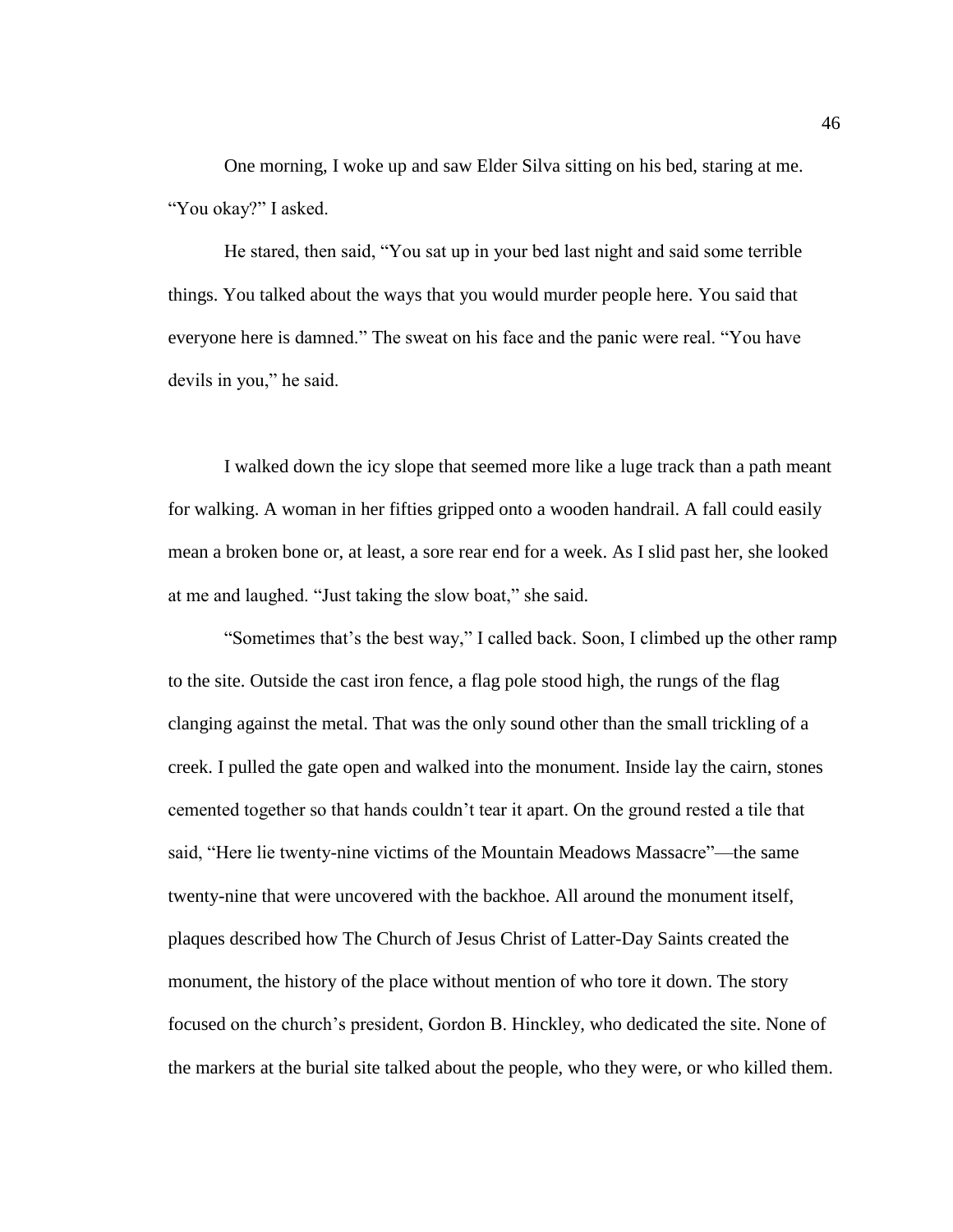An older man walked in and looked down at the plaque. Confused, he glanced at me. "Have any idea what a cairn is?"

I walked over and pointed at the cemented rocks. "That right there. Originally, they just made a pile of stones to show where the massacre happened, but this is what they have now."

"Well, that's a funny word, cairn," he said with a chuckle.

"Say, do you know what happened here?"

He furrowed his brow and looked down at the plaque. "Not exactly," he said. "I know some people died here. It's really tragic. But you know, the bishop down at my ward was part of the church group that did research on this place. They say it's the most accurate account out there." He smiled as he talked about the church's role with reconstructing the monument, seemingly oblivious to how history was created in the first place. However, I could barely blame him—only in the last couple of decades had the church acknowledged its role in the massacre, and even then, some people claimed that the pioneers had deserved what they received. But slowly, even if the monument itself lay barren of information, it still has introduced the question of what happened to those few visitors who made the journey.

Walking around Bauru, Elder Silva called me a fag. He came from the southern part of Brazil, an area known for *gauchos,* the country's cowboys. He had been baptized into the church one year before becoming a missionary, acting on the intense faith that accompanied his conversion. Most Brazilian missionaries had similar stories—they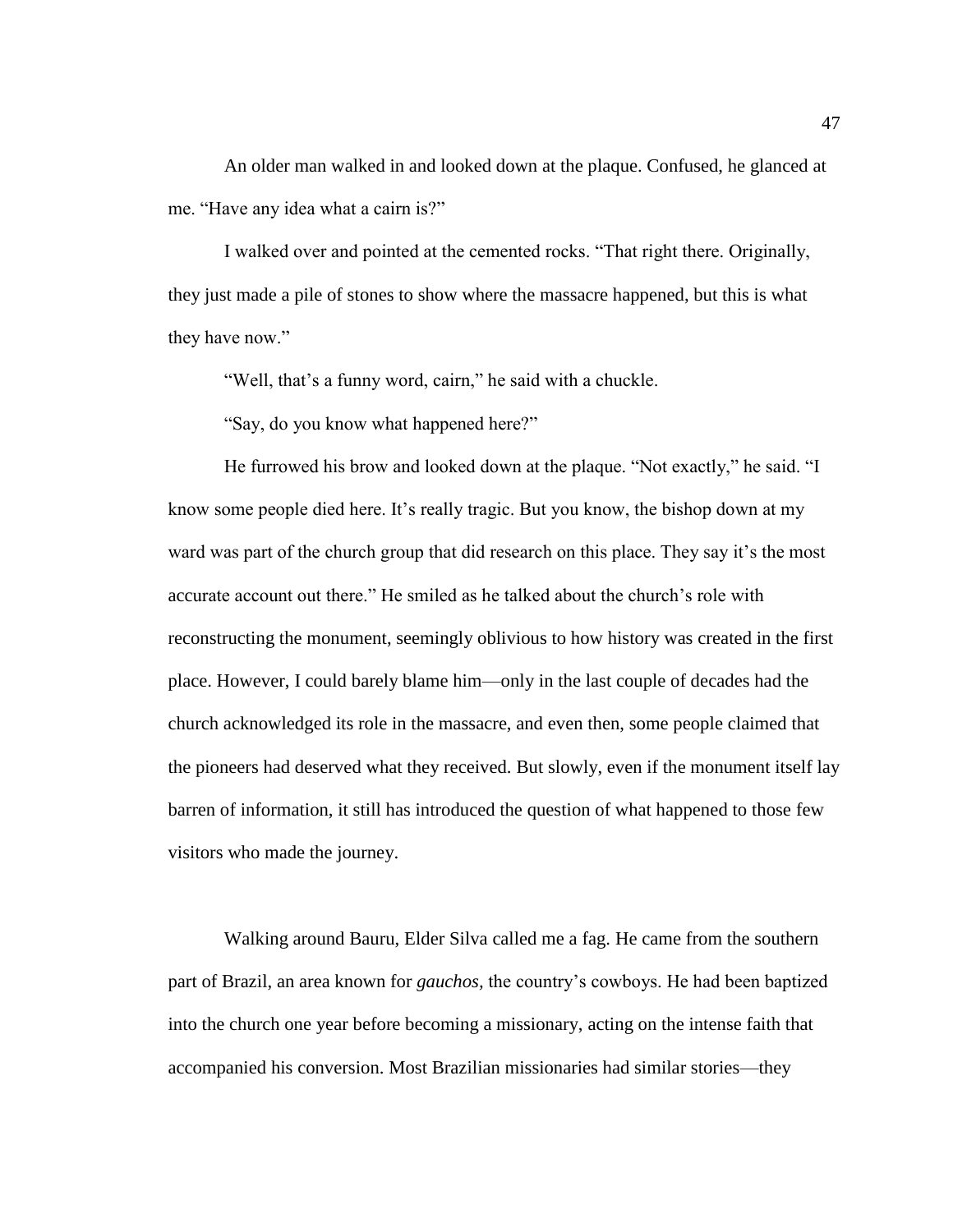learned of the church, joined, and wanted to help bring others to Christ. People living in Bauru warned me that *gauchos* were confrontational. Even so, I doubt Elder Silva understood the connotations of the word "fag," the depth of hatred embodied in such a short phrase. After all, this was the word missionaries used to say that someone was homosexual. Brazilians understood the prefix "homo," the term "gay," but "fag" was something people on the streets wouldn't understand. This form of logic gave birth to the use of "fag" on the mission; people overhearing a conversation wouldn't know what it means.

As we walked up Rua Rui Barbosa, Elder Silva wiped the sweat from his forehead, his entire face dotted with moisture. He looked over at me. "You remind me of someone on the news," he said. "He's a little faggy, you know. Try saying this." He raised a hand into the air, cocking his wrist as he spoke. "Hey, cutie."

Rarely did Elder Silva try to connect with me. Most of the time, we walked around the city silently, only talking when we needed to discuss an upcoming lesson or a specific person in trouble. That day, he smiled as he talked. I didn't care that he used slurs that applied to me; this was a chance to find some friendship. "Hey, cutie," I said, my voice lifted higher than usual as my hand flapped.

"That's perfect," he said. "Remember, fags here like to use the suffix 'inho' for everything. Try it."

I did. "Aquele gravitinho é tão bonitinho." That tiny tie is so cute.

"Yeah. You're sounding like a true faggot." His voice lost some of the bounce, the levity he had a moment ago. I thought I just didn't understand him because of the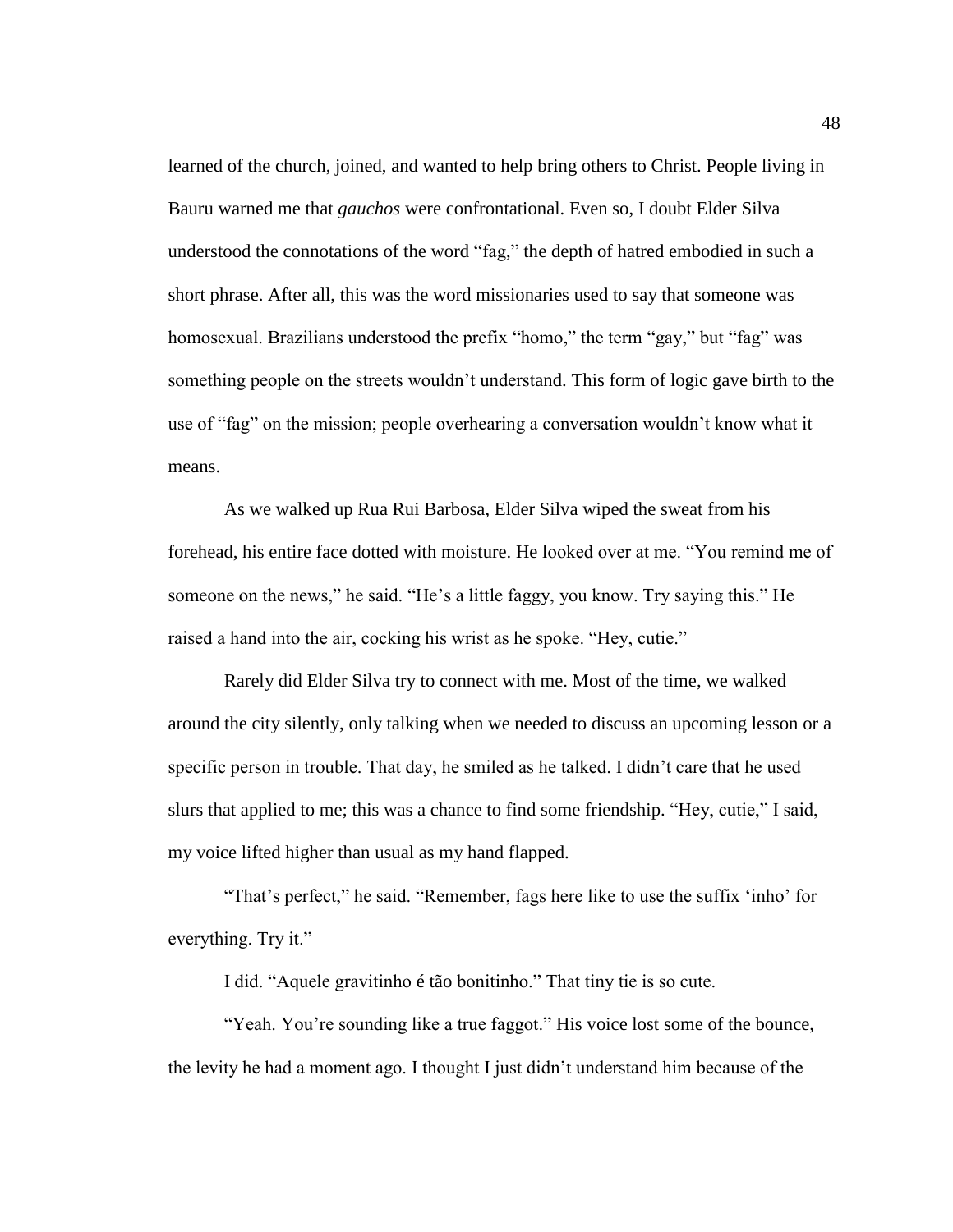cultural barrier. I bounced along the street, my voice squawking out "inho"s. I didn't know at that time that others spread rumors that I was gay, that this might have been a test to see if I was. But as I talked, his responses grew harsher. "You're a moron." "You're going to hell." What he said was no longer a joke.

I grew quiet.

"Come on, faggot," he said. "Say something."

"No."

He shook his head, and we walked around, covered once again in sweat and silence.

After being together for months, he said, "I hate you, Elder Cook. It's taking all my power to not punch your face in. I do not want to talk to you or even pretend to be your friend. We are here just to do work, but we will never be friends." We wandered the streets, walking, not talking. I couldn't talk, not to strangers or to him or anyone else. The only way I could hide from him was through silence, and, across the city, we walked without conversation.

That day, the bishop invited us to lunch at his house. We sat down at the table, and the bishop—a wrinkled Brazilian man—said, "Elder Cook, would you say the prayer?"

I nodded. I couldn't speak, but I nodded. As I opened my mouth the tears I had restrained for weeks poured out, and I sobbed while blessing the rice and beans, the household. I wanted to be away from this, the unbearable pain that came from hiding,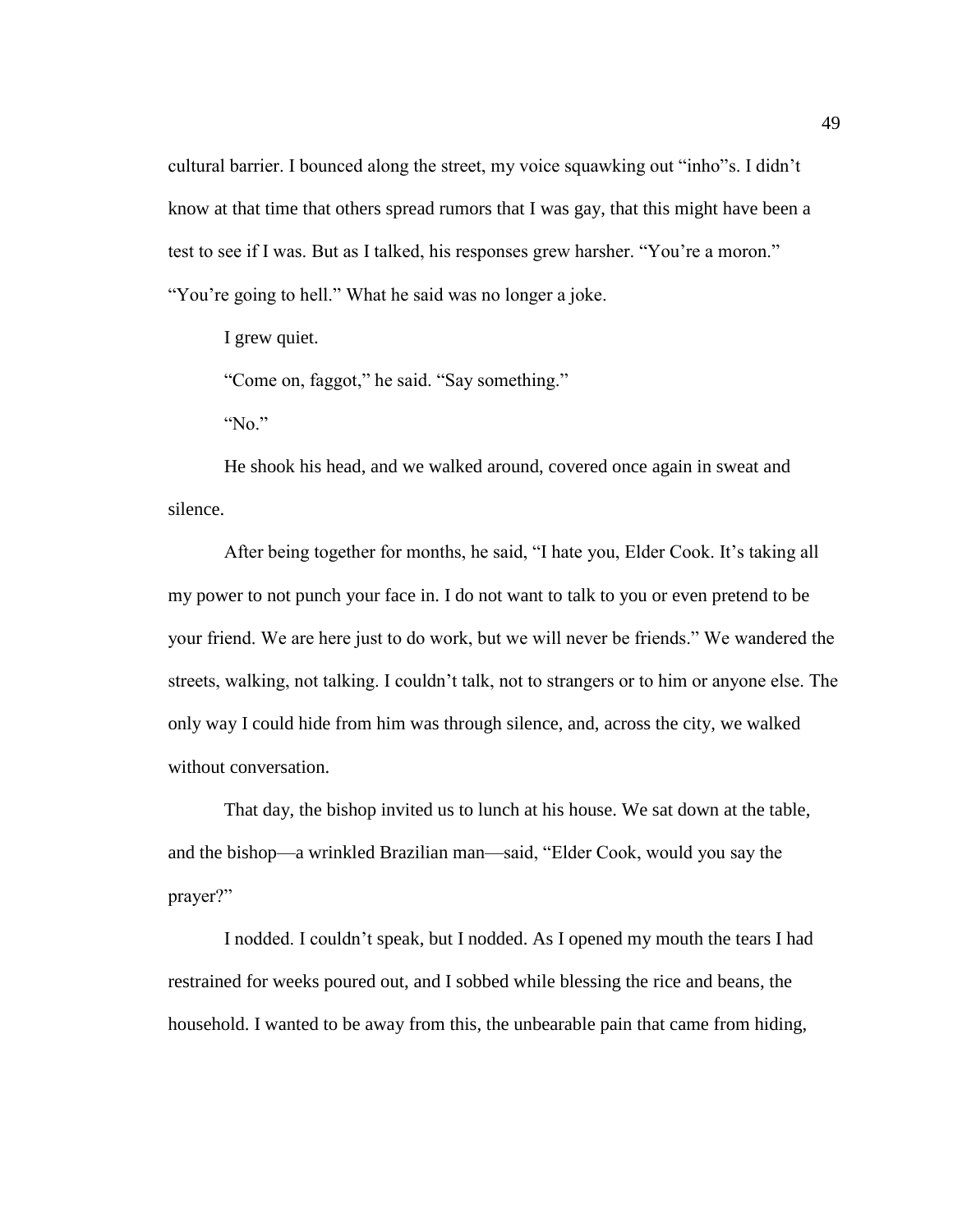from the pattern of bullying I faced through my entire life. Opening my mouth released all the pain I had.

After, I opened my reddened eyes. The bishop looked at me, his grey brow furrowed. "Is it something we said?"

A brown-haired kid stood at the bottom of the hill that overlooked Mountain Meadows. "Who are you two dudes?" he asked.

My partner and I laughed. "We're just traveling," I said, walking past him to the steep path up.

"It's a long way up," he yelled behind us. "Don't blame me if it's a long way up!"

We circled up the crude pavement, reading the trail markers placed by the LDS Church along the way. Here, away from the monument, these signs told a clearer story of the events, pointing out the place in the trail where the siege began and the open field where the slaughter occurred. One plaque read, "Complex animosities and political issues intertwined with religious beliefs motivated the Mormons, but the exact causes and circumstances fostering the sad events that ensued over the next five days at Mountain Meadows still defy any clear or simple explanation." Here, a sign created by the church acknowledged the church's involvement without explaining why. Even though the language hid any of the causes, it still admitted a layer of guilt, something that took over a century to happen.

At the top of the hill stood the granite marker with the names of those who died carved deep into the surface. I sat down on a bench to look through the names of the train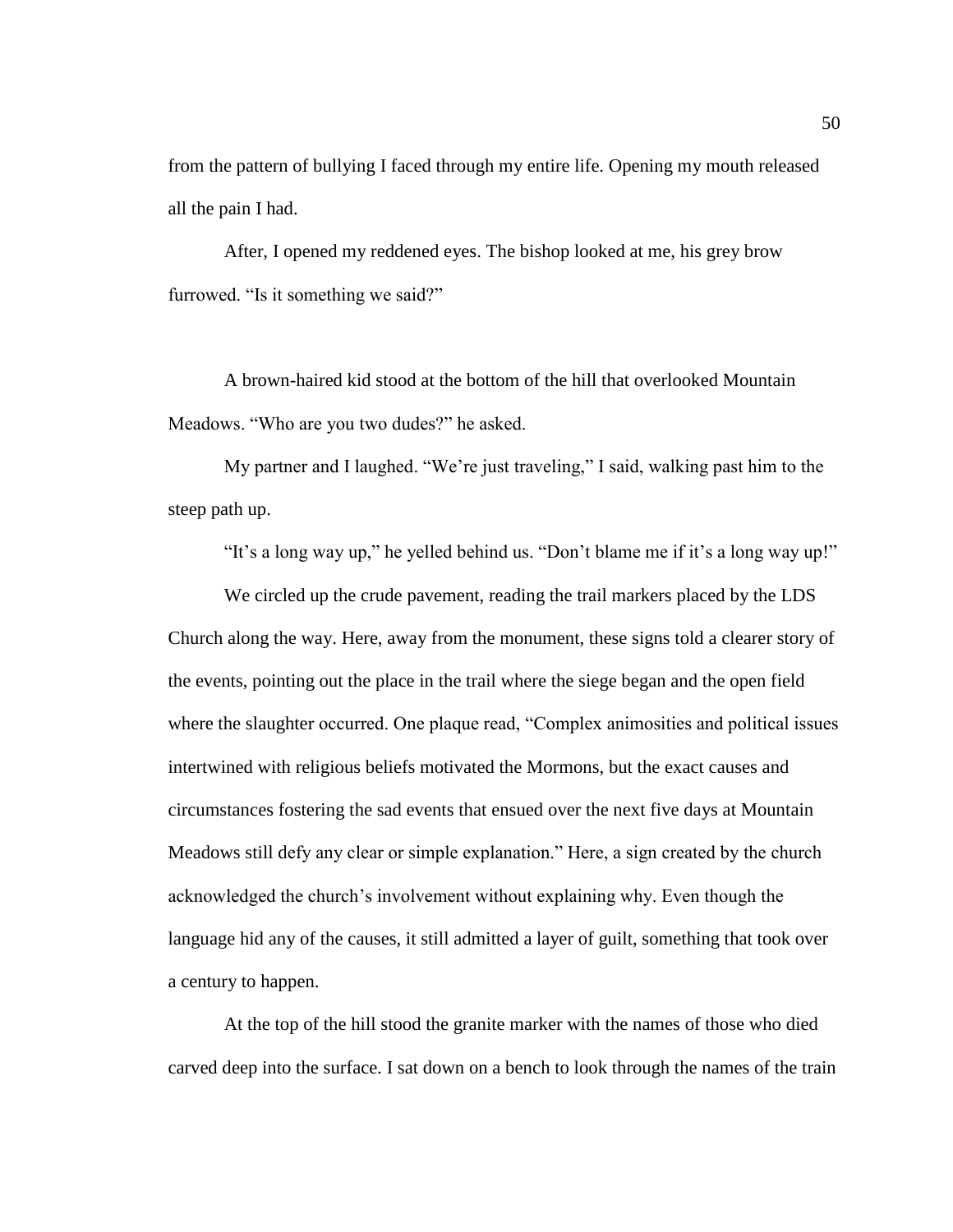wagon captain's family. Alexander Fancher, age forty-five. Eliza Ingrum Fancher, thirtytwo. Then the list of children. Hampton, nineteen. William, seventeen. Mary, fifteen. Thomas, fourteen. Martha, died at the age of ten. Sarah G., eight years old, barely old enough to be baptized in the Mormon church. Margaret A., seven years old. The whole family died, attacked for doing absolutely nothing but searching for a new home, just as the Utah pioneers had done ten years earlier.

A flash of blonde hair burst in front of me. Another. Two girls circled around the benches, yelling and screaming. "Maybe those two guys over there will take you," said the father.

"You'd have to pay me to do that." I joked, yes, but I was angry—angry at the way that people visited, how they looked at names and numbers as writing on the wall, how they seemed to disassociate these things from murder. No one tried to quiet the kids down at this memorial.

As they left, I looked closer at the granite wall's list of names, the wall that had been shipped all the way from Arkansas in memory those who died. The writing, overlooking the sagebrush valley that once ran with blood, had no mention of what the Mormons had done. The church needed to tell their story; the vast majority of the plaques ignored any of the hatred that led to mass murder. The monument, however, raised the names of the innocent higher than everything else.

I ended my mission in the city of Londrina, the former coffee capital of the world. Again, there were more streets to walk down, more clapping outside of gates, more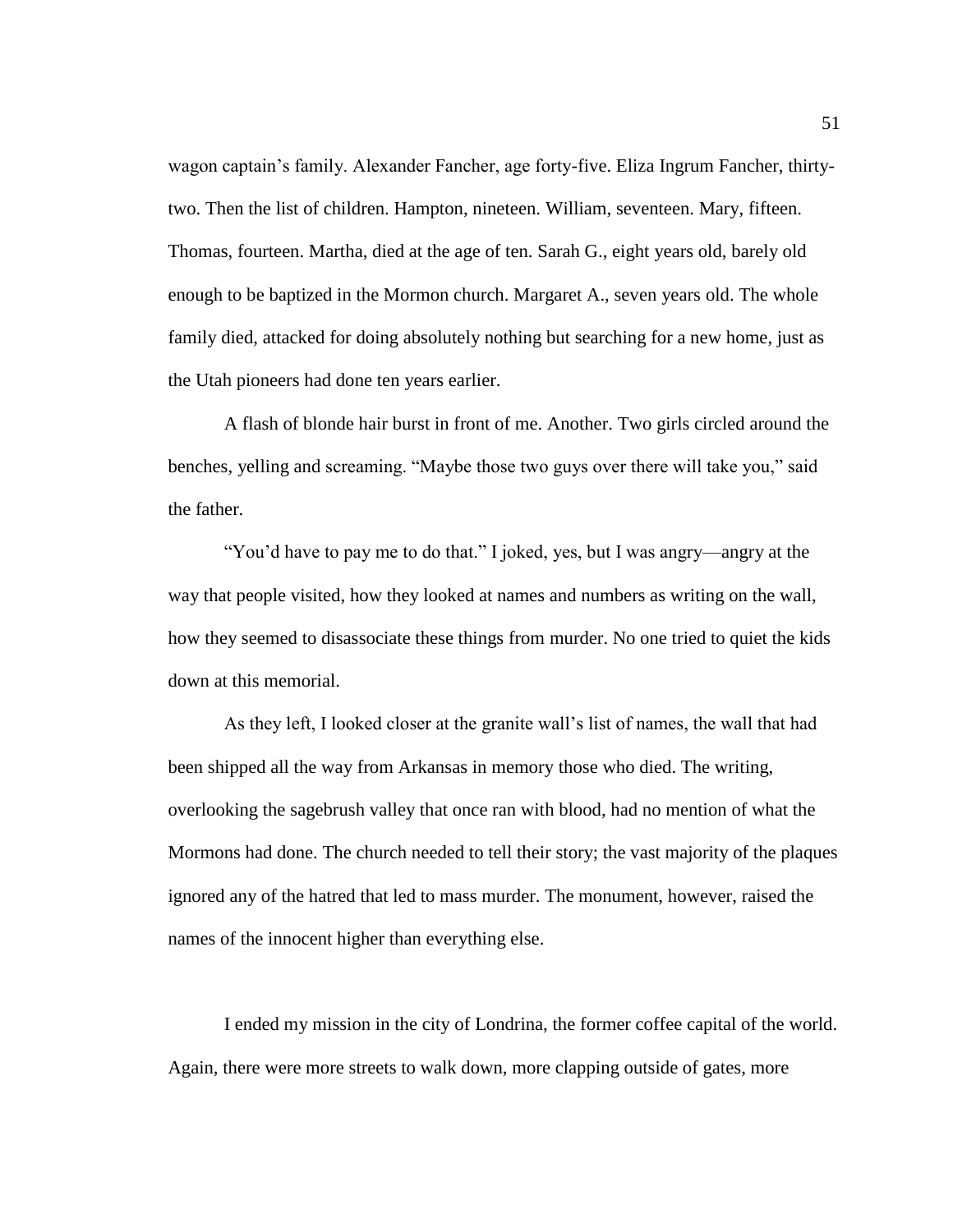people with drug or cigarette or marriage problems who wanted to listen to us but not change. Even more, the stories from members grew out of control. One family we visited, members of the church, told us, "Yeah, our daughter kissed Elder Harris a few months back. He was so handsome! After his mission, maybe he'll return and marry her." Other families told of men who walked into church with more than one wife even though polygamy had been banned in the church over a century ago. I heard of affairs, of drunken church leaders, of tithing embezzlement and fraud. Everyone who was a member over a year had stories to tell.

Some people believed that boys served missions because they were gay. In Brazil, the term "missionary companion" held a strong sexual connotation closer to the English "partner." On my mission, I walked with thirteen different partners, some who may have known my attraction, who may have feared me because I might change them. I walked with these unwilling partners, my skin starving for touch. I lived off of handshakes and hugs. My desires and touching myself was enough of a damnable offense, but I wouldn't go further—I wouldn't be the missionary who returned early, a badge of shame that lasted for life.

But as I walked around, I told people that they could be freed from sins. "I know that the church is true," I said, feeling nothing left for the church. "I know that Joseph Smith is a true prophet," I said, doubting it all myself. "I know that through the restored church is the only way to return to the presence of our God," I said, seeing dozens of baptized people relapse into old habits or simply disappear from the church.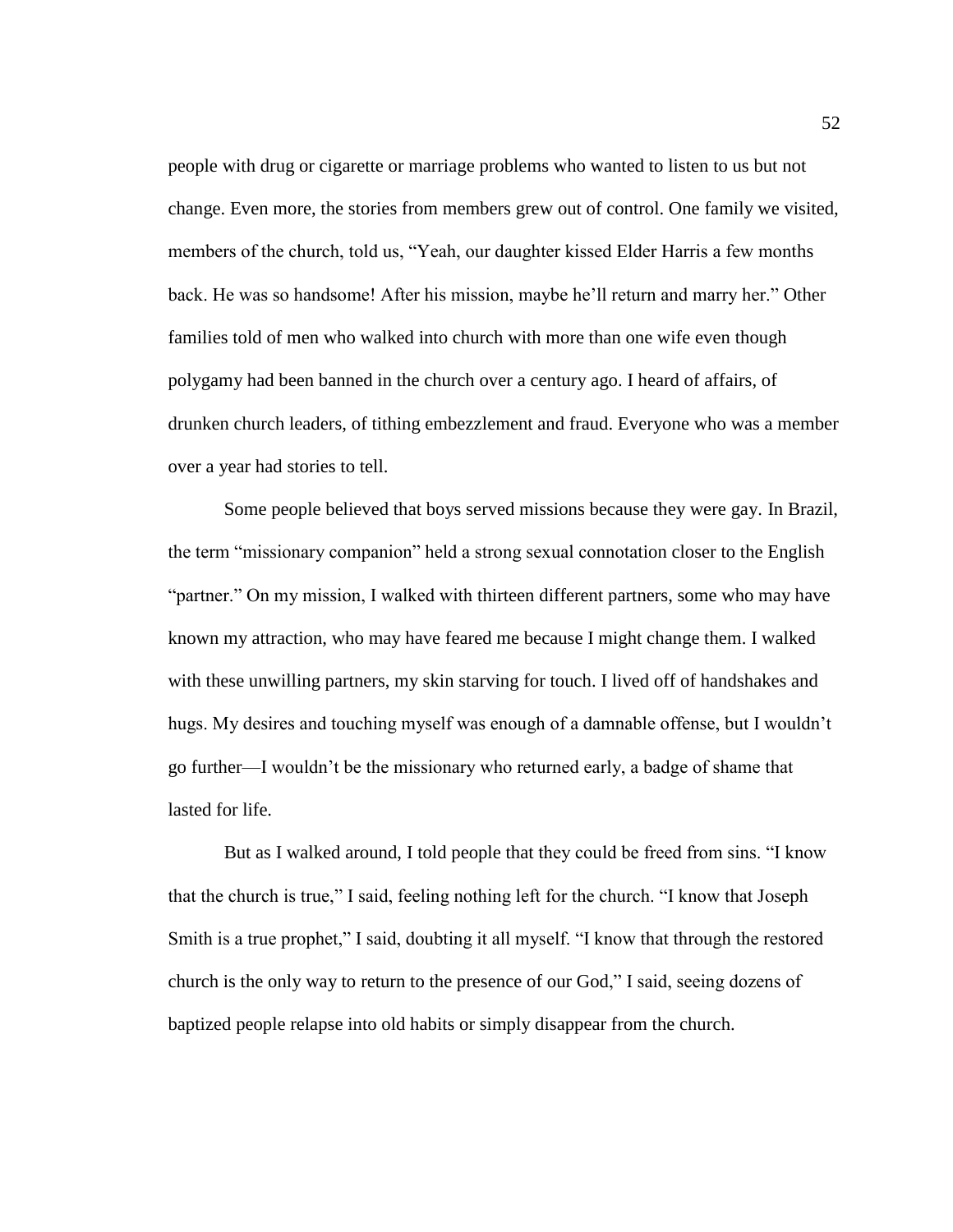Even though I told people about my faith, even though I'd stay in the church for years, my mission started my path to disbelief.

One last marker stood alone next to the field where the men were led away from the women, escorted to their deaths. There, the plaque lists the gruesome details of the site. "On the day following the massacre, Mormon militia members hastily buried the victims in shallow graves near where they fell. However, within days wolves and coyotes had pulled the bodies from the earth." The marker refused to shy away from the carelessness, the disrespect shown by the militia.

The field itself lay empty except for wild grass and sage brush stretching out to the base of cedar-covered hills. That expanse, once a moment of violence, now lay untouched by plows or shovels. Perhaps this is the greatest sign of respect that has come—the willingness to leave it alone. No saints' houses or churches would ever hide the meadows where, out of fear and anger, their ancestors slaughtered an innocent group of pioneers.

I walked into the field, unsure what I could find, but I quickly noticed the softness of the ground, the way it collapsed under me. There were no footprints out in the field, no buildings or logs left out in the open. No, it truly was a memorial, and there I was, treading on it all. I wasn't Mormon, but I still embodied the ancestry of these people's murderers. I walked back to the car, but the mud from that side streaked my shoes. I don't know if it ever came off.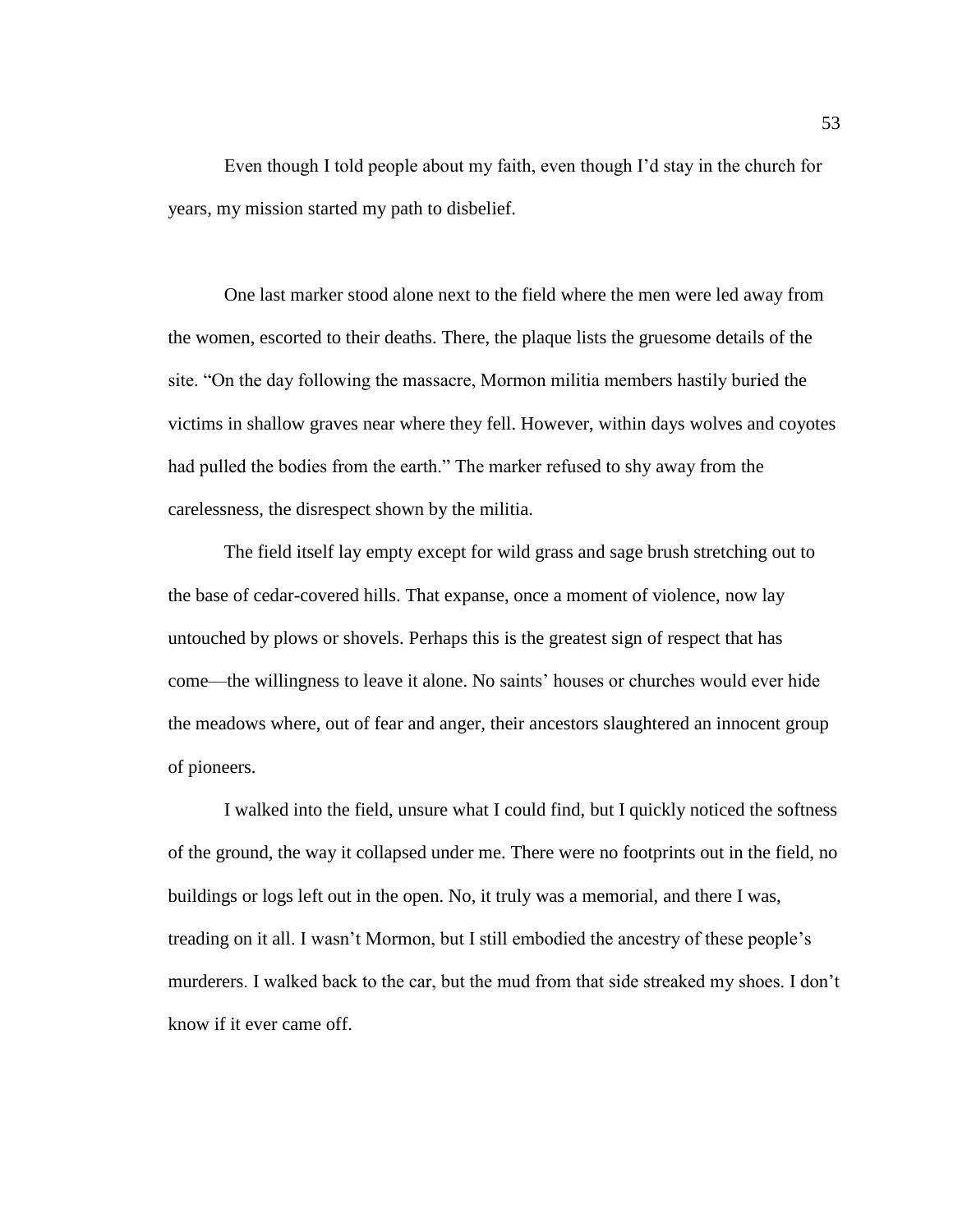Nothing could be funnier to Brazilians than seeing a tall white American gallop across the airport in a suit while pulling along three suitcases. From those two years fleeing dogs or the possible murderer, I had learned how to run. My legs pumped me through those cavernous terminals of the São Paulo airport, past TAM, Avianca Brasil, Gol Transportes. I ran, broken suitcase dragging across the airport, plastic howling against the tile. Finally, American Airlines. I ran up to the counter, forehead streaked with sweat, and the only person there stood mopping the floor.

"Hey, I need to catch a flight that leaves in half an hour."

"I'm a janitor," she said. The look on her face told me she had put up with enough shit from others that day.

"I'm sorry," I said. "Is there anyone who can help me out?"

Without even looking up, she said, "You know you're supposed to be here an hour before the flight leaves, right?"

"I would have been, but TAM's flight got here an hour late."

"Figures." She pushed her bucket away. "Well, best of luck."

Fantastic. There I was in one of the largest airports in the world, nobody around to help. For two years, I had walked around with missionaries. We were told to never be alone until we got back to the states. I grabbed a phone, stuck in the awkward Cartão Telefônico, punched the numbers taped to the back of my passport. "President Burns," I said when a voice answered. "I'm stuck, and my Visa expires tomorrow, and I don't have another missionary with me, and my family might go to the airport tomorrow with balloons and a sign and not be able to find me, and—"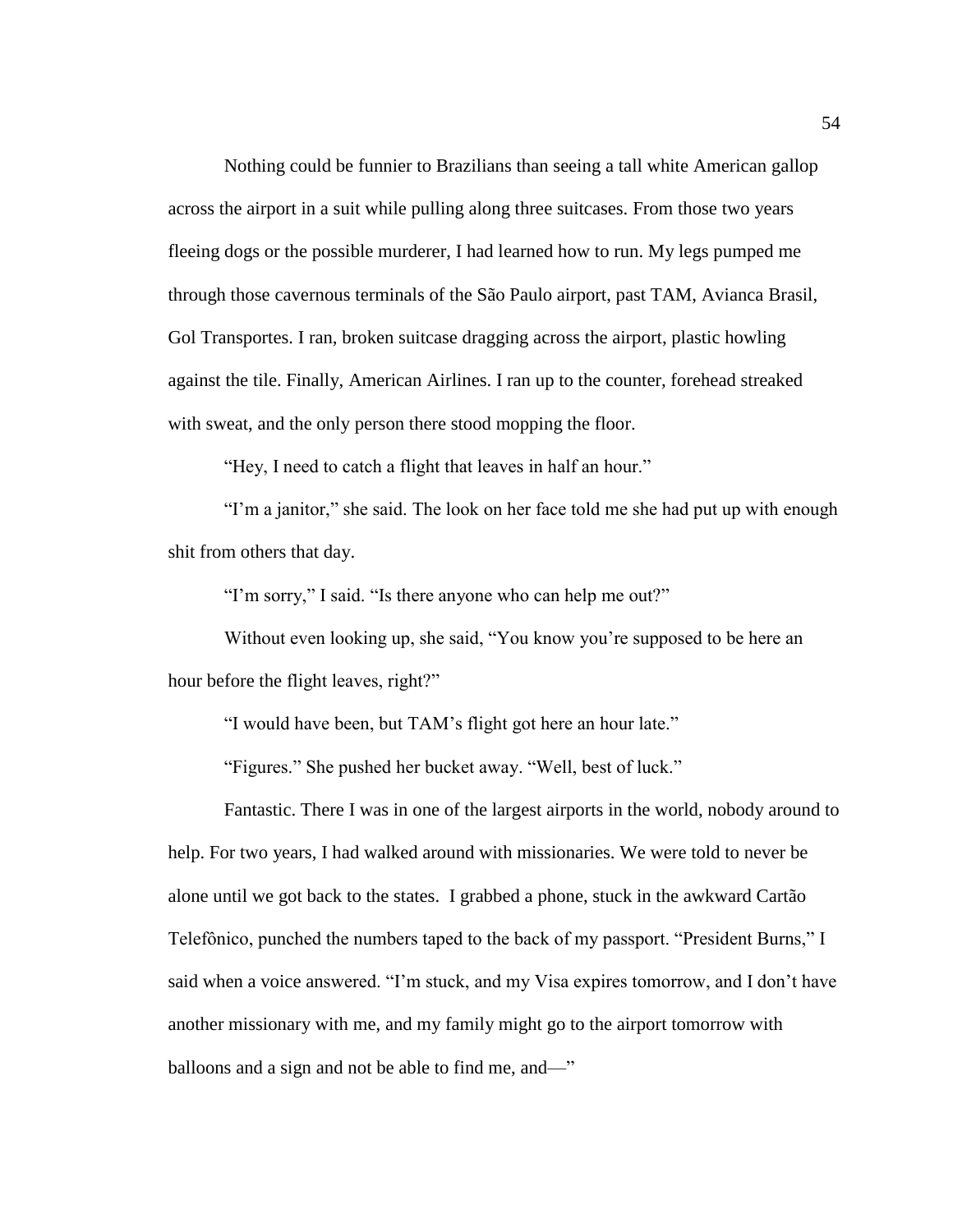"Elder Cook," said President Burns's groggy voice. "You're going to be alright, okay? There should be a courtesy counter to help you there. Just go there, okay?"

"Okay. I'm sorry I called you this late."

"Don't worry about it."

I walked to the counter, got a ticket for the next flight in twenty-four hours, a ride to a hotel, dinner at one in the morning. I went upstairs to a hotel room, slept for my first time alone in two years, woke up, laid in bed without moving. I called the church office and was told not to leave the hotel until I went to the airport, so I stayed in the room.

In the bathroom, I stripped the clothes off me. Then I saw the mirror. While mission houses had small mirror shards or hand mirrors, they never had something that big, something where I could see myself down to the waist. I stood closer, rubbed the tan lines that divided my neck and arms. But I couldn't see all of me. I climbed onto the counter, kneeled around the sink, stared at my whole body, my naked body. Everything that had been hidden under white and black, under mesh garments, looked exactly as it had before I left. Just as the terrors of Mountain Meadows were denied by Mormons for decades, my own hiding had done nothing to change who I was—not my flawed body, not my corrupt soul. On my knees, I saw my own uncovered fields where I was both victim and transgressor.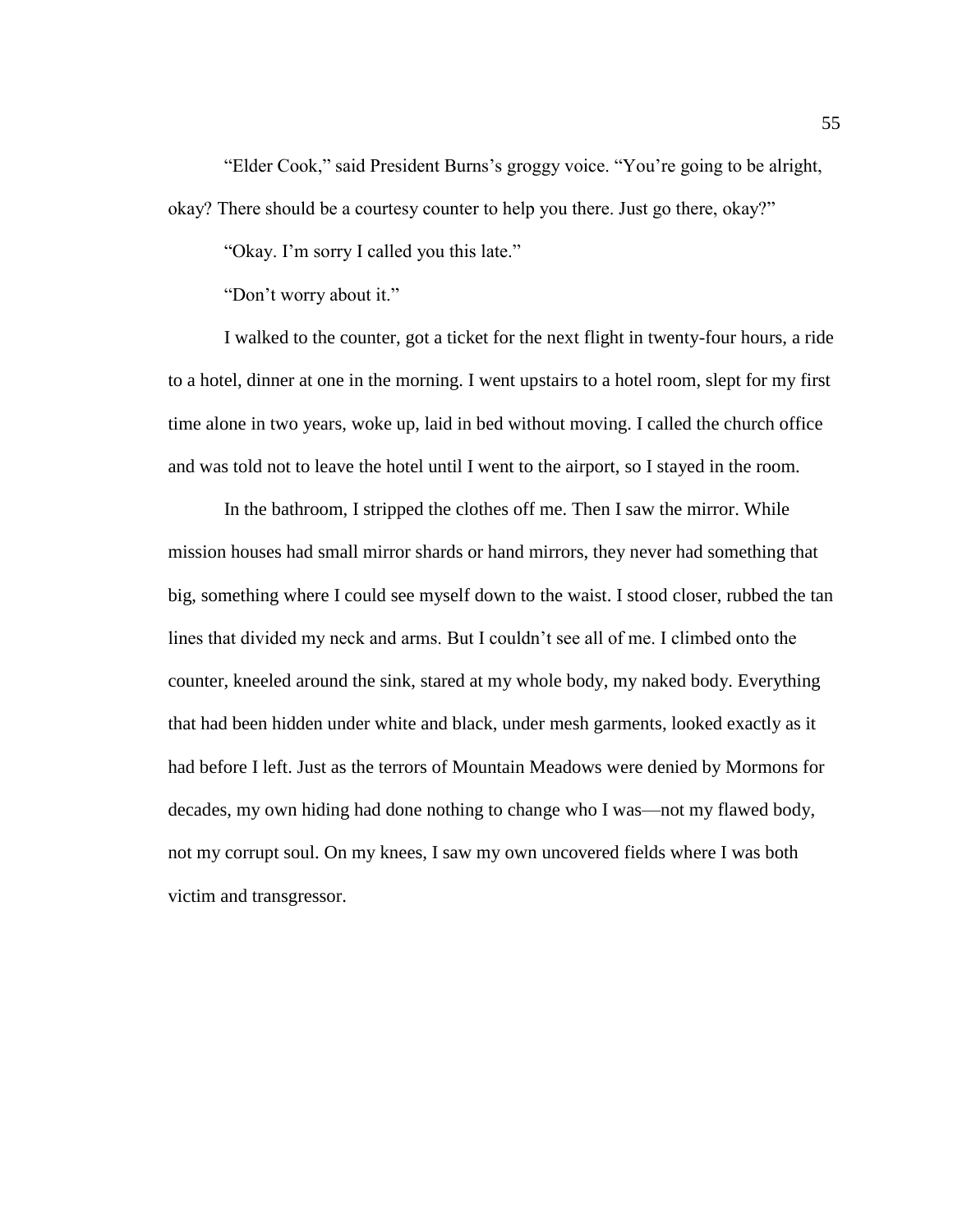## CHAPTER III

## MOURNING

As a child, I sat in the Sunday School room, surrounded by white cinderblock walls. None of us could sit still, and I imagine Sister Bingham, the blonde woman whose smile never failed to make me happy, felt emotions other than joy as she tried to teach us. She put two lines of masking tape on the floor, forming a "V" that stretched across the room. "Sometimes," she said, sitting in a chair suited for one of the other six-year-olds, "we do good things. Sometimes, we are bad. The scriptures say that you cannot serve two masters—God, or the devil. Now, who wants to help me?"

James Padigimus held his hand up. James, the brown hair kid who was held back in kindergarten for God knows what, had the attention span of a doped-up cat. He jumped up before Sister Bingham could acknowledge him, standing up on his chair.

"Alright, James, come on." They both stood at the tip of the "V." "What I want you to do is walk along this but keep your legs out of the middle. See how far you can go." James stepped forward, legs splitting farther apart as he walked along the widening letter. His body sank lower, and with a final grunt and a hop, he fell onto the ground. We all laughed. "You see," said Sister Bingham, "trying to serve two masters is like this. You can only do it for so long until you fail. You have to choose either God or Satan."

I tried walking along the "V," as well, letting my legs spread out as I crept along the masking tape, the slow burning stretch pressing into my thighs. I imagined I could split in two and walk along both. But like the others, I fell into the "V," laughing at my own attempt. Of course I couldn't stretch out forever; of course I couldn't serve two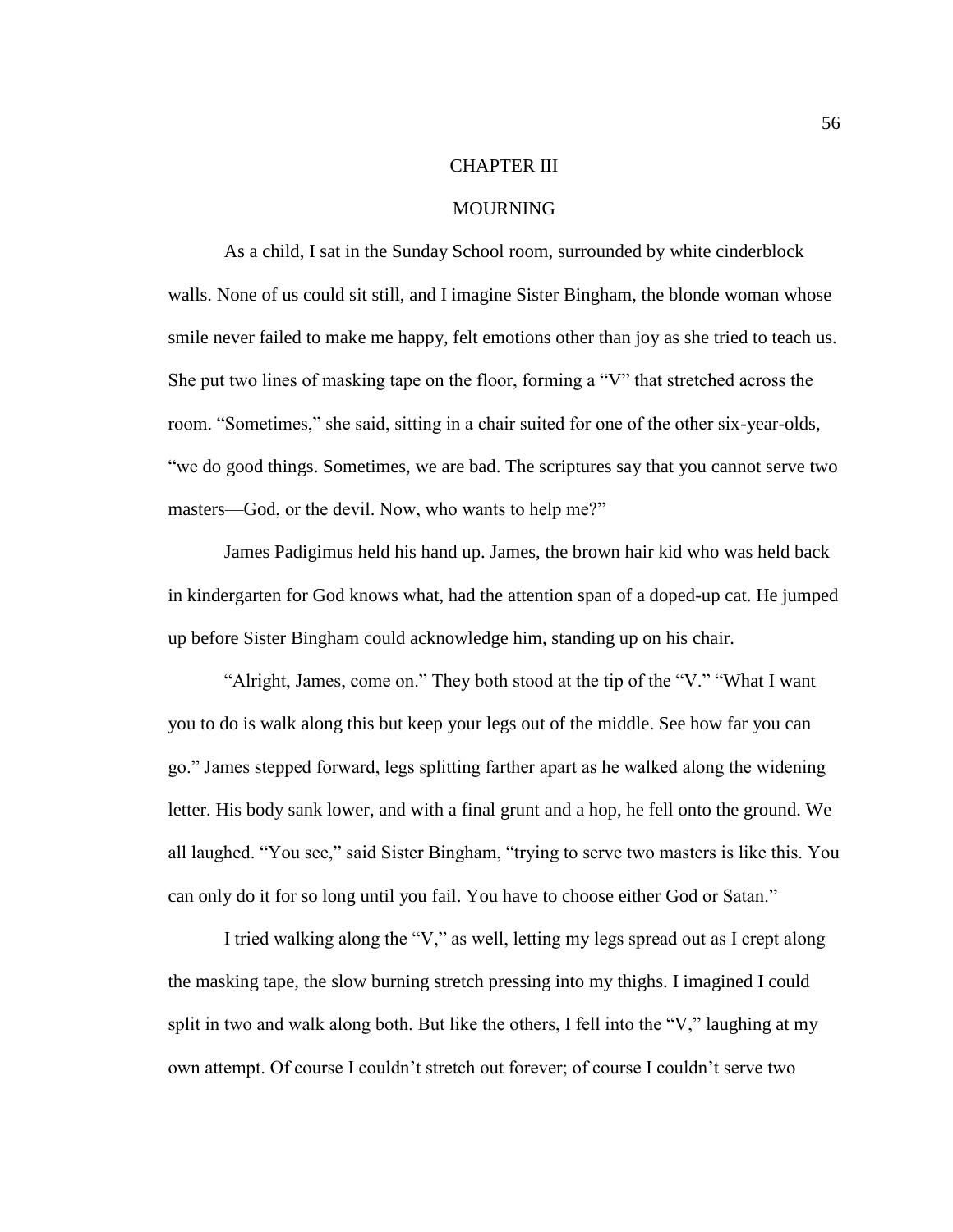masters. The lesson clicked with me, and I knew that I would always need to choose one way or another.

But even while I learned, I lay in the blank space between masking tape lines, the space that belonged neither to the divine nor the corrupt.

My Aunt Darla, a woman who always had a grandmother's smile, worked as a mail carrier with USPS, and she talked Post Master Gary into hiring a temp worker. "It'll only be a few months until he goes back to college," she said, "and we need the help for Christmas." Within a few weeks, I interviewed. Another week, and I was working.

During the hours sorting mail, slipping letters and bills into post office boxes, I thought of the consequences of my choices. Already, I had temptations. Already, I had masturbated, had fantasized about sex, had returned to everything that I hoped my mission would destroy. I prayed, cried, and hid myself more, realizing that the holiest years of my life were not powerful enough to take away my sin.

"You remember Carly Gale?" asked my aunt one day as I lifted bundles of newspapers into her cart. "Well, I know that she's really wanting to get married sometime, and I know that she's interested in you. And it'd be a good thing if she dated and married a return missionary, you know?" She pulled out some ordered letters, slid them into a bin that she'd carry with her later. "You let me know if you ever want to go on a date with her, alright?"

"Alright," I said, but I never would. The girl was nice, one of the people whom I didn't suspect called me a pervert behind my back in school, but I couldn't date her. All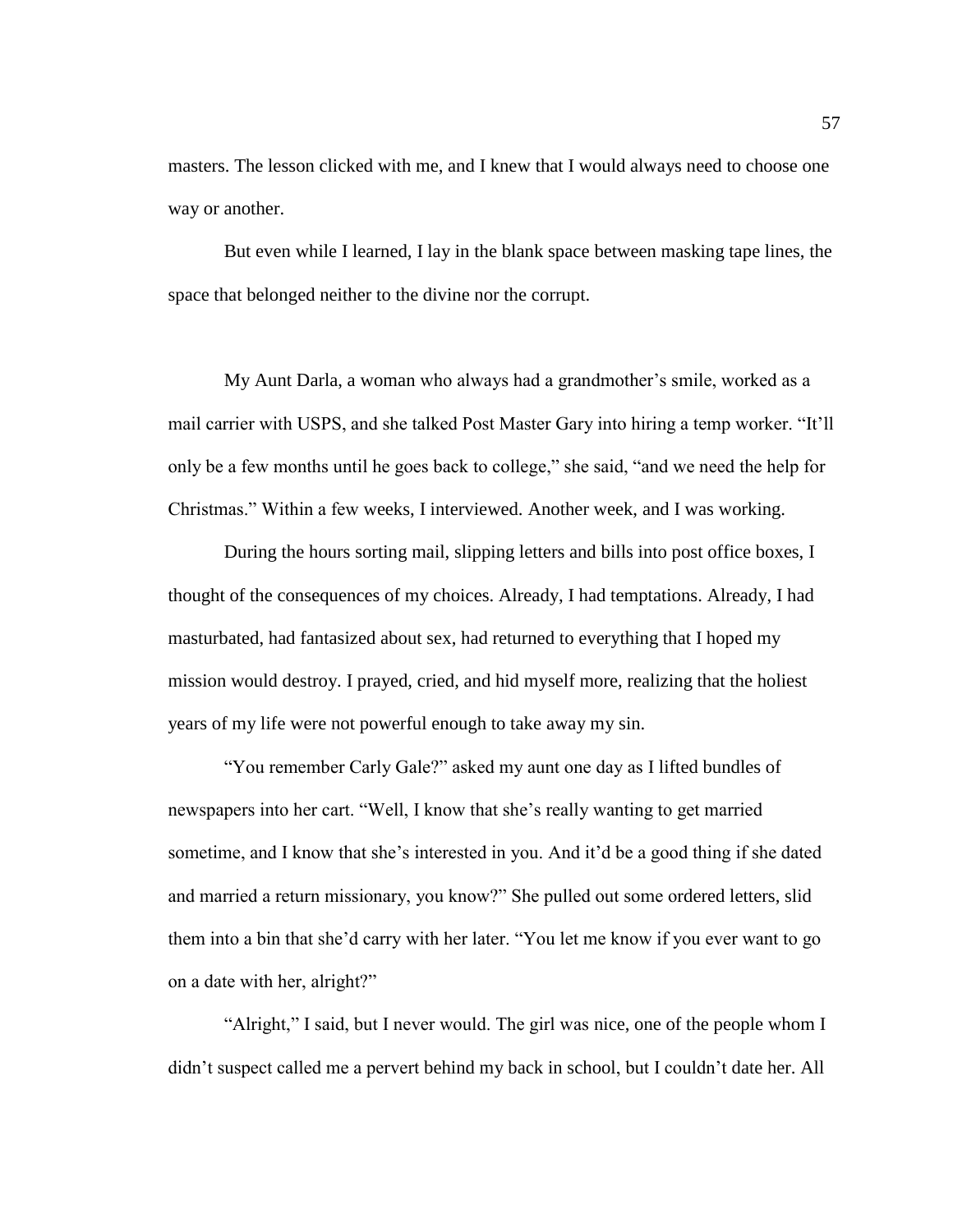around, former missionaries got engaged within weeks of coming home. This was a part of small-town Utah life—once one step of life is over, it's time to start the next. This push to get me married, to move me towards having children, completely ignored the conflict that I had inside. When people pushed more, I used the excuses. "I'm moving to college soon," I'd say. "I'd rather not risk getting into a long distance relationship." But I couldn't tell them what was really happening—that I was gay, and it would be a while before I could date; that I was gay, and I might never be okay with a woman.

I met Alex Jordan Smith in the winter of 2013, shortly after learning that his boyfriend committed suicide in the early part of 2012. My partner and I drove down through Sardine Canyon lit up white from the bright sun streaking across snow. Alex was already standing outside when we pulled up. "You think that's him?" asked Justin.

"No doubt," I said. The man, hardly an adult, stood wearing a bright pink tie, white button up shirt, gray and white striped sweater under a black overcoat, the outfit completed with an e-cigarette pipe hanging from a rainbow-colored lanyard, the words "I <3 Jesus" printed around the length of fabric. I didn't realize how small he would be walking to him, he seemed to shrink until his head barely reached halfway up my bicep. "Hey, Alex! It's Brian."

"Nice to meet you, Brian." He smiled, shook my hand, and got in a total stranger's car. We drove to Ogden to the Salt Rock Cafe, a small coffee shop adjoined to a non-denominational church. He asked, "Do you mind if I buy you two a coffee?"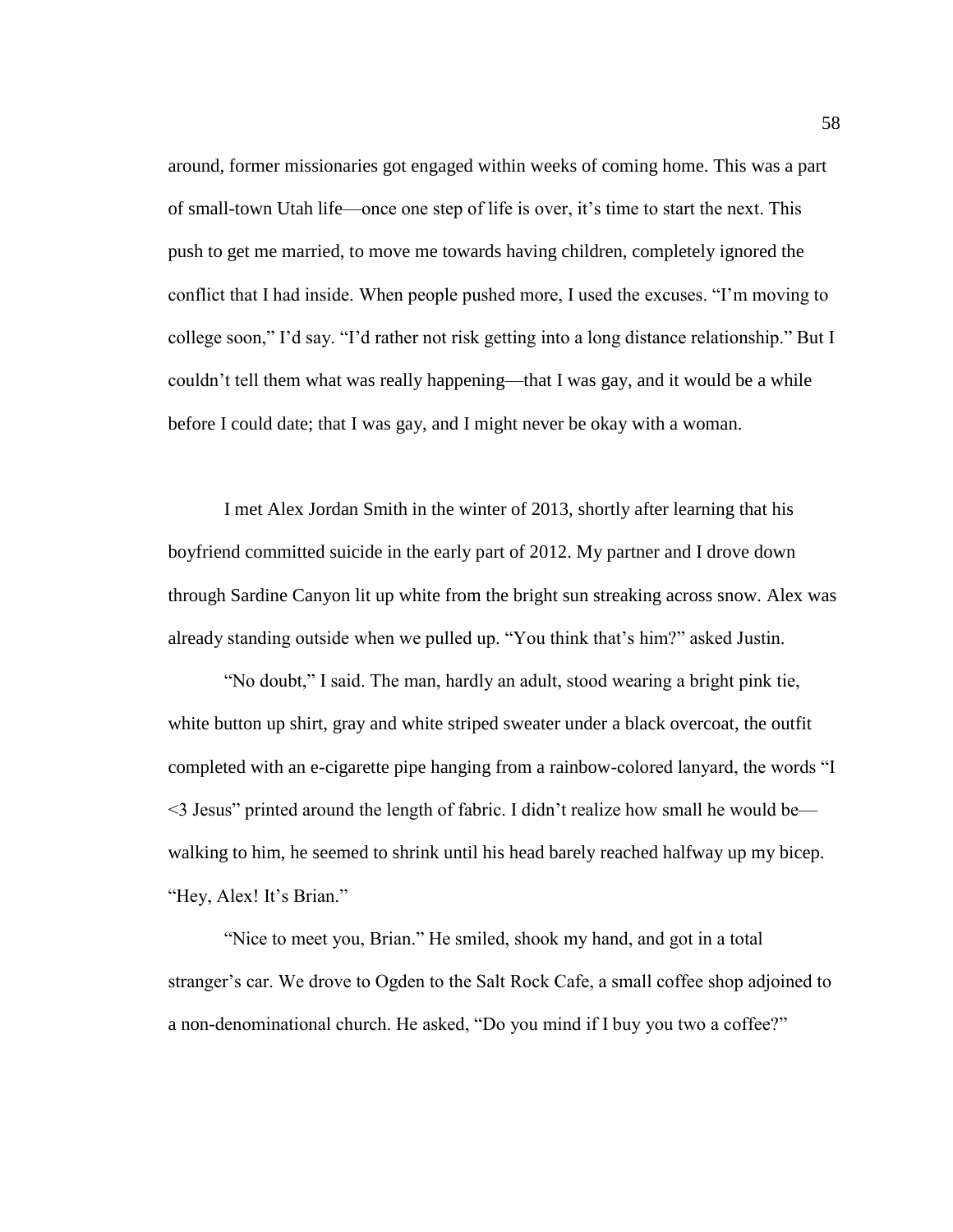"For once in my life," I said, "I'm not a poor, starving college student." He laughed but bought them anyway. I sat down, sipped on the sweet mint mocha, and listened to his story.

Alex originally grew up in Kaysville, a little to the south. There, his family was Mormon, but as his parents raised him, they gave him the choice whether to be baptized or not. He said, "I was only eight, but I knew it wasn't for me." He still grew up surrounded by the teachings of Christ.

During his seventh grade year, he moved up to Ogden. At that time, he began to realize he was attracted to his own gender. Growing up in a religious community, he was unsure he could talk to his family about how he felt. One day, he sat on the tan leather couch at home with his mother. Unlike him, she was tall and let her straight brown hair streak down around her shoulders. I imagine they watched television, chatting about the latest news. She turned her head and said, "Alex, I need to tell you something."

"Yes?"

"If you were gay," she said, eyes fixed on her son, "or if you ever like boys, I will accept you no matter what."

He stared back at her. This came as a complete surprise. For his mother to accept him into her world, no matter whom he liked, was a small miracle.

Joseph Smith taught, "In the celestial glory there are three heavens or degrees; And in order to obtain the highest, a man must enter into this order of the priesthood [meaning the new and everlasting covenant of marriage]; And if he does not, he cannot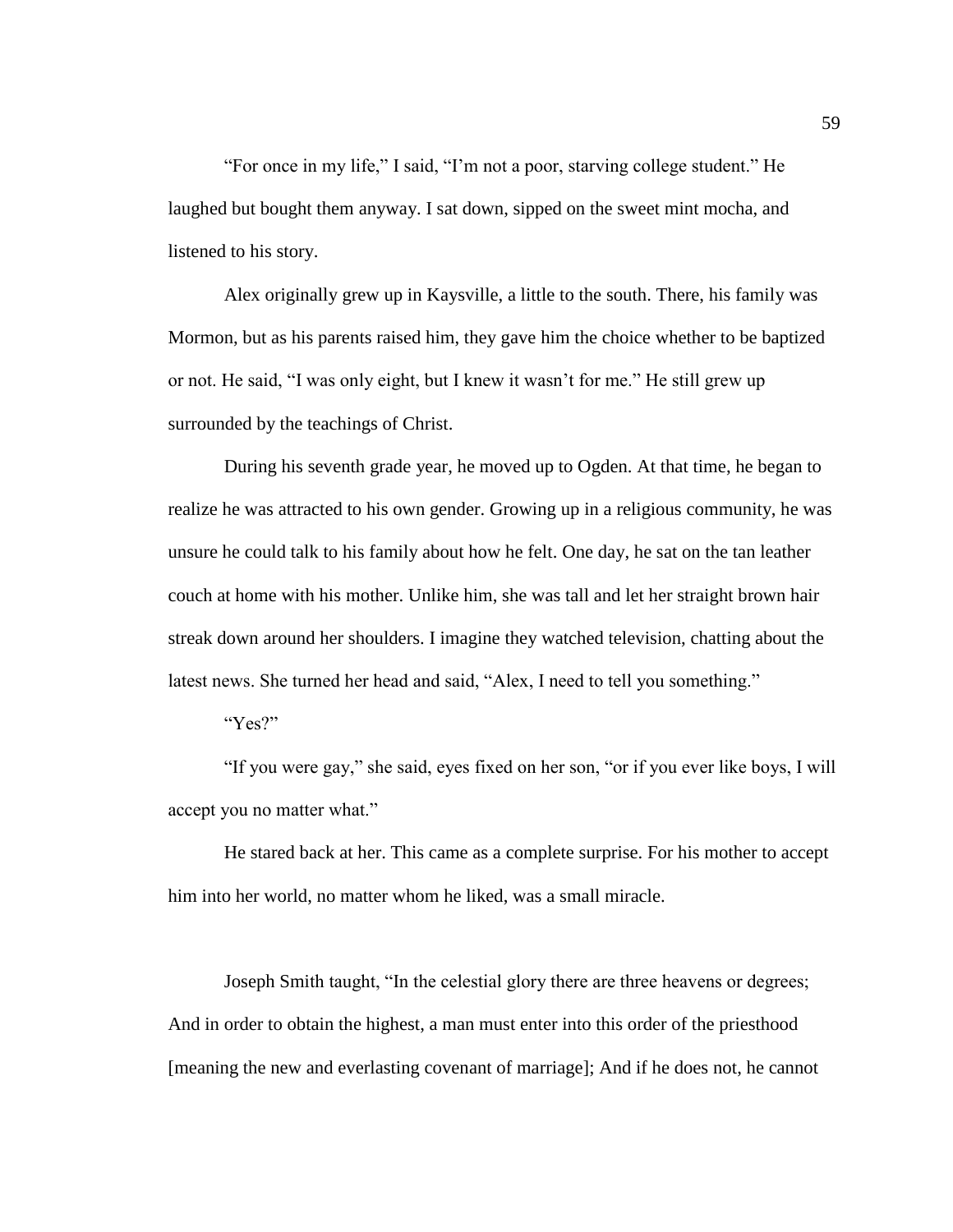obtain it. He may enter into the other, but that is the end of his kingdom; he cannot have an increase." As a child, I knew there was no point in reaching any other level of heaven than the highest, but I thought people could get there just by being good. This is the typical Christian life, after all—the good go to heaven, and the bad go to hell. Divinity in the LDS religion, however, came at a much higher price. It required covenants, promises to serve the church for the rest of my life. It required secrecy, never revealing the promises I made within the temple. It required marriage.

Anything less, even if in the celestial kingdom, and I knew I would have an eternity of regret.

I went to church at the Vernal Single's Branch, a group organized for adults who weren't yet married, generally with the intention of sparking some sort of romance for them. Even though it was the same religion, this church felt gloomy, dark because of the lack of windows in some rooms or the stiff gray carpet that acted as wallpaper. In those dark rooms, leaders in awkward suits taught about marriage. "A man must enter into this order of the priesthood." I sat in the back on a stiff metal chair, one that never seemed to get warm. Around me, people recounted engagement stories, of their dreams for children, of how this would take them to heaven. "And if he does not, he cannot obtain it."

"Would you play the piano for us in our meetings?" asked President Nelson, a man who never said a harsh word, who never did anything but smile. I accepted, and through the next months, I sat behind him on the pulpit. Other piano players embellished the hymns, changed the rhythm and flow as they improvised. To them, the message of the hymn took the back seat— "Nearer My God to Thee" apparently wasn't near enough to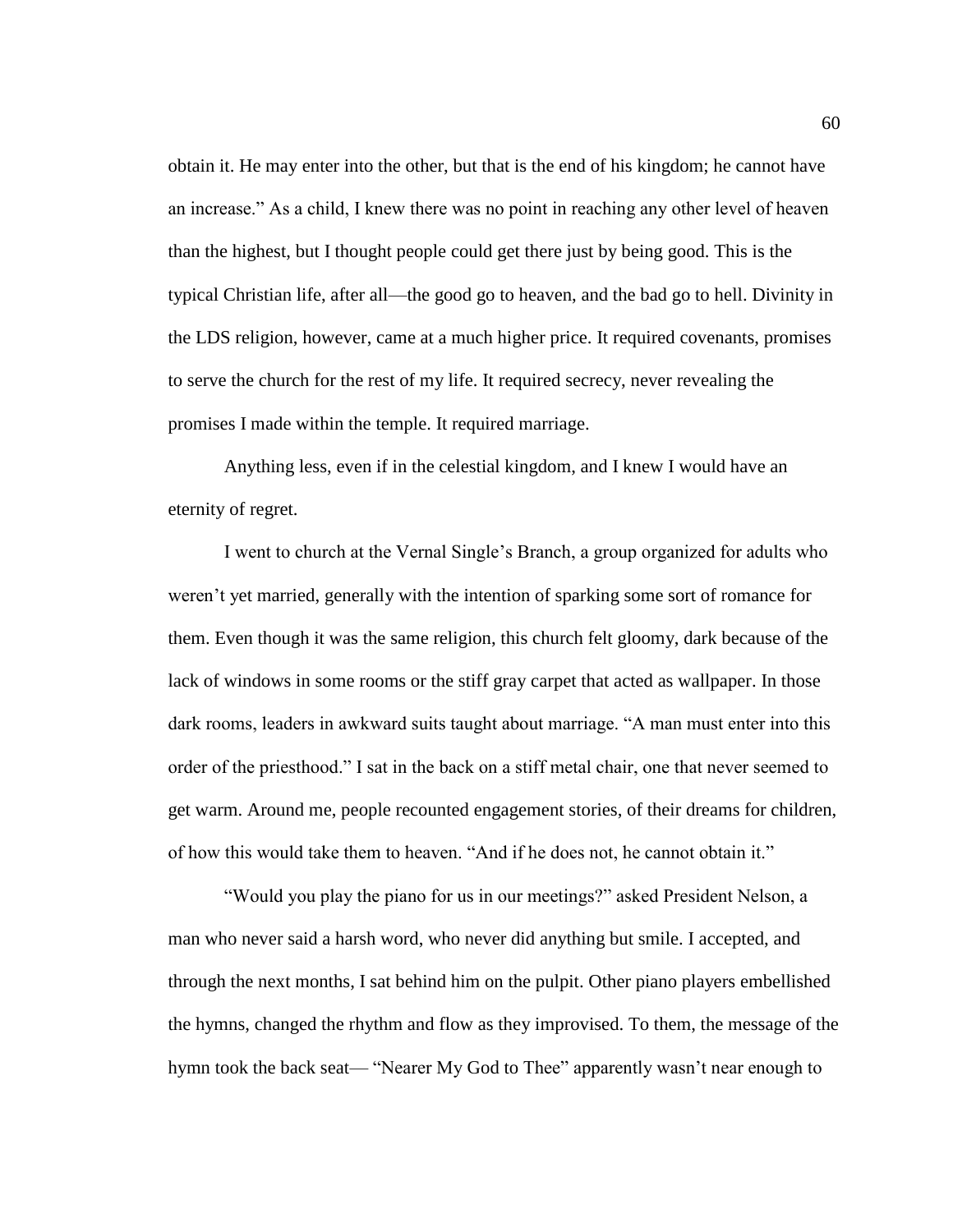Him, and unleashed arpeggios took the player to some Nirvana the congregation couldn't hear. When I played, I tried for perfection—notes struck simultaneously, the melody ringing out just a little louder than everything else. This way, people could think about the words instead of the arrangement of the notes. "Nearer, my God, to thee, nearer to thee! E'en though it be a cross that raiseth me." The keys under my fingers chilled. I imagined how it would feel to fall into the nothingness that comes with death. "Though like the wanderer, the sun gone down, darkness be over me." The rope from junior high still dug into my neck, this time disguised as a Sunday tie. My finger slipped on a b-flat. "Sun, moon, and stars forgot." I forgot the meaning of the words, the elevation they take to God. I was the faggot who played piano in church, the one who people nicknamed the pervert.

It's hard to describe how someone decides to commit suicide. The decision happens over months. For me, the decision came after each time I saw a straight couple in church holding hands, each time I read the scriptures and felt the depths of hell reach for me, each time I knelt and cried, praying that I could change enough to find someone who would marry me despite my problems, and with each time realizing that my prayers were never answered.

After church, I stood up and walked to the blue minivan. The way I decided was to put a bag over my head and tie it closed with a rope or belt. Suffocation. I didn't know how long I would be awake or how much my bodily instincts would kick in to rip it off— I thought I could struggle through it. The van chugged up Kid's Canal Road, past the houses of church members. At home, I grabbed a bag out of the closet, placed it over my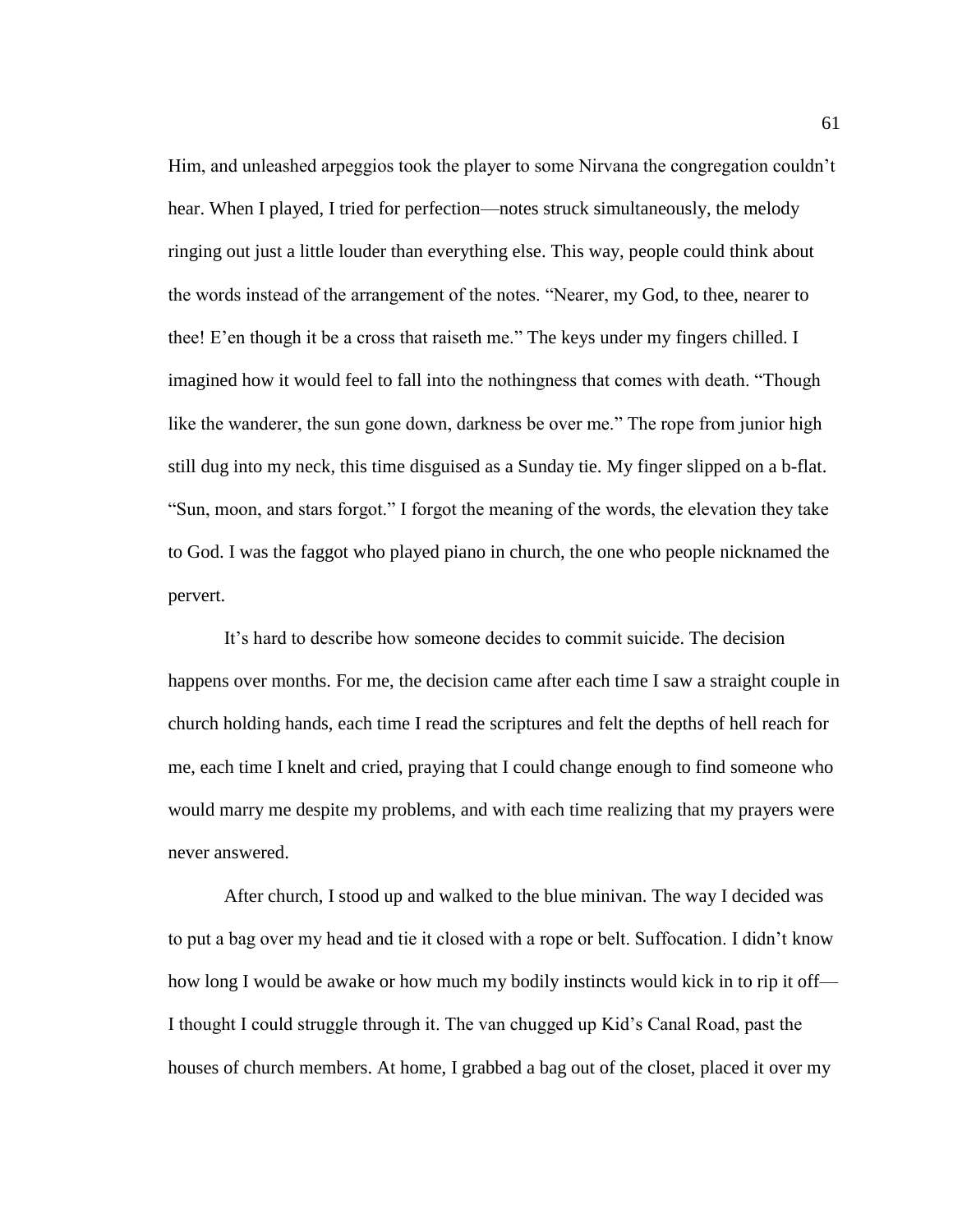head, put the belt around my throat to secure it. My breath heated the bag, pushed the flimsy material in and out, puffing around my head.

But then I took it off. What would happen if my family found my body? What kind of trauma would I leave them in? What if I didn't die, if I just ended up passing out and not succeeding? What shame would I have to live with if I survived? The hot air of the bag came off from my head, and I realized—among how horrible I was, I was too afraid to even do this one thing, to take myself out of this world.

I never considered saving my soul by living. I knew, by that point, I had no hope to be saved.

Eleven days after moving to Ogden, Alex met Jack Reese, a kid with jet black hair who always wore flannel shirts and loved *Adventure Time*. He was a thin, flamboyant boy, one who laughed with his hands over his mouth and gestured with a cocked wrist. The two met through the Weber State University Gay Straight Alliance.

Charles Redwin, a man in his forties who wore ripped jeans and a watch with a pride flag design, led the GSA at the time. "They were obnoxious little shits," he said, laughing. "They would come in, interrupt the meetings, and sit in the back throwing pieces of paper. They didn't take it seriously." The organization held a vote and unanimously banned Alex and Jack from the meetings. However, when Charles began volunteering with OUTreach, an organization created by the Unitarian Universalist church, he ran into Alex again.

The short kid looked at Charles, walked up to him, and said, "I know you."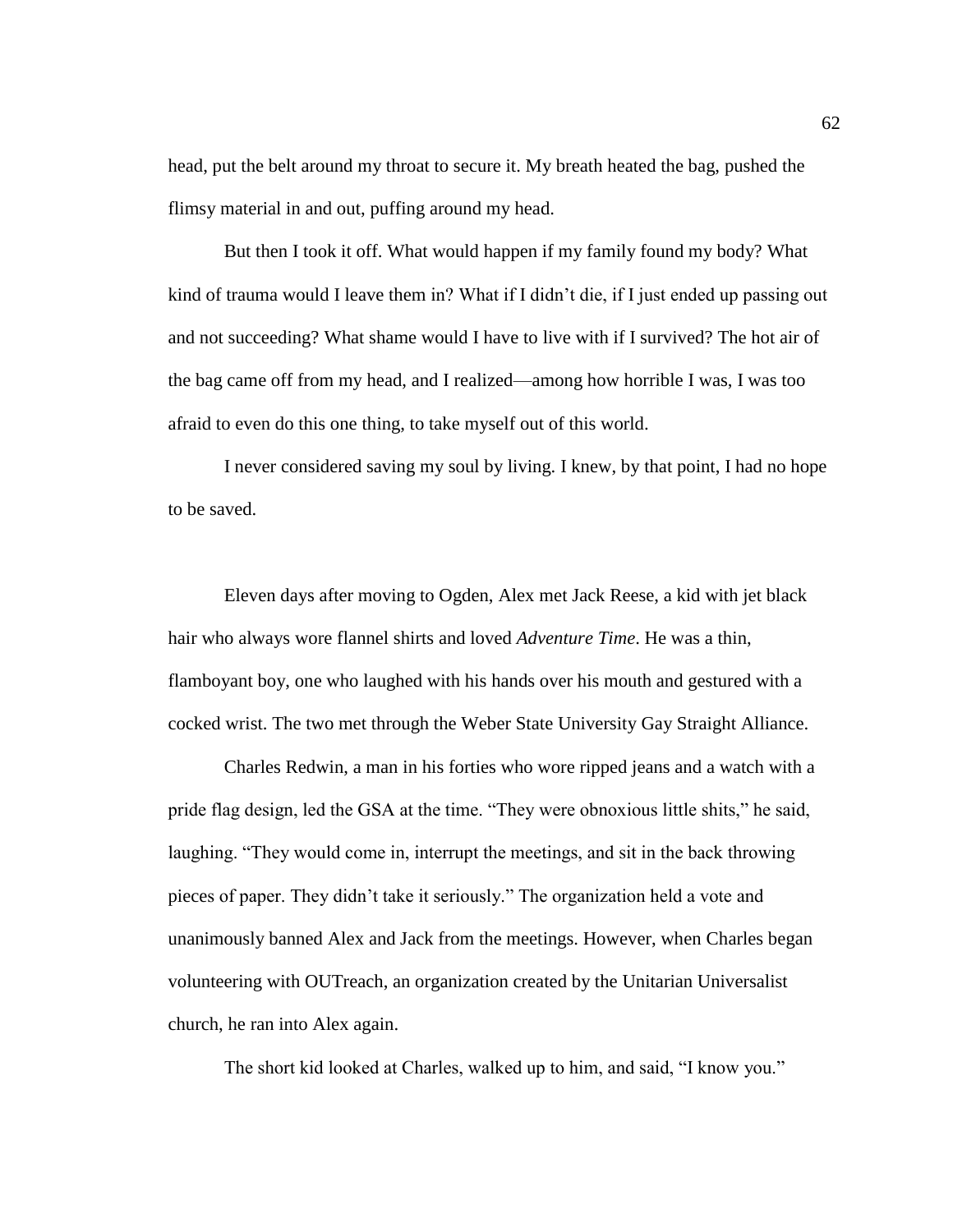"I know you do," said Charles. Soon, he received a friend request on Facebook. Soon, he saw that Alex and Jack had both grown up. Through this group, the three of them—an older man, a flamboyant teen, and the boy trying to find love in his life became friends.

Less than two months after my mission ended, I sat at the computer at home, typing out a letter that contained my secret. Next to the computer, the television buzzed with the news as both my mother and father watched, commenting on the latest murder, laughing at the stupid little reports that small stations always have. The words slurred across my screen, inelegant and apologetic. In the bright light surrounded family, I spilled my secret onto the computer monitor.

At nine PM, I printed the letter out and slipped the letter onto my father's pillow. Nobody noticed me slip away, back into my bedroom, a place that had become a storage space piled to the ceiling with boxes, totes shaped out of plastic that easily splintered. Even with all the boxes, the room still felt the same—blue carpet, the sports players circling around on the light shade. I hid in the room that was built for the boy of the family, one to whom my father constantly tried to teach the inner working of an engine, how the gas ignition pumped the pistons around in a perfect metallic loop, the one whom my father signed up for wrestling and hoped, somehow, he would want to try again a second year. The room was built for that boy, the one my parents never had.

The next day, my father came home from work and, with a tired voice, said, "Son, you mind coming on a drive with me?" I nodded, lifted myself into the green truck—one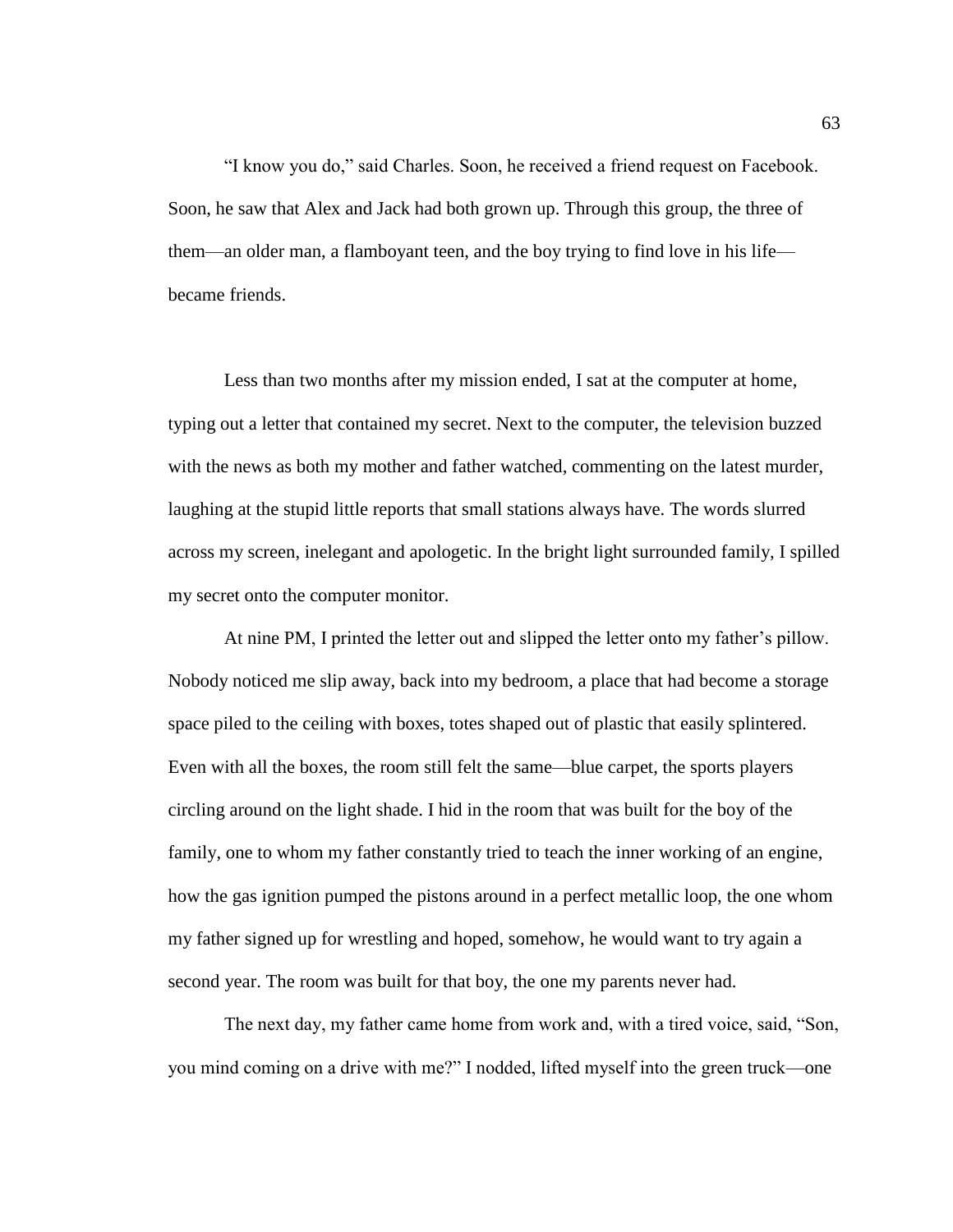that had been in a car accident and considered destroyed by the insurance. For months, my father bent the metal frame back out, the floor of the cab down to where it had been. I thought the truck would never run again, but his hands pried and strengthened the metal until everything worked.

The truck churned down the road and turned into the parking lot of the old brown church, the one I knew from my childhood. We sat, lamp light illuminating our dim figures. The engine purred in the silence. I had never seen my father this quiet. Usually, he was quick to say what he thought, even if it ended up being overly harsh. This time, though, he sat and stared out of the windshield. Finally, he opened his mouth. "You know your mother and I love you, son," he said. His hands grasped the steering wheel. "Has anyone touched you?"

"What?"

"Has anyone sexually abused you?"

"Good." He looked at me. "They just, you know, say that can cause it. I want you to know that when I was younger, I had a hard time with my sexual drive. I was supposed to wait until marriage, you know, but it was hard for me. I didn't want to be thinking about women all the time, but I couldn't help it." He paused, looked back out of the windshield up towards the Uintah Mountains. "There were a couple times where I thought of men, as well. This is why I didn't go on a mission, son. I needed to get married. Even then, I had a hard time, especially with pornography."

<sup>&</sup>quot;No, Dad."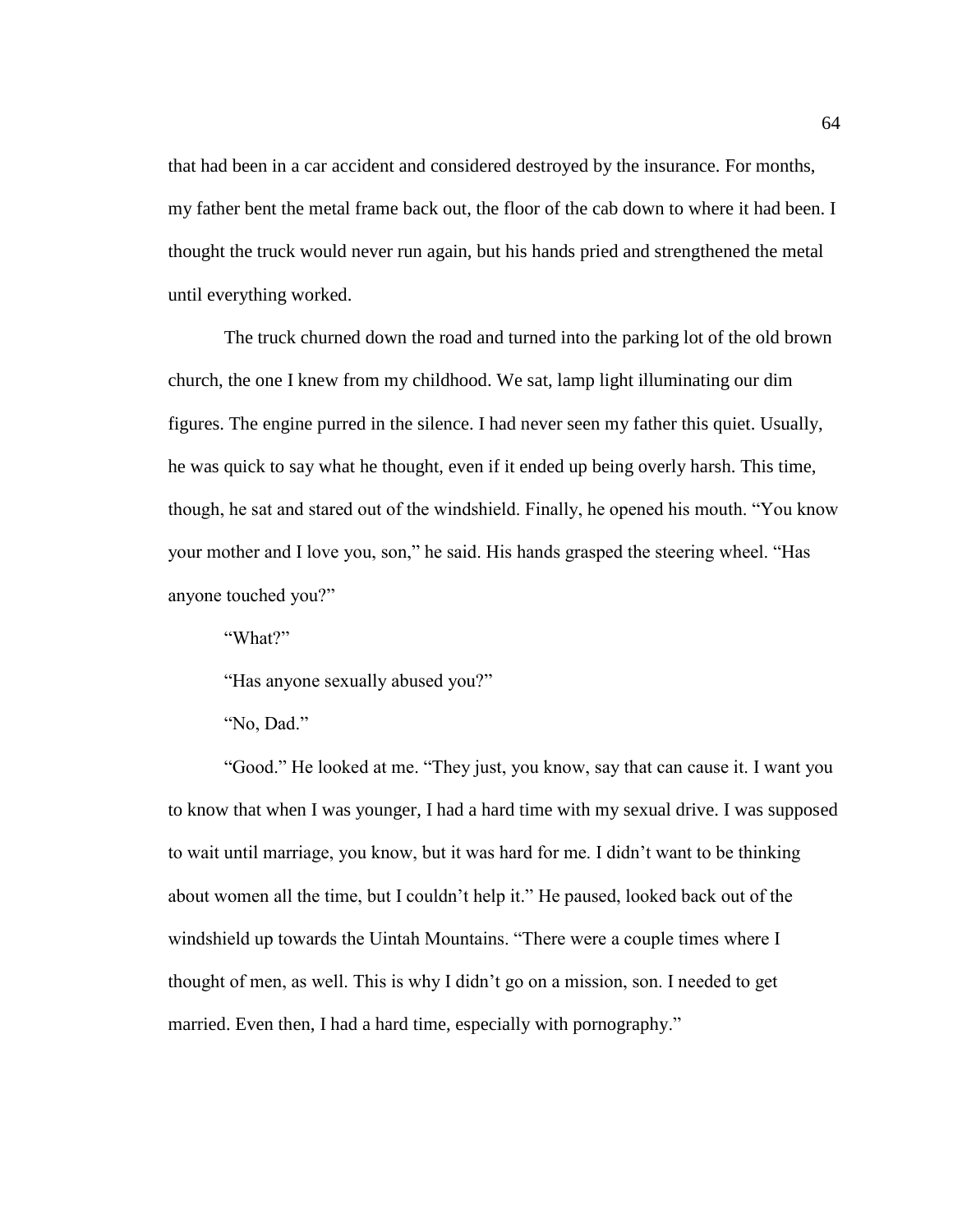I sat, watching the emotions morph on his face. For years later, I would know many who would confess things when I came out—a sister who admitted she smuggled alcohol into the Tricinemas, a friend who unloaded her depression onto me. Most times, people who didn't know what to say talked about their own lives, their struggles and disappointments.

But then he turned to me and said the words I didn't expect. "We want you to keep going to church," he said, "but we'll love you no matter what you do."

I walked through Weber High School with Alex, through the common area with cheerleaders practicing their routine. The building impressed me—the room had tiles arranged in a large red "W," and everything felt clean. Even after a full day of school, the tile glowed in the school's lighting. I was used to the carpet in Uintah High that always seemed to cling to winter mud all year round, the black ceiling leaving a gloom across everyone.

"Here," said Alex, walking down the hallway. "These lockers are the ones he was shoved into." One day at school, Jack walked by the brown lockers as others, much larger, threw himself against the harsh metal.

I asked, "Did this happen often?"

"The lockers, no," said Alex, "but every day was something else." We walked to the gym where, in the early morning class, people tormented Jack. We walked to the English classroom where people slid pins and paper into straws, blew them at Jack. His teacher saw what happened, asked if she should intervene, but he refused. "He thought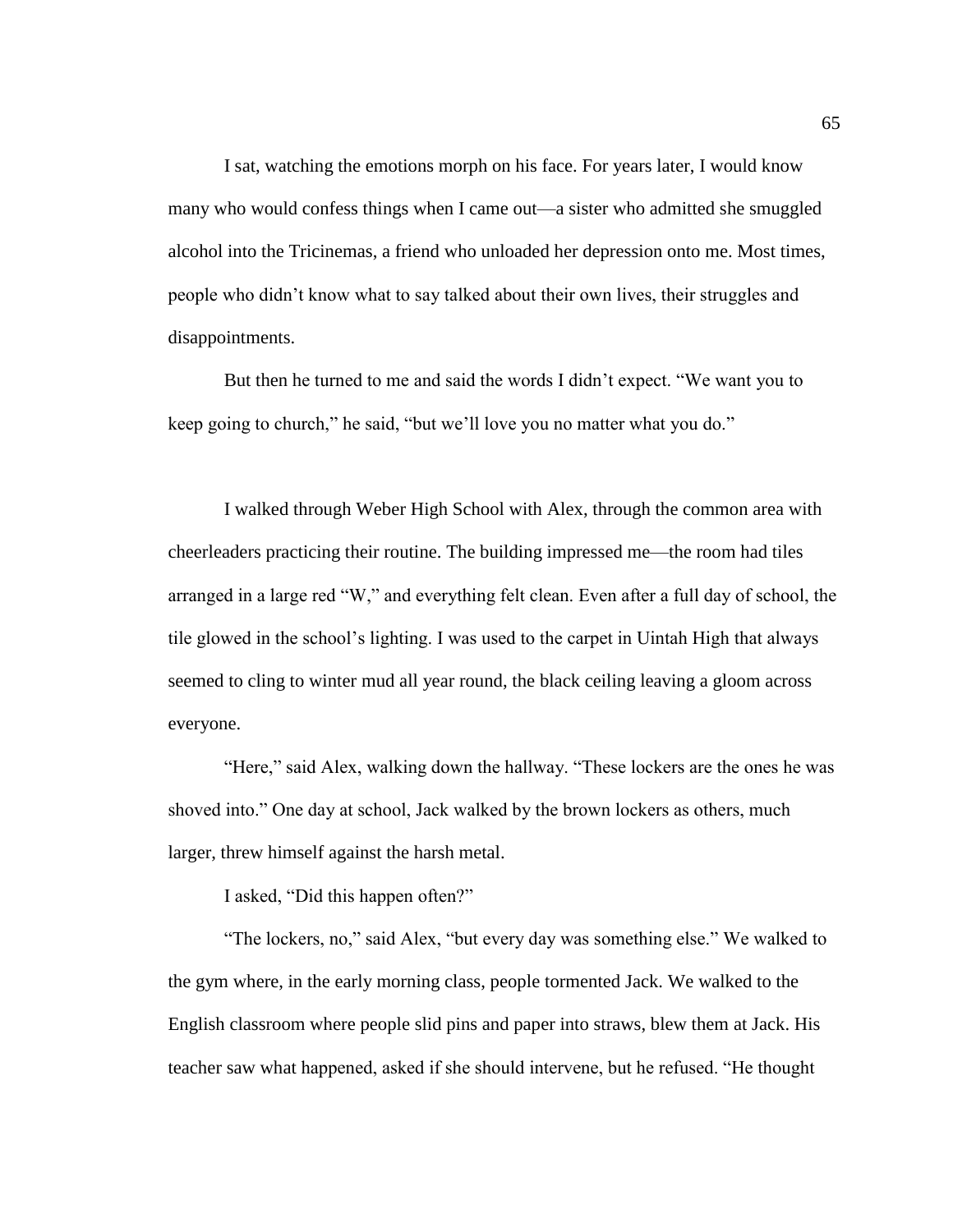they would bully him worse," said Alex as he looked through the window of the darkened classroom. "That isn't something that you ask as a teacher. You do something about it."

After the suicide, Weber High School refused to acknowledge that Jack had gone to school there. "Students wanted a candlelight service," said Alex, "but they wouldn't allow it. They didn't even tell people about counseling or help. The school district just acted like it didn't happen."

The eyes of another bishop stared at me as I sat in the church's metal chair. He was different from the others physically—instead of the bright blue eyes, he had one blue and one green—but his voice echoed what many church members taught. "We can go ahead and send you to therapy," he said. "Also, a year ago, there was another guy who had the same problem. Luckily, we managed to find him a girlfriend, and they got married just a few months later. I think we can help you do the same. Say, I've seen you and Emma getting close. Perhaps you two could try dating."

Emma was a tall woman who had served a mission in Germany and, from the bright blonde hair, looked like she had come straight from that country. The way she smiled dug divots in her cheeks and furrowed her brow, creating an image of anger even when she was happy. Even so, I felt that she was the most genuine person I knew. We watched *Man of La Mancha* together and discussed the beauty of Don Quixote, a knight errant who simply wanted to do the right thing.

Once, we drove to an open field with several church friends. Horses tugged a flat sleigh with hay bales piled high. We climbed up and lay together, our hands holding each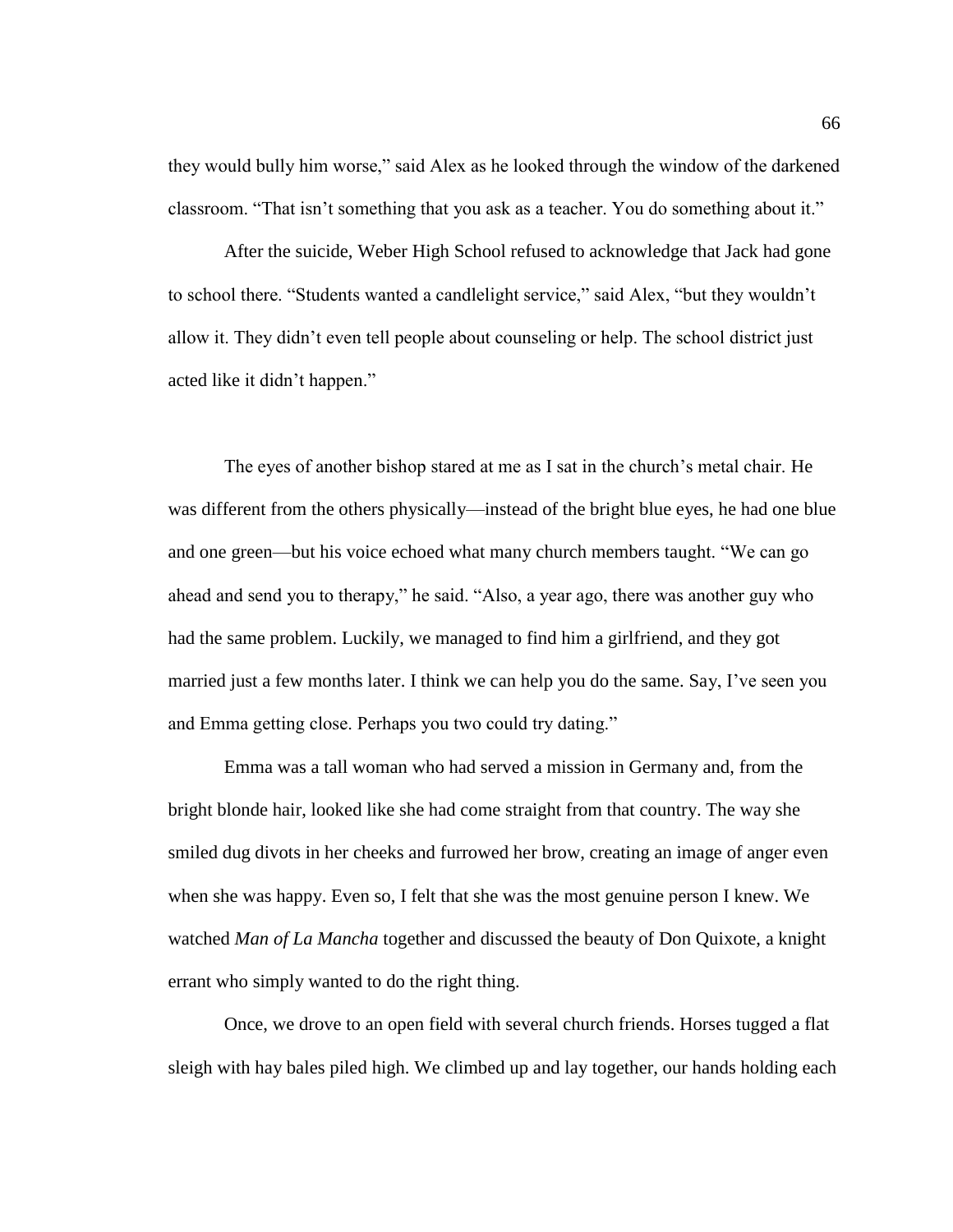other through the thick gloves. The stars looked like a kaleidoscope as the sleigh turned around. Emma's coat, a thick green thing, rubbed against my cheek—harsh fabric, but familiar. Friends surrounded us and talked, but we lay on the hay in our own darkness, embracing that small moment together.

That night, I stood on the balcony outside her apartment after she played "Blackbird" by the Beatles for me. "You have a good night," I said, and she leaned in close. Her half-lidded eyes said everything the rest of her face couldn't—I knew she liked me, and I thought that maybe, maybe something could work between us. In the cheesiest move I could come up with on the spot, I walked away a step or two, let her grab the doorknob, then rushed back, grabbing her hand and pulling her into a kiss. I can't say it was a good kiss, but—for me, at least—it was genuine.

Over the next weeks, though, everything felt wrong. When we sat together holding hands as we watched a movie, I couldn't help but feel the tension in my body, the awkward way my hand pressed against hers. Both our bodies always felt cold, clammy. I knew what I was, and during the weeks we dated, I spiraled into depression, the same I had felt shortly after my mission. I knew it had to end.

The day I planned to break up with her, I stood at the bottom of the snow-covered Old Main Hill, waiting for the bus to take me to campus. "Hey, Brian," a voice said behind me. I turned. It was Crissy, a woman who had just become engaged to Jake, the ugliest man I had ever seen. I wasn't sure what she saw in him—he looked like a blackhaired mortician who had his teeth rearranged in a car accident. Besides his love for *Animorphs* and sci-fi, he didn't like the world all that much. She, however, always wore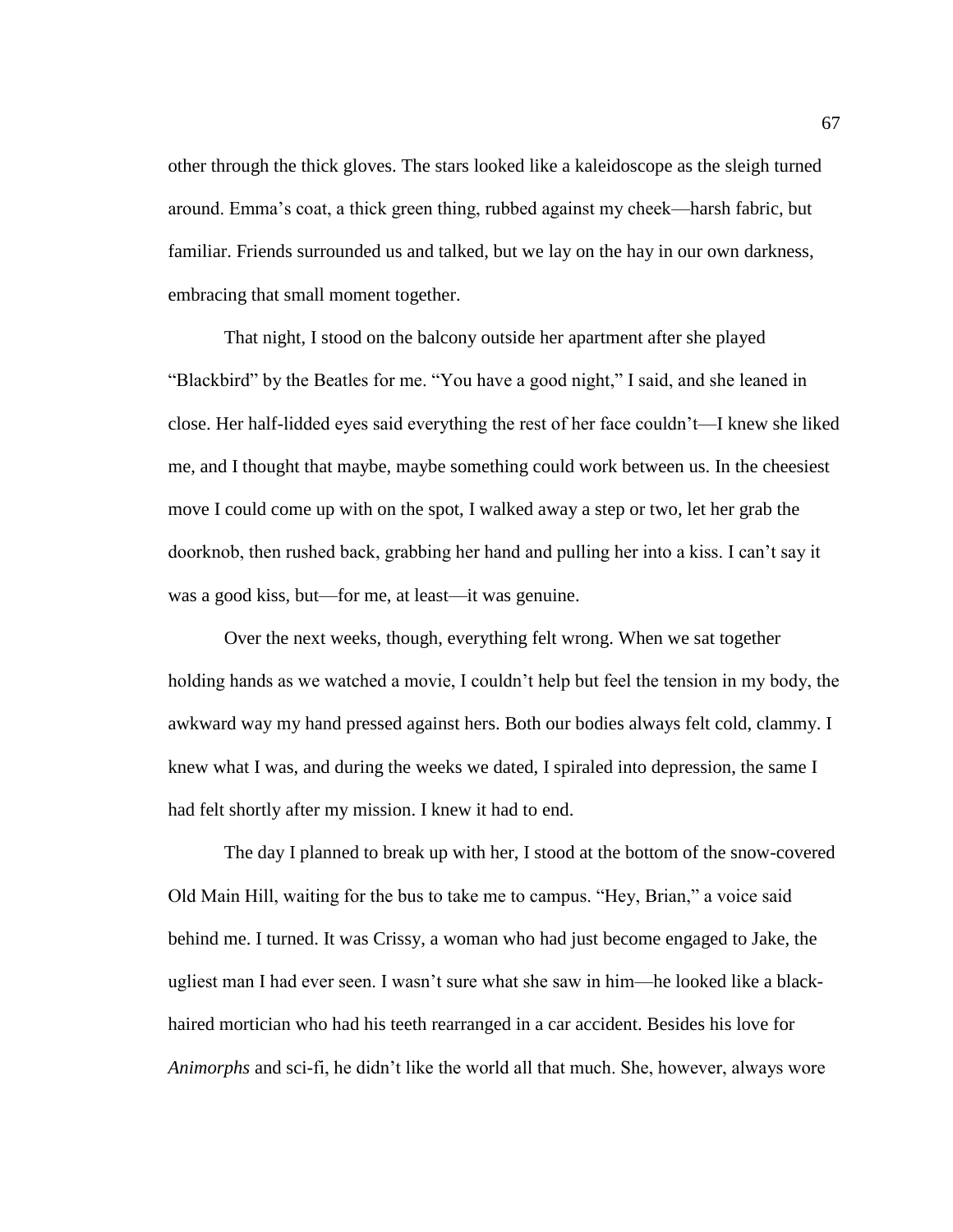bright shirts and had a gleaming smile. "Say," she said, her teeth showing in a classic grin, "it looks like you and Emma are really getting close."

"I guess it's been a few weeks," I said. The bus chugged up the street. Come on, I thought. Just get here already.

"So, when are you going to propose to her?"

"We've only been dating three weeks." The bus stopped and opened the doors, but flocks of students slugged out. Come on, stupid freshman.

"Well, you two would have beautiful babies. I mean, can you imagine?"

I couldn't even imagine having that conversation. Finally, the students were off. "Gotta go," I said, and I threw myself up the stairs into the bus, overly stuffy with the smell of muddy water.

That night, I took Emma to dinner or to country swing night or to a movie something that normal boyfriends and girlfriends do. As I drove my blue minivan back, I knew I had to end it. I was gay, and despite wanting to find happiness in the religion, I knew this wouldn't work. We pulled into the parking spot. "Emma," I said. "Before going, I need to tell you something."

"Yes, Brian?"

Her hand grabbed mine. I sat, petrified except for my thumb rubbing her palm. There was no elegant way to say it, no fancy story or poetic verse. Without looking, I said, "Emma, I'm gay, and I don't think I should be dating you." In one line, I destroyed the future that others dreamed for me, one with babies and families. I destroyed the hope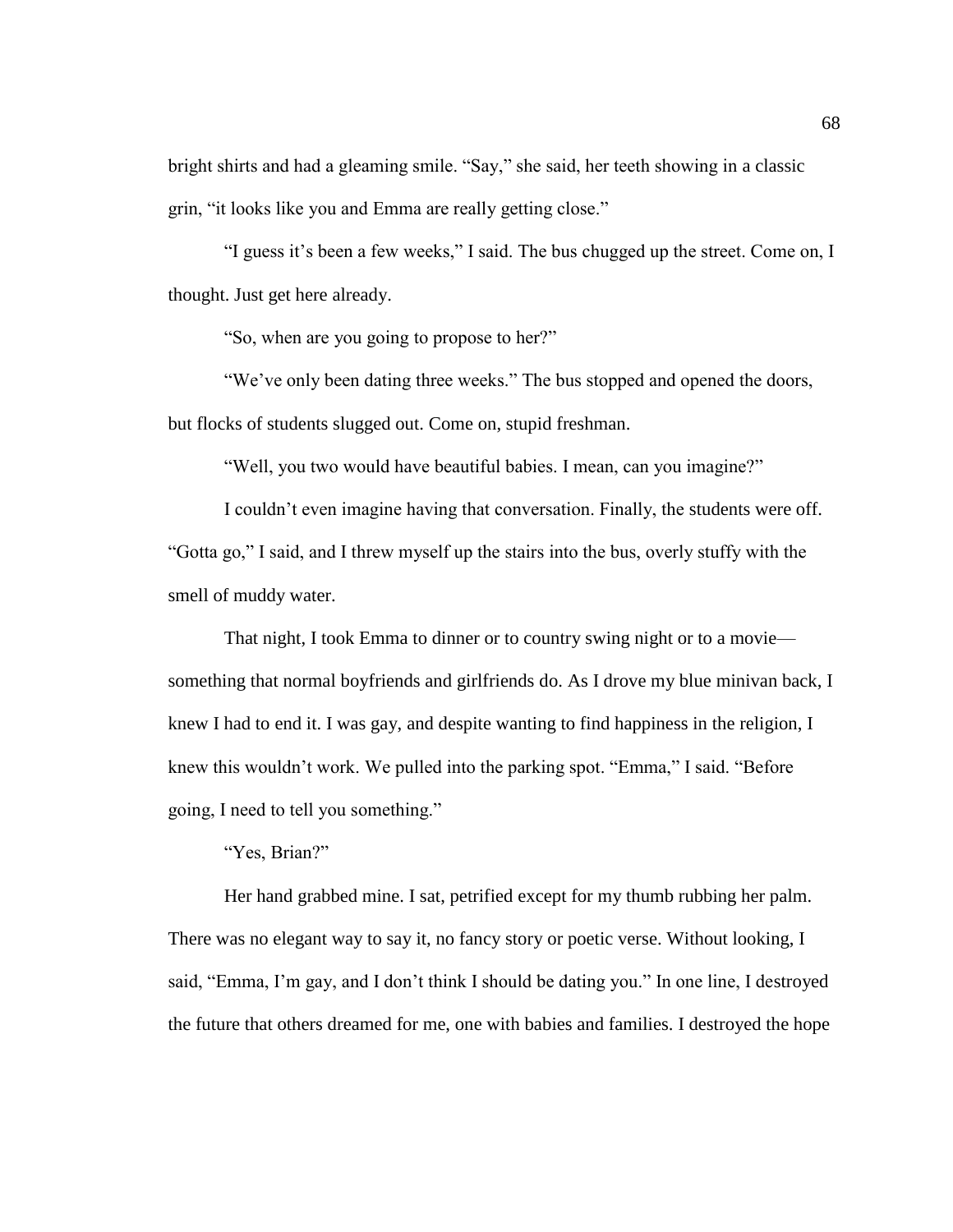Emma had to meet someone interested for her. And for me, I destroyed the work I had done to try to turn my life around—work I believed would save me.

Over the next weeks, Emma and I created an agreement. She could come to me whenever she wanted and talk about problems, and I would listen. Most of the time, we walked around the dark streets of Logan. There, we didn't need to worry about robbers or rapists—those things existed in large cities, not that small college town. Occasionally, I'd slip on ice or trip on a sharp sidewalk edge, but the streets were safe in their darkness, lamps lighting up only the corners.

During these walks, Emma cried, cried about how her life fell apart, about how she also struggled with sins. I told her that I didn't feel that I was changing, that I couldn't be a different person. Sometimes, we both cried.

As days went by, I regretted that agreement. I'd find an unexpected text on my phone asking if then, right then, we could talk. I'd walk around without listening, let the cement clap under my shoes until she had everything out, until she was ready to go back home. I, the one who the bishop told to go to therapy, became the therapist, listening to her talk and trying to help her when I needed help myself.

I walked into my apartment one day, and there she was, standing in the kitchen wearing her thick green coat and tired smile. "Brian," she said. "I hoped I could talk to you today."

I wanted to tell her no, but I couldn't—I had promised I'd help. "Would you give me a minute?" I said.

"Sure."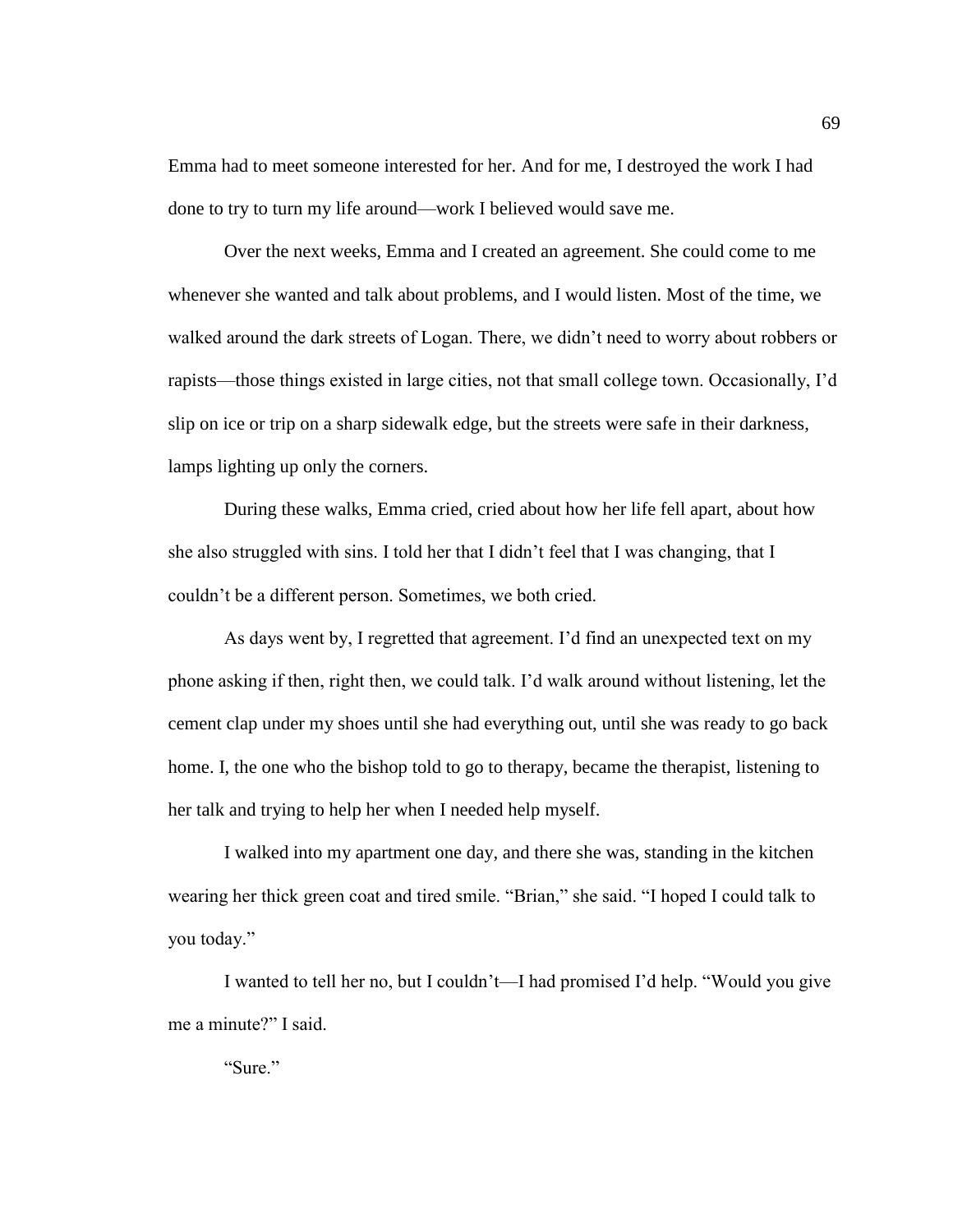I walked out of the apartment, sprinted down the stairs, threw myself into the first apartment I found open. Two girls sat on the couch watching television. "Hey, I'm hiding from someone. Mind if I stay here for a while?"

They both stared at me. I had never visited them previously, and they obviously weren't in the mood to interact with people—one wore pajamas while another had thin shorts that barely covered up underwear. Still, one said, "Sure."

I sat down on the couch with them, watched the mindless screen. With everything I was doing—telling Emma about my sexuality, trying to find a way to live—I tried to never hide again, but just as I had throughout my life, I stayed quiet about my feelings. I ran. Here, in the apartment surrounded by strangers, I hid.

Although I saw Emma many times again, we only talked once. Outside my apartment, she cried. "I'm engaged," she said, her face streaked with tears. "He told me I should never talk to you again."

I stood at the door, unable to say anything that I felt, any explanations for why I couldn't talk. "I'm sorry," I said. But I wasn't sorry for breaking up, nor for my decision. I was sorry for the pain that I had made her feel, the illusion of hope I gave to myself that one day, if I were good enough, I would change. Most of all, I was sorry for hiding myself in white garments and church walls, for staying quiet until I almost killed myself. From then, I wouldn't hide any longer. From then, I would be me.

Jack was Mormon and lived with neither of his biological parents, instead winding up with a family that cared for him, that he never felt loved him. His stepfather,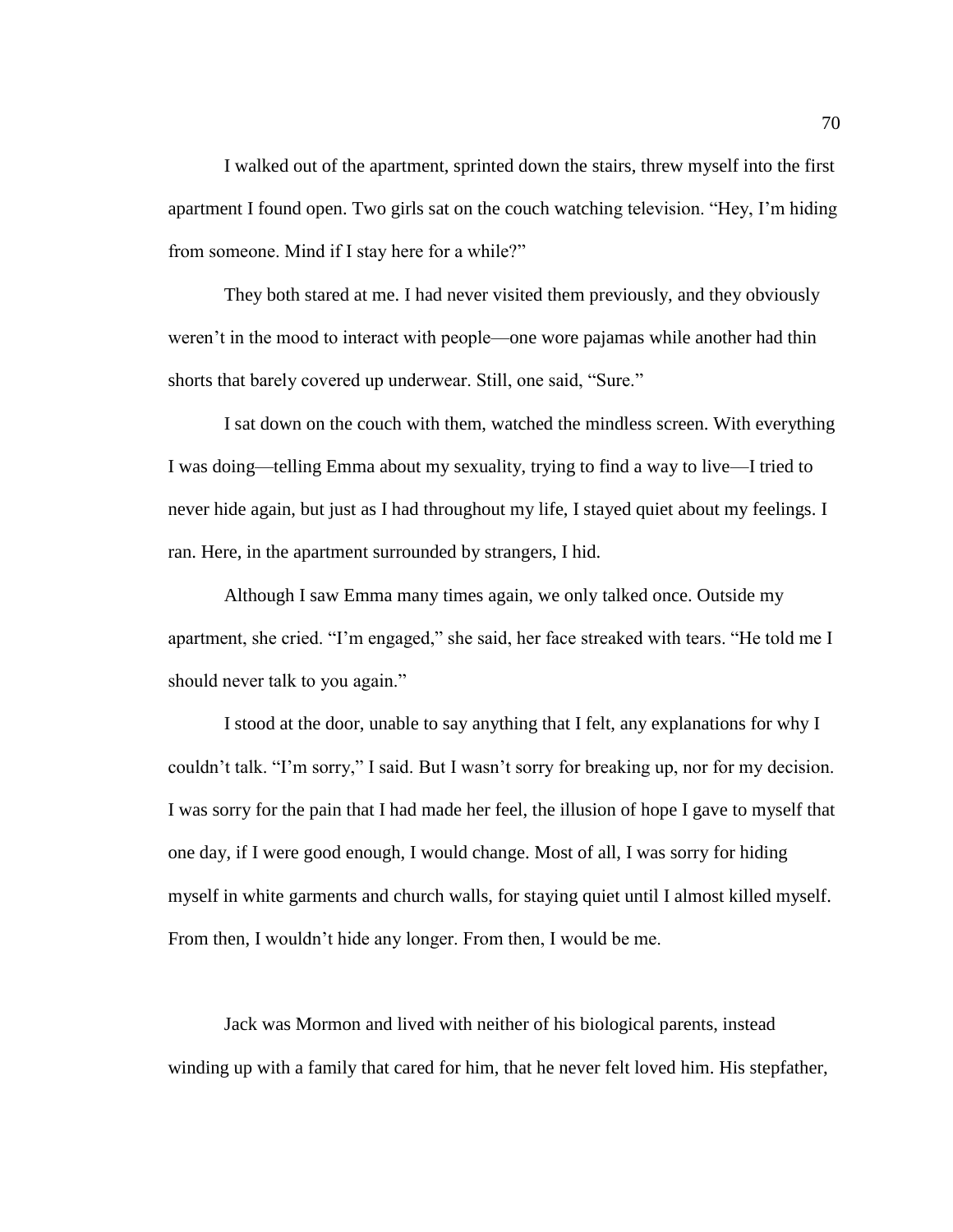a bishop and math teacher at the junior high, had said he was open to gay people. "There's a difference between others and your own child," Charles Redwin told me. Jack came out—I could imagine the fear of talking to his family, of facing them and spilling his inner feelings.

His father said, "I think you're wrong, but you're okay." He had a moment of relief, but slowly, his stepparents chipped away at his life. One day, he came home from school and found the door to his bedroom removed. A laptop that had been a gift disappeared, and soon his phone was taken away. Home became a sterile place, a world where his family severed his connection with friends.

"There's a difference between tolerance and acceptance," said Charles. "They tolerated Jack, but they never accepted him. No, they were going to fix him." They told Jack to be quiet, to not talk to his brothers, to hide this part of him. Their eyes watched him at home to make sure he stayed normal.

One night, he showed up at Charles's house where Alex was living. "My parents gave me permission," he said, lying.

But Charles and Alex opened the door, allowed him to come in, even though they knew he was lying. "We talked all night," said Charles, sitting in the same living room where Jack had been over a year before. "He had quit going to school because he didn't want to be bullied. It was that bad. The conversation ended with Jack telling me that he missed his dad—his biological dad." A tear streaked down Charles's cheek. "I saw him as my own son. I don't know if he saw me that way, but I did. I still feel like I could have helped him."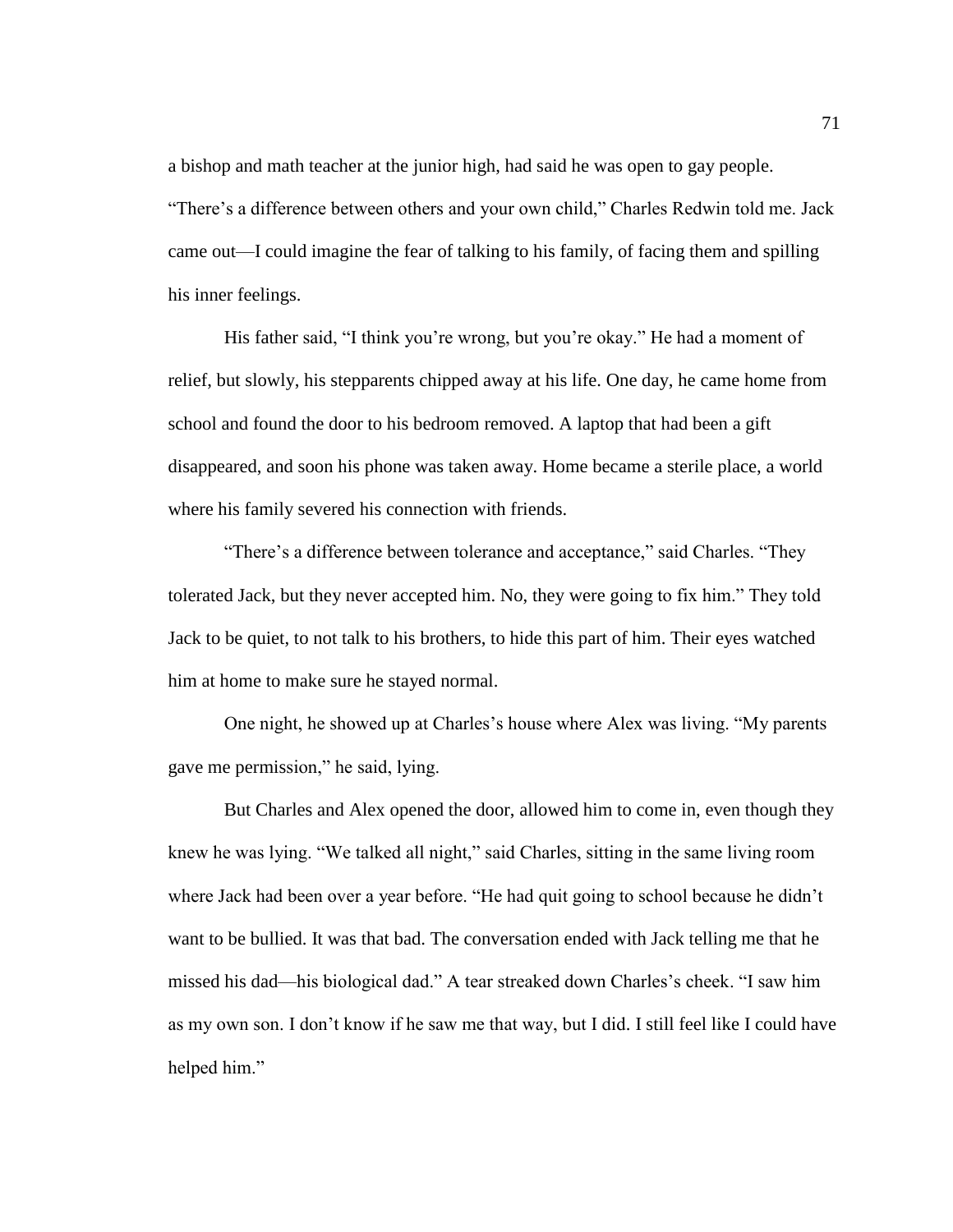I walked into the stake president's office with my hair glowing bright pink, a complete fluke. Some girl dyed her hair red and had some left over, so being an intelligent college student, I decided it was a good idea to try some myself. It started out bright red, but over a few weeks, the shade turned lighter until I had a glowing pink mound of hair on my head. I didn't really care about looks, so I let my hair shine pink.

This meeting, though, wasn't about the hair. On the president's desk sat the *Herald Journal,* a rainbow flag printed on the color in all its vibrancy. I never cared for the whole rainbow thing—I disliked wearing bright colors because they looked bad on my pale skin, and the flamboyant stereotype had bothered me for years. "Sit down," said the president. I took a seat in one of those stupid metal chairs—it was always the metal chairs—and looked at him as he flipped through the pages of the newspaper, my name scattered through the whole piece about gay issues. He looked over the rim of his glasses. "This is you, isn't it?"

## "Yup," I said.

"Huh." He shuffled through it some more. "Look, I just have to make sure we get something clear," he said. "It's fine if you're gay. It's only a sin if you act on it. However, I'm worried about you becoming an advocate. You can't go around telling people that gay marriage is okay or help out the homosexual agenda. You're in the church, and you need to act like it."

Clearly, he hadn't read the article. In it, I talked about the time where a student dragged me around the junior high stage with a rope around my neck. I talked about the hatred I experienced both from myself and others. I talked about my drive towards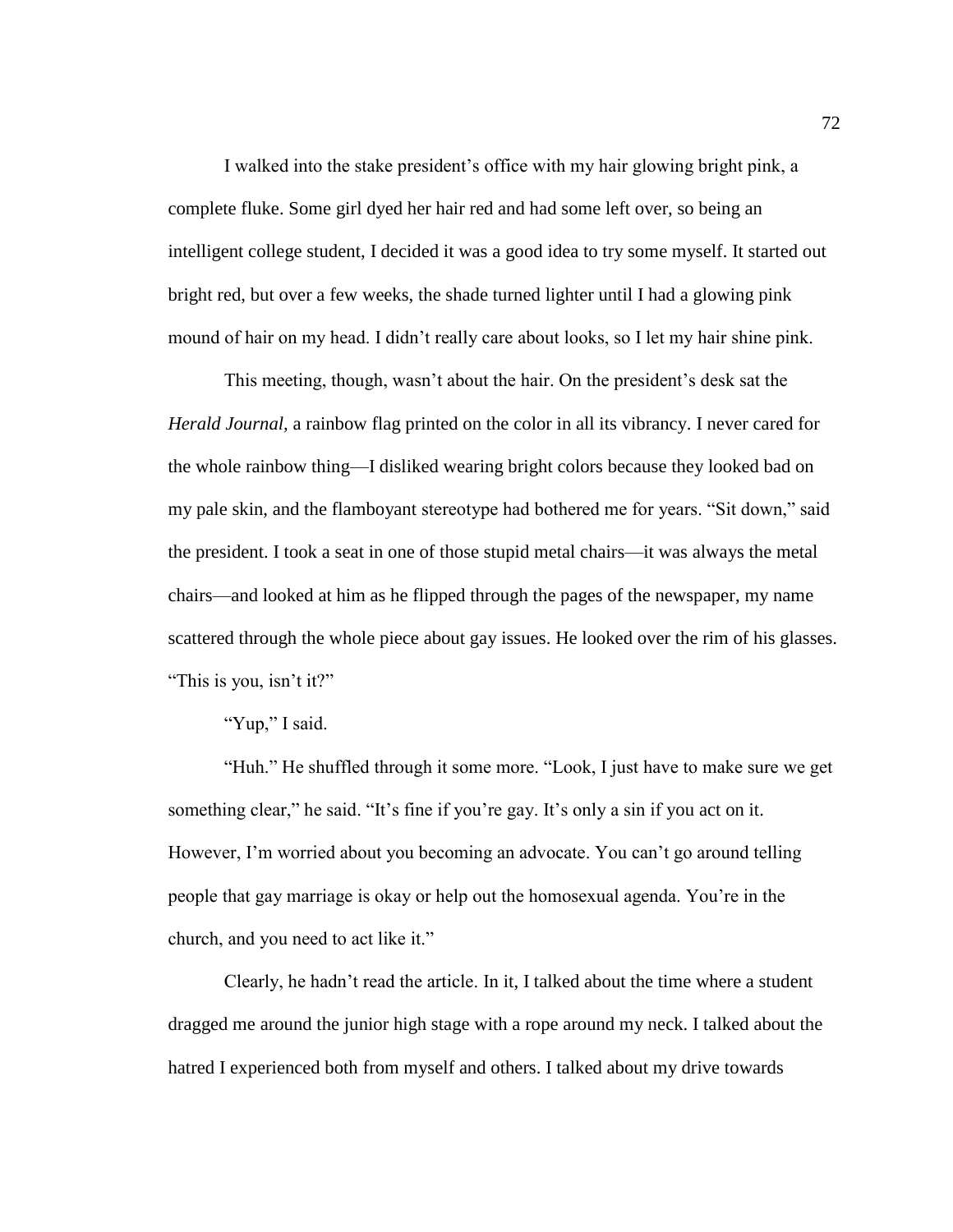suicide, how finally opening up to others helped me survive. Mostly, I talked about my desire to stay religious and find some sort of peace. The woman who interviewed me on the university's sidewalk said, "If this is going to be a problem for you in church, I can leave your name out."

"Don't." Her eyebrows furrowed. From the stories she had heard, she knew the depression, the persecution that pervaded gay Mormons' lives. I said, "I'm tired of hiding." More than that, I was tired of hating—hating myself, hating those who hated me.

"I won't be an advocate," I said to the stake president, grasping the scriptures that I held on my lap, the ones that condemned judgment just as much as sin.

"Good," he said. I stood up to walk to the door. "And dye that hair of yours! We can't have you walking around like that." The door slammed behind me, and I stood in the hall of the church, my hair accidentally a symbol of my rebellion. I walked out of the church, across the street, hair blazing in the open. I wouldn't dye it back, nor would I stop telling people my story.

On Charles's advice, Jack came out to his biological mother and told her everything that had happened—the bullying at school, the bedroom door removed at home. She asked him to live with her in Morgan, Utah, in a hope that things could be better. But Morgan, half an hour drive from Ogden, acted as one more layer between himself and his friends. His mother took him to counselors that tried to change him. Bullies attacked him in the parking lot, more vicious than those in Ogden.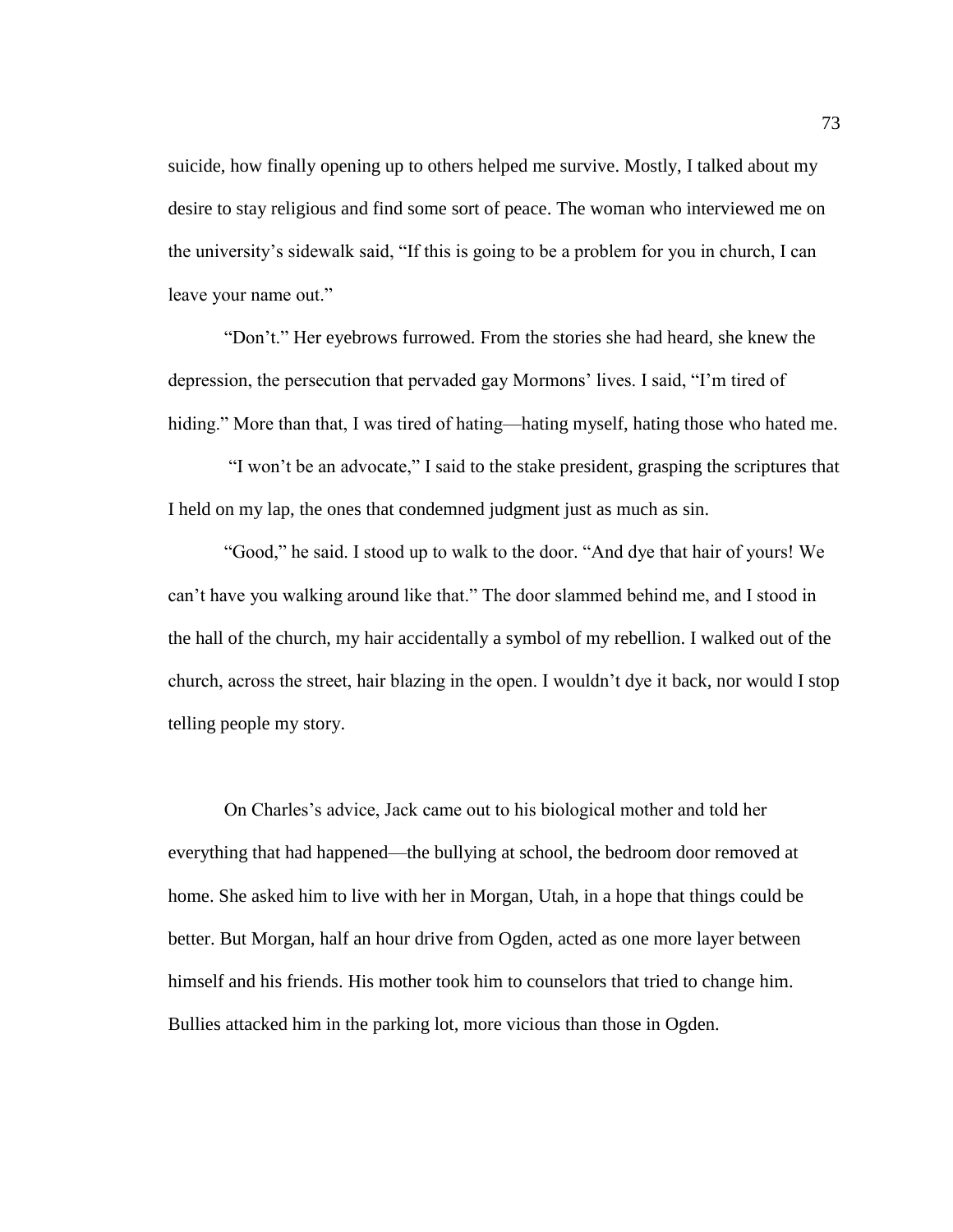Three months later, Charles received a frantic text from Jack that said, "You're gonna hate me. I tried to kill myself." He had slit his wrists.

The next week, Alex stood at front of the Weber Library auditorium for OUTreach and talked about the risks of bullying, about suicide prevention. Half an hour away, Jack held a gun to his head. Somehow, across the state, hope and despair appeared simultaneously. If only Alex's words could have reached across the mountains that separated the two, could have reached the ears of the boy with jet black hair, perhaps his finger would have eased the trigger. Perhaps one more tragedy could have turned into a story about hope.

April came, a month where snow and rain warred across Cache Valley. My phone buzzed. Hyrum Gillespie. The short kid with curly hair was my roommate who tended to give everyone a nickname whether they liked it or not. I flipped the phone open. "Hey, Hyrum."

## "Bwian!"

As usual, I held the phone away from my ear. People across campus knew Hyrum from his voice and inability to either remain silent or talk quietly. I even ran into a few people on a bus complaining about this short guy who asked questions constantly throughout lectures. "Could his name possibly be Hyrum Gillespie?" I asked, and their faces lit up.

"Bwian! We've missed you at church! How are you doing?"

"I'm great, Hyrum. Thanks for asking."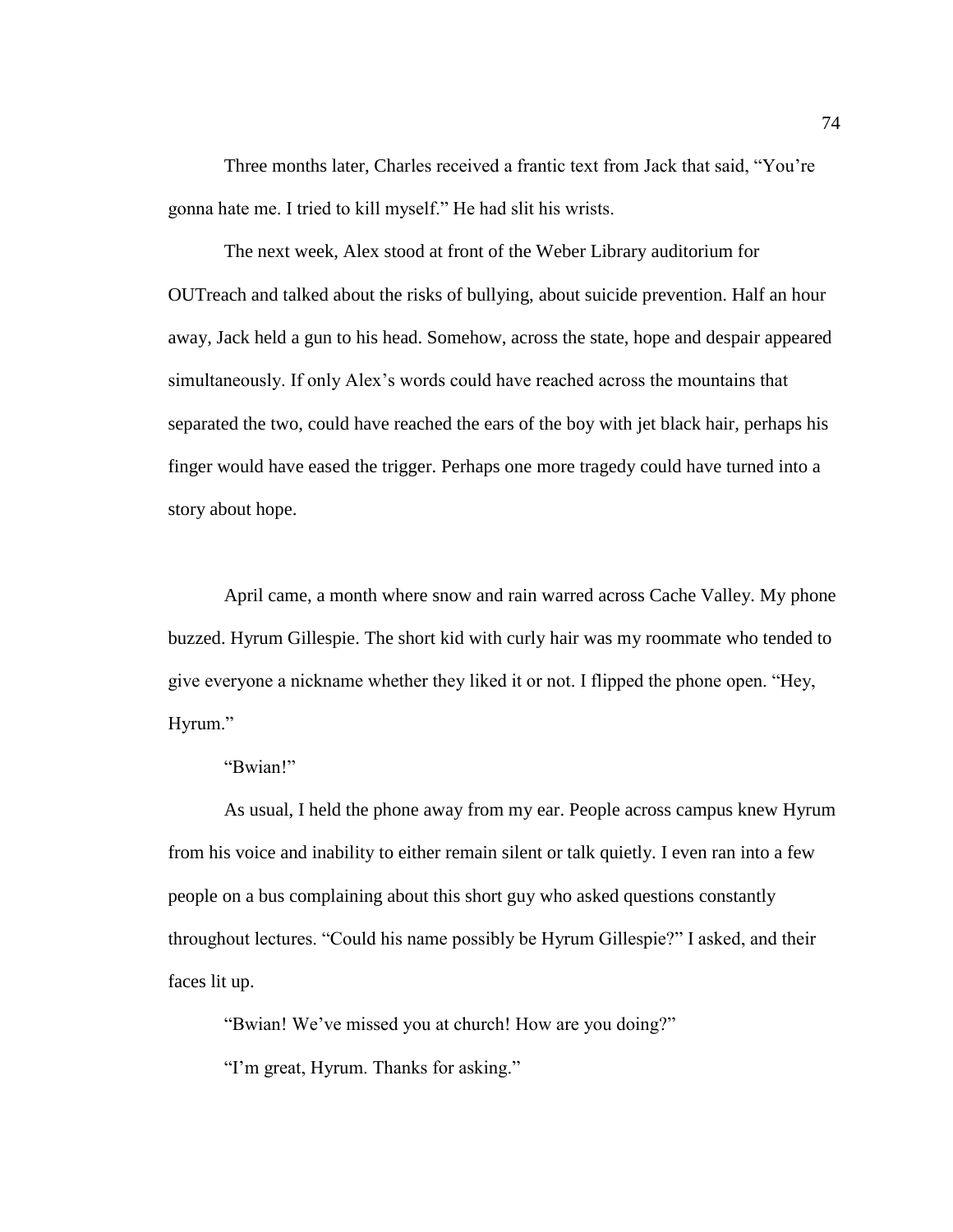"But why didn't you come? We went looking for you in the apartment, but we couldn't find you."

I sat in the engineering building, a place where an English major would never be found. Except for a few people talking, the place was silent. "I didn't feel like going today, Hyrum," I said.

"Bwian," he said. "I know that you have feelings for, you know, the same gender, but this is something you can get through."

"I'm really not sure I want to."

"Well, I want you to know that I have a testimony in the church," he said. Oh, great. A missionary tactic. As a missionary, I had told people many times what I knew to be true—that Joseph Smith was a prophet, that the church was the only true organization on earth. I proclaimed it without any doubt—it was fact. This process of repetition, of stating that something was true, was supposed to help build faith and let others understand the level of love I had for the religion. However, as said over the phone to a doubter, Hyrum's words sounded dull. "I know the church is true. I know Joseph Smith was a true prophet and that he restored the church for us. I know that everything can be conquered if you have enough faith. I know that Christ is the savior of the world, and it's only through him that we can return to God. I say these things in the name of Jesus Christ. Amen."

"Cool," I said. "Well, I gotta go. Bye." The phone snapped closed. For months, he pushed me back towards the church. For months, I struggled against him, trying to find my own path in life. I couldn't dignify what he said on the phone with a response. He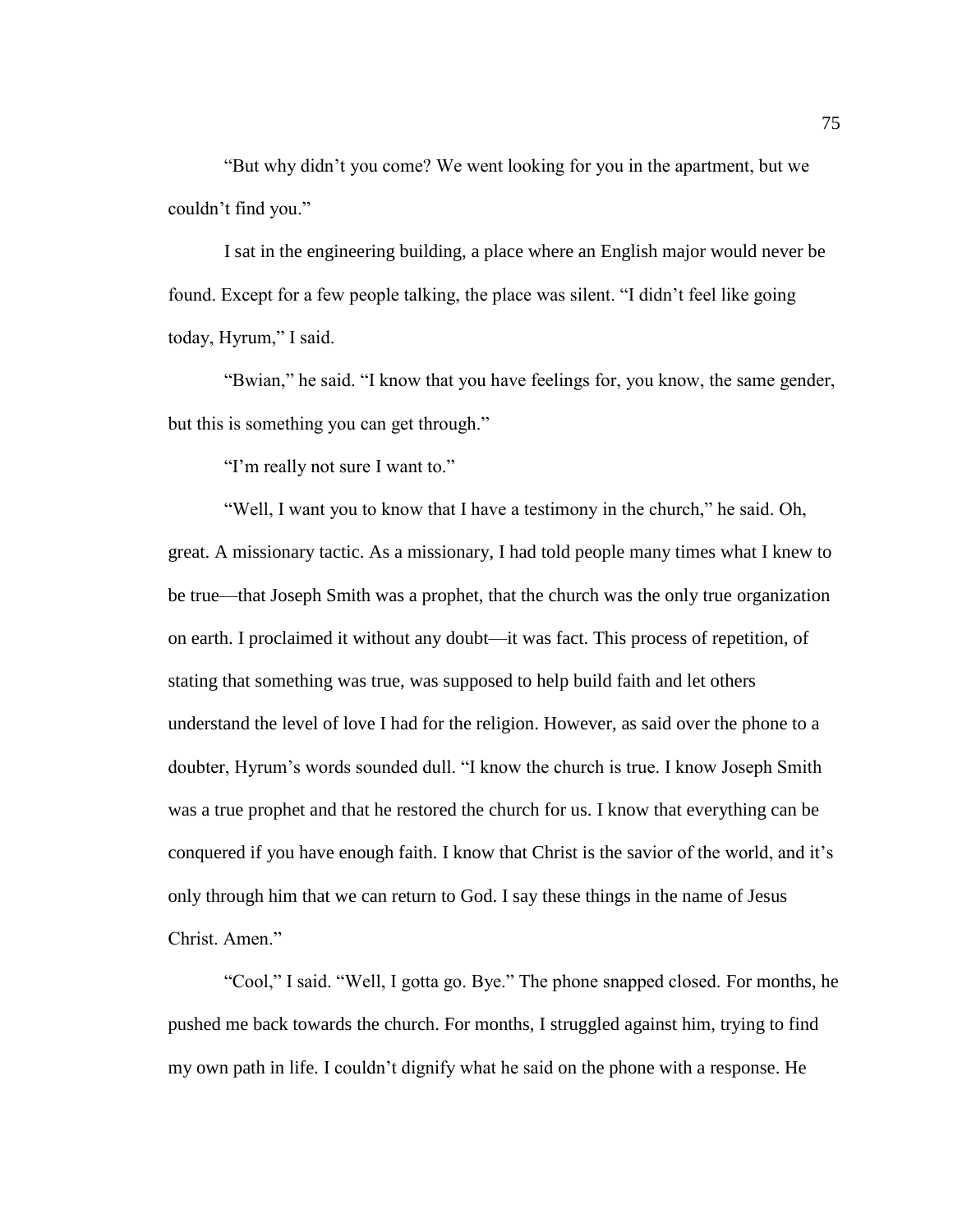intruded my refuge and refused to give me space to figure out my own spirituality. I sat, staring down the engineering hallway, a place that, for a time, became my secular seminary. Soon, the semester would end, and I would distance myself from him, from the bishop, the church—the pain that filled my life. I would leave it all.

I drove down Washington Boulevard with Alex when he pointed out the window. "Wait," he said. "There's the mortuary. Let's go there."

Myers Mortuary itself looked hideous from the outside—the building was built in the 60's or 70's, back when construction was minimalistic and flat. The brick was covered with white paint, flaking off from years of age. Pots around the building held dead plants, victims of a harsh winter. When we stepped inside, however, the entire place changed. Yes, it still had the mournful paintings—a lone boat floating in the sea, an urn with white carnations. But then I saw the stained glass with bright white birds with feather tips. Sandhill cranes. These cranes filled the entire mortuary—statues, paintings, a bronze mural with cranes surrounded by metallic bamboo. I had never seen a mortuary like it—rather than the dull, neutral colors that typically make up the sorrowful building, this one used blues and greens in many places.

"Here's where the coffin was set up," said Alex as he led me into the viewing room. A mural ran across the wall filled with forests, snow from mountains melting down to the vast blue lake that spanned the whole painting. I struggled to see how a place so beautiful could be a place of mourning. But there, Alex told me, he had seen the face of his loved one, beneath the towering mountains, the snow that became rivers and lakes. He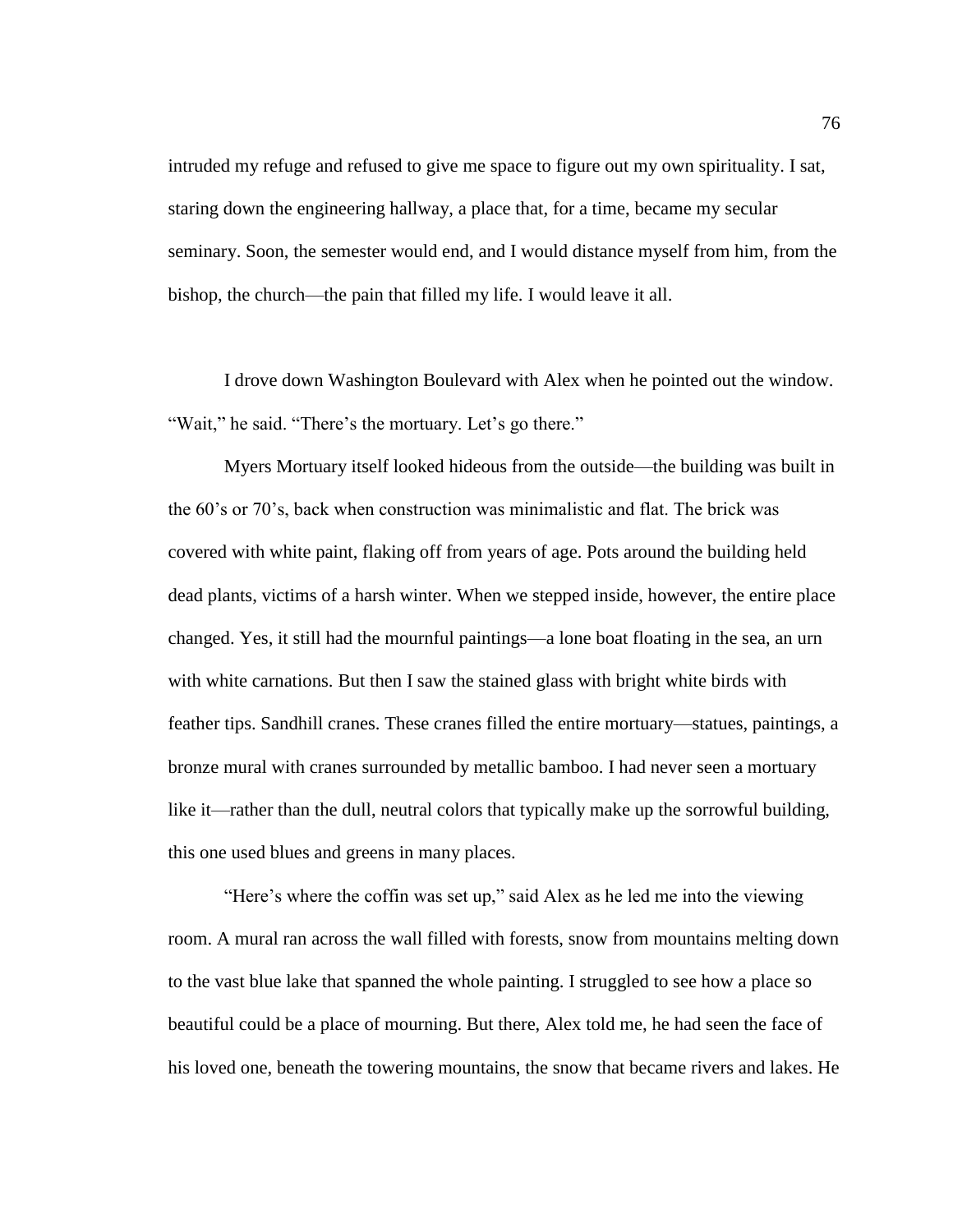had broken down, cried, and Charles had helped him walk away, into the other room with rows of pews. On the day of the funeral, the two men had sat down underneath a circular stain glass window where a sandhill crane flew up through the clouds, black feather tips extended.

Weber High School rejected the candlelight vigil, but OUTreach organized one at the amphitheater in town. Alex sat in the back on the grass and watched the place fill up with friends, school members, Christians and Mormons alike. Local celebrities—Charles Lynn Frost and Jackson Whitt Carter—stood on stage and told their own stories, the struggles that they went through. That night stood as a memorial, yes, but it also called out to others—don't be quiet. People are there to help.

The story spread, but Jack's family approached Alex and Charles, threatening lawsuits for what they had already said to other news agencies. "We were too afraid of what might happen," said Charles. "I didn't want anything bad to happen to Alex." The two talked to the *Huffington Post* and others, but they left out anything about the family, the overbearing father who eliminated his son's personal space in an attempt to change him. Soon after, a Facebook page dedicated to Jack's memory disappeared after his father messaged the website's administrators. "His family didn't want him to be a martyr," Charles later told me.

At the funeral, people had placed mementos, flowers on the casket as their final farewells. As people left, some approached and took what was left with them. Charles saw a ribbon— "Beloved Son"—and pulled it off the casket. In its place, he left a rose with a simple message. "I cared about you." For the next hour, he watched those who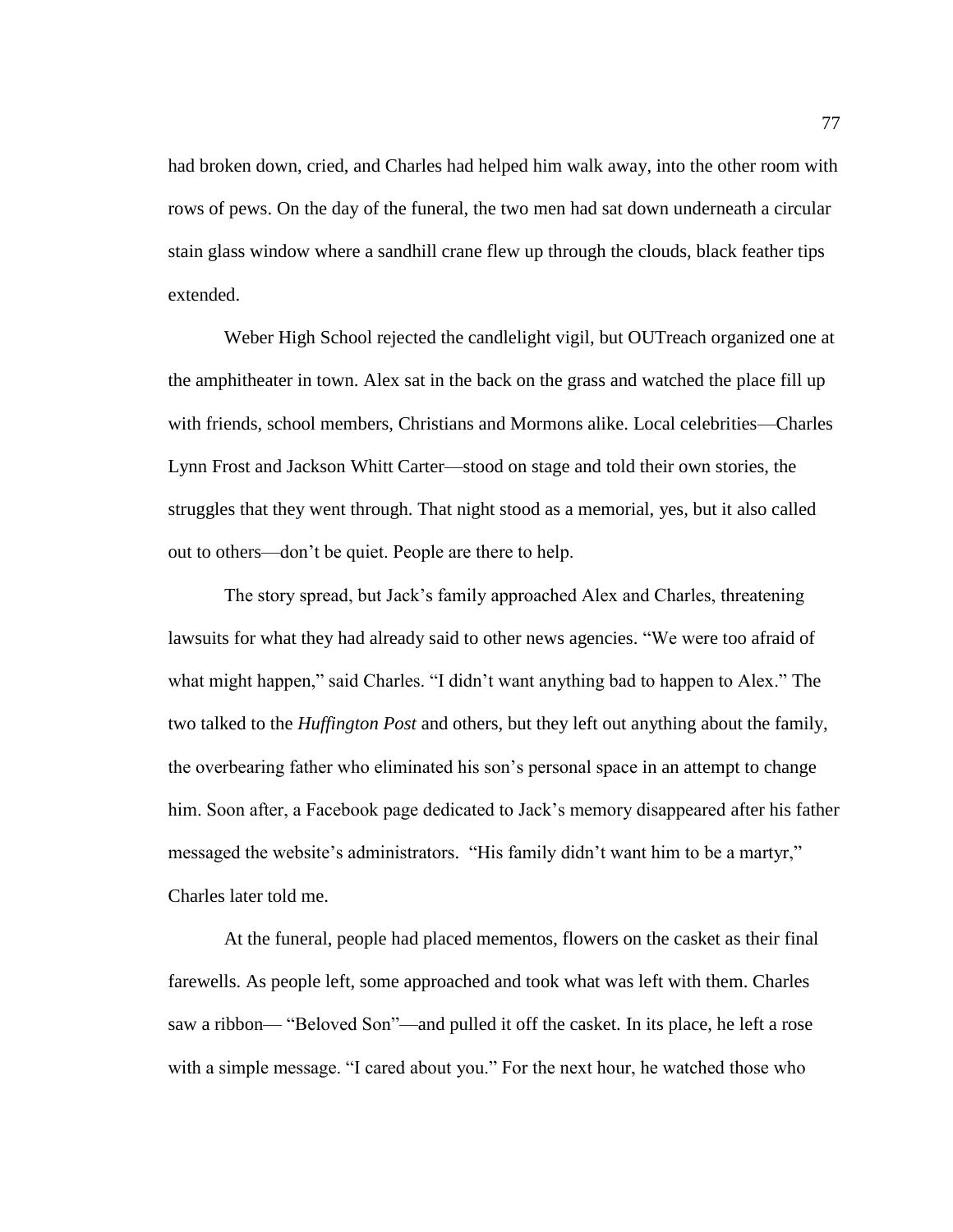approached and those who left, making sure his small message was carried down to remain with Jack.

Five years have passed since I left the church—never formally, no, but by omission. I left friends who took me to church to live with those who didn't care. I left the ward I lived in without telling them where I moved so the church couldn't track me. I left people in church with hugs and handshakes, the same way that I would every week, never showing in my face that I would be leaving that faith behind. College became my new hiding place, somewhere where I could bury my thoughts and not worry about the mistakes I made with Emma, the promises that I made to the church when becoming a missionary.

And I dated men. Men who were fat, men who loved me, men who said they loved me but didn't. Men who cried when I left them, men who taught me how to taste wine me pot. Men who flunked out of college, men who crossdressed and sang Lady Gaga, men who played my terrible video games just because I wanted to see how they acted when they were angry. Men I met online, men who knew me for a week, men who loved the worst movies ever made and made me watch them. I broke hearts to the point where one almost thrashed my blue minivan with a baseball bat, to the point where another called in frantic suicidal thoughts—five of us drove him to the hospital that night and made sure, for months to come, that he was safe. Regrets run deep, yes, and every decision, every breakup was selfish—I wanted to find what was right for me, and damn what anyone else said about me. I would no longer allow hate to be a part of my life.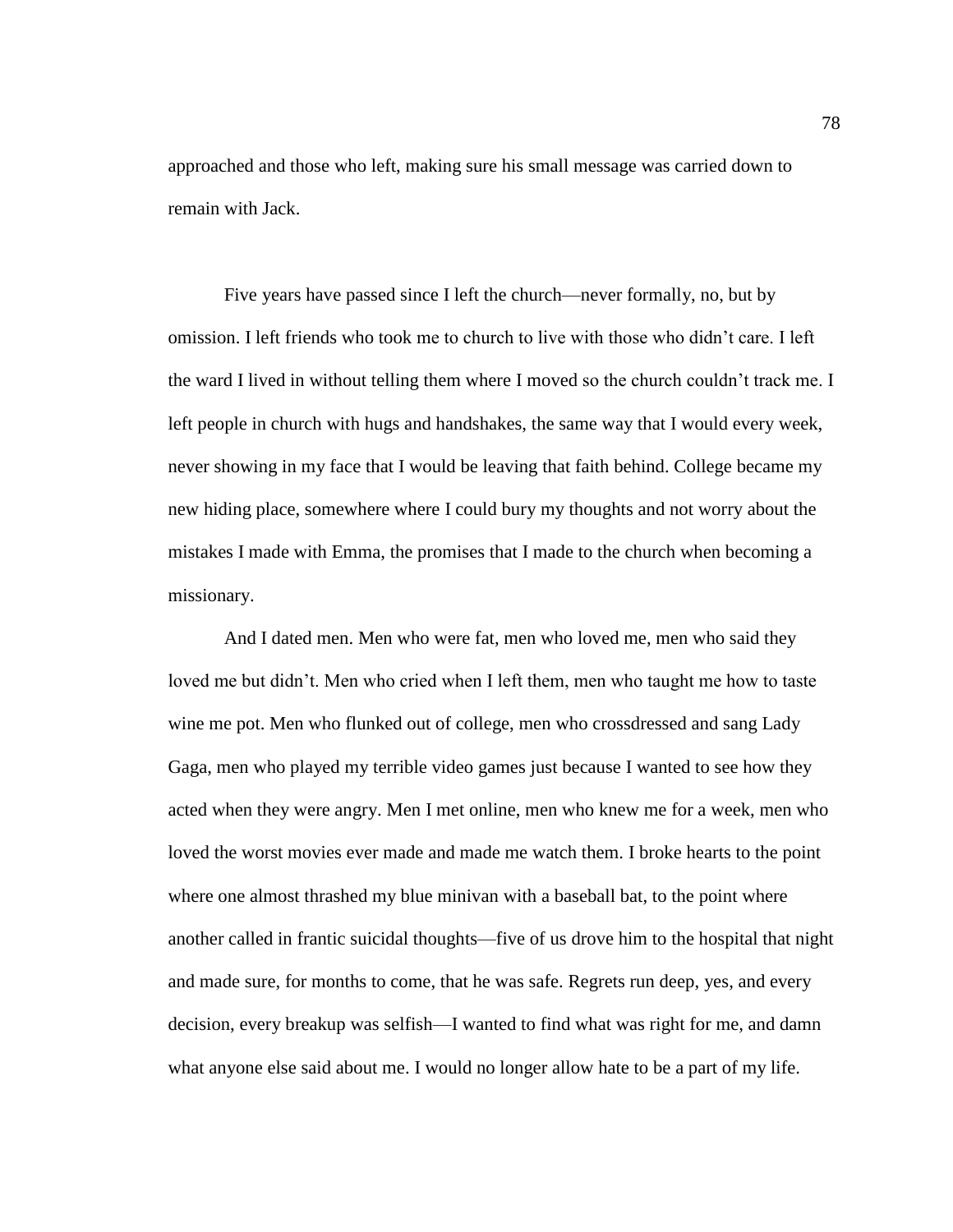My pathway out of persecution was to learn how to love myself.

Last year in October, my sister sent me a tweet—of all things—telling me that my grandfather had died. "Could you go with me to the funeral?" I asked Justin, my partner of three years.

His Padawan braid swung in the air. "But what about class?"

"You'd sleep through it, anyway. Now, come on."

We drove through canyons, trees losing the orange and red leaves up in Northern Utah, the desert near Vernal having no leaves to lose. Except after the occasional winter storm, the Uintah Mountains always looked the same with the chocolate chip landscape rising above the small town. I knew my father was more accepting than before. He even put a democrat sign on his lawn, willing to risk his reputation at church to support someone he thought would do a good job. My mother, though, never talked about sexuality. Every time the subject came up, she shrugged her shoulder, said, "Huh," and wandered away.

When we arrived, my mother—black haired, wrinkles now caressing her eyes hugged me and said, "We want to take some family pictures. Go dress up." We all dressed in the same clothes we'd later wear to the mortuary and drove down to the church, the same one at the base of the mountain with the dark red brick—the one and only true church, I thought as a kid.

As we stood on the church's dying lawn, Justin wandered over to the fence, looking up at the pale gray sandstone that jutted up from the ground. "Hey," said my mother. "Aren't you going to be in the picture, Justin?"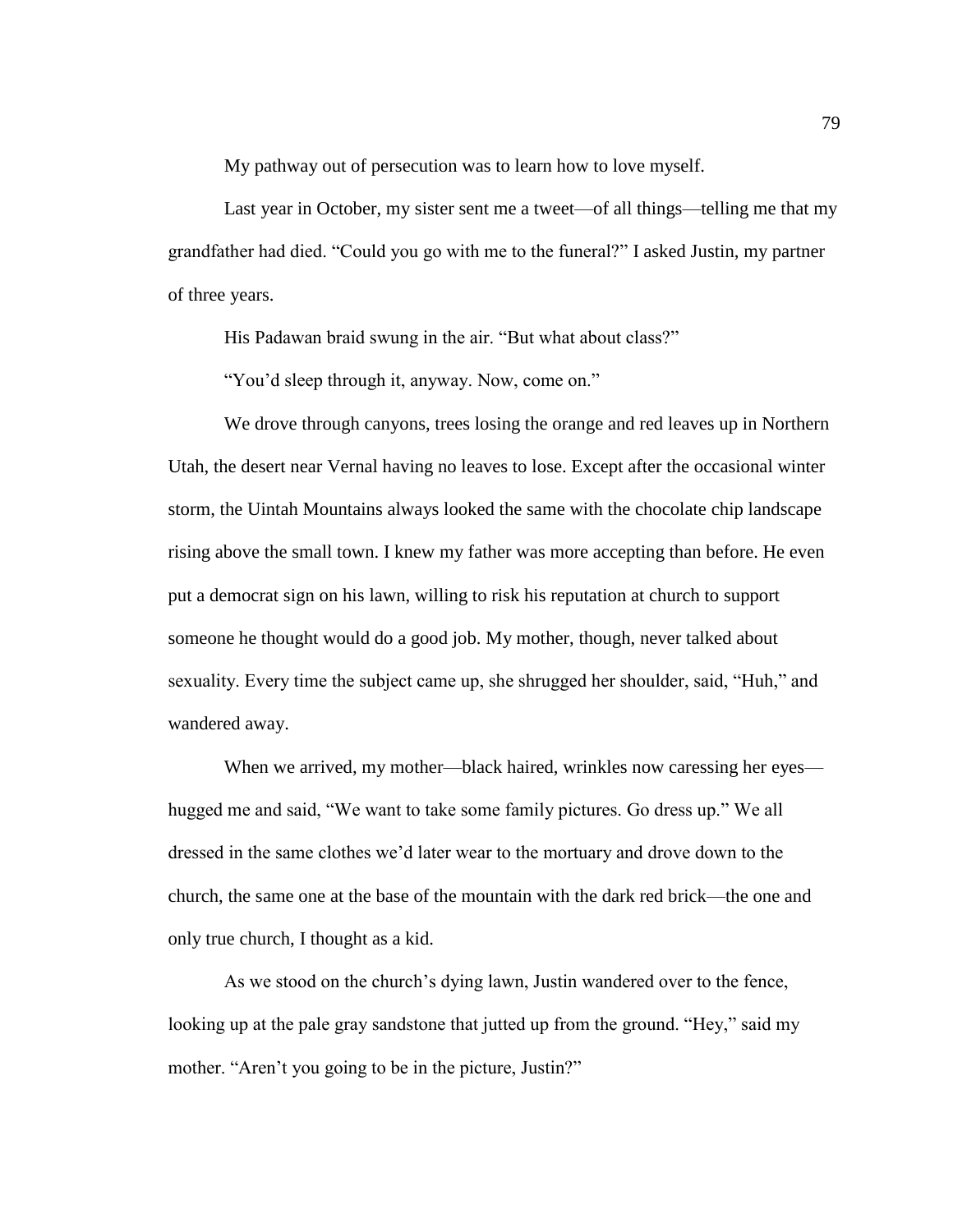He looked over, shrugged. "Don't worry about it."

"Come on," she said. He looked at me, eyebrows raised. But he walked over. Our family had to squeeze closer, but somehow, on a day that was meant for mourning, we all fit together.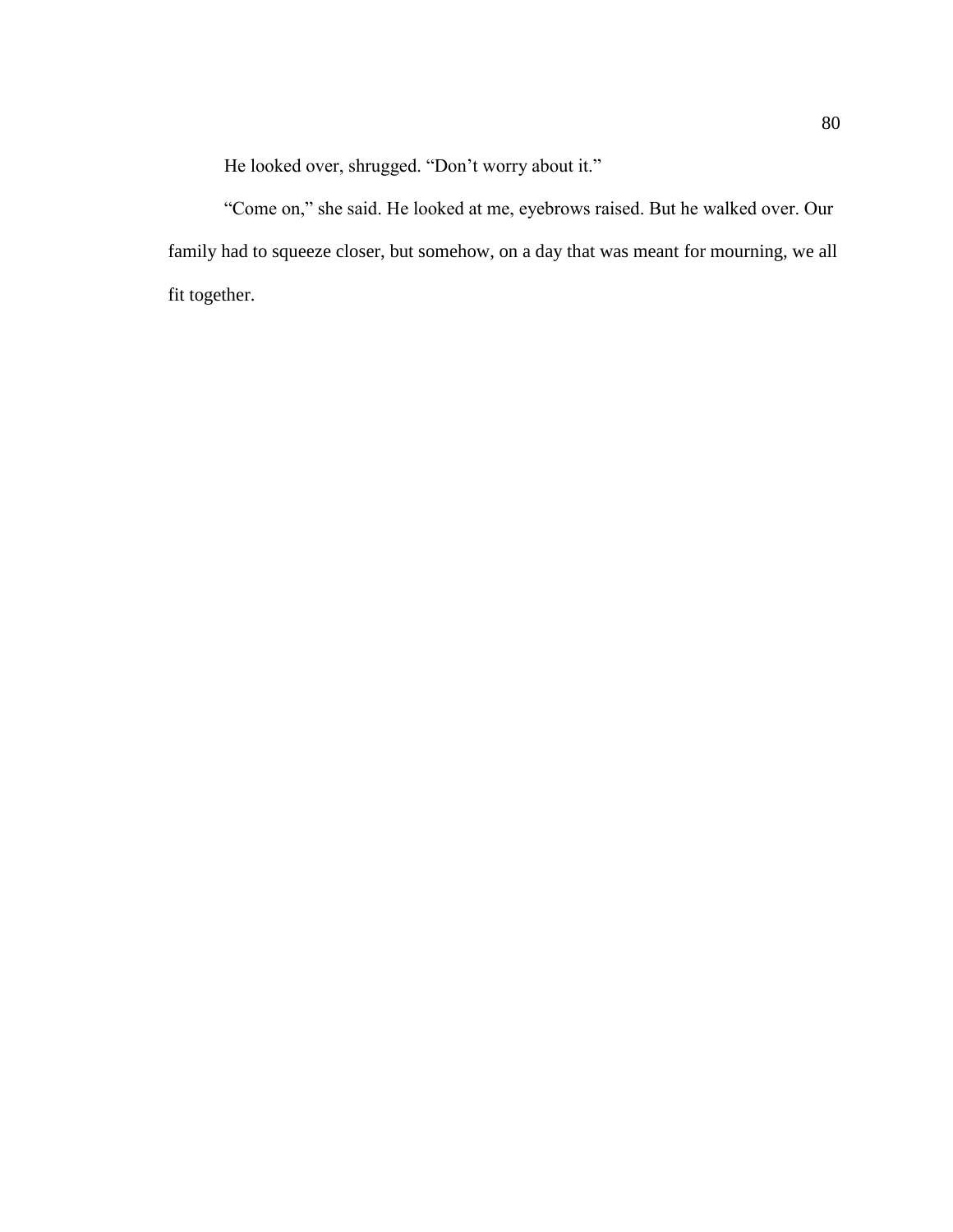## BIBLIOGRAPHY

- Anderson, Robert D. *Inside the Mind of Joseph Smith: Psychobiography and the Book of Mormon*. Salt Lake City: Signature Books, 1999. Print.
- Bechdel, Alison. *Fun Home: a Family Tragicomic*. Boston: Houghton Mifflin, 2006. Print.
- Bigler, David L. and Will Bagley, eds. *Kingdom in the West: The Mormons and the American Frontier*. Vol. 12. Norman: University of Oklahoma Press, 2008. Print.
- Brodie, Fawn M. *No Man Knows My History: the Life of Joseph Smith*. New York: Random House, 1995. Print.
- Brooks, Joanna. *The Book of Mormon Girl: a Memoir of an American Faith*. New York: Free Press, 2012. Print.
- Church of Jesus Christ of Latter-Day Saints. *The Doctrine and Covenants of the Church of Jesus Christ of Latter-Day Saints.* Salt Lake City: Church of Jesus Christ of Latter-Day Saints, 1981. Print.
- Doty, Mark. *Firebird*. New York: HarperCollins Publishers, 1999. Print.
- Farley, Steven E. *The Mormon Mountain Meadows Massacre: From the Diary of Captain John I. Ginn*. Bloomington: AuthorHouse, 2003. Print.
- Furniss, Norman F. *The Mormon Conflict: 1850-1859*. New Haven: Yale University Press, 1960. Print.
- Harrison, Kathryn. *Becoming a Man: Half a Life Story*. New York: HarperCollins Publishers, 2004. Print.
- Hill, Donna. *Joseph Smith: the First Mormon*. Garden City: Doubleday & Company,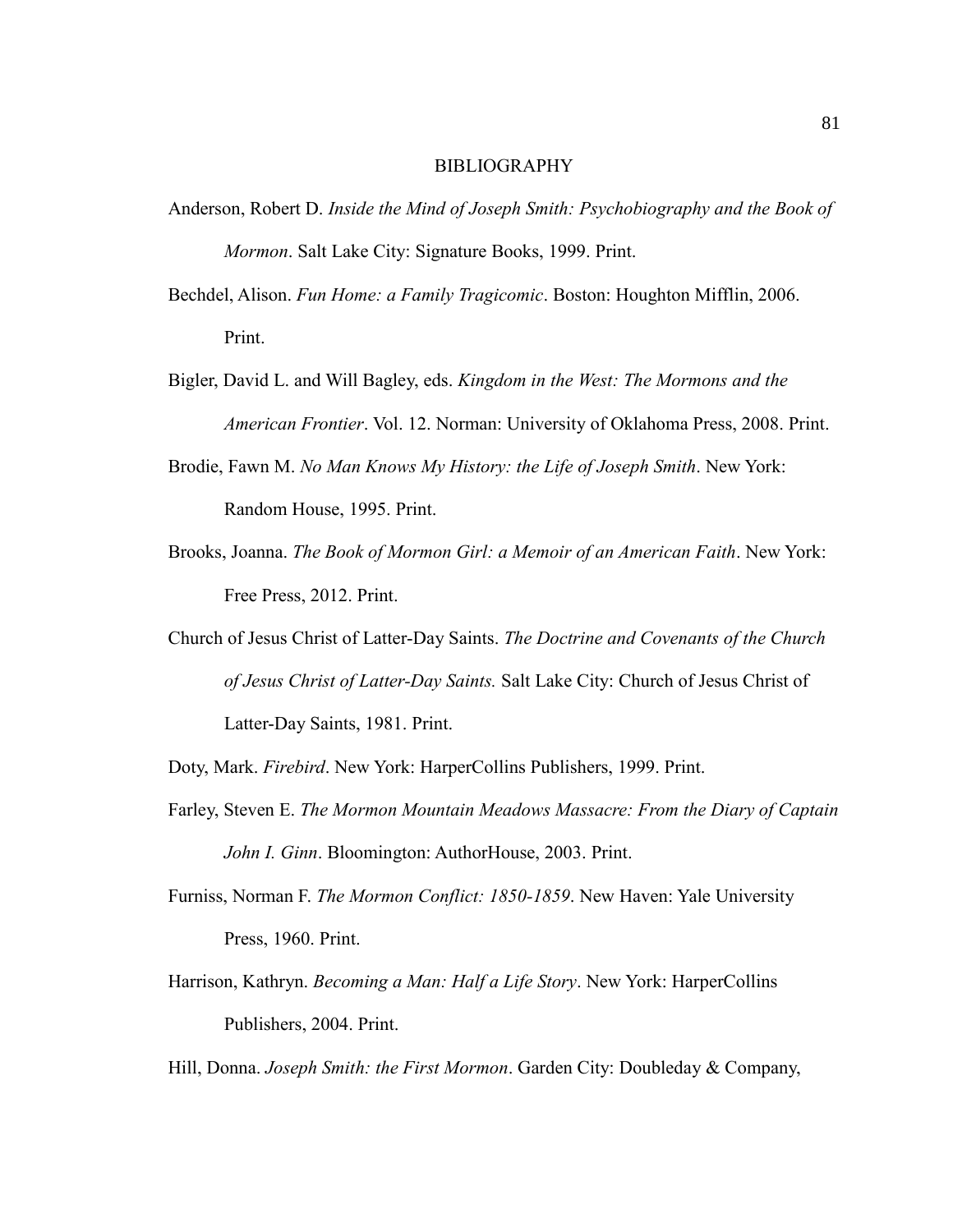1977. Print.

Howe, Eber D. *Mormonism Unvailed: or, a Faithful Account of that Singular Imposition and Delusion, From its Rise to the Present Time: With Sketches of the Characters of its Propogators...* Painesville: Self Published, 1834. Print.

*Journal of Discourses*. Coconut Creek: Librainia, 2012. Kindle file.

Krakauer, Jon. *Under the Banner of Heaven*. New York: Anchor Books, 2004. Print.

McConkie, Bruce R. *Mormon Doctrine*. Salt Lake City: Bookcraft, 1966. Print.

- McConkie, Mark L. *Remembering Joseph: Personal Recollections of Those Who Knew the Prophet Joseph Smith*. Salt Lake City: Deseret Book, 2003. Print.
- Riley, I. Woodbridge. *The Founder of Mormonism*. New York: Caxton Press, 1902. Print. Sedaris, David. *Naked*. New York: Back Bay Books, 1998. Print.
- Smith, Joseph Fielding. *Doctrines of Salvation*. Ed. Bruce R. McConkie. Salt Lake City: Bookcraft, 1956. Print.

Stegner, Wallace. *Mormon Country*. Lincoln: University of Nevada Press, 2003. Print.

Turley, Richard E., Jr. and Ronald W. Walker, eds. *Mountain Meadows Massacre: The Andrew Jenson and David H. Morris Collections*. Provo: Brigham Young University Press, 2009. Print.

Twain, Mark. *Roughing It.* New York: Pocket Books, 2003. Print.

- Walker, Ronald W., Richard E. Turley Jr., and Glen M. Leonard. *Massacre at Mountain Meadows*. New York: Oxford University Press, 2008. Print.
- Wicks, Robert S. and Fred R. Foister. *Junius and Joseph: Presidential Politics and the Assassination of the First Mormon Prophet*. Logan: Utah State University Press,